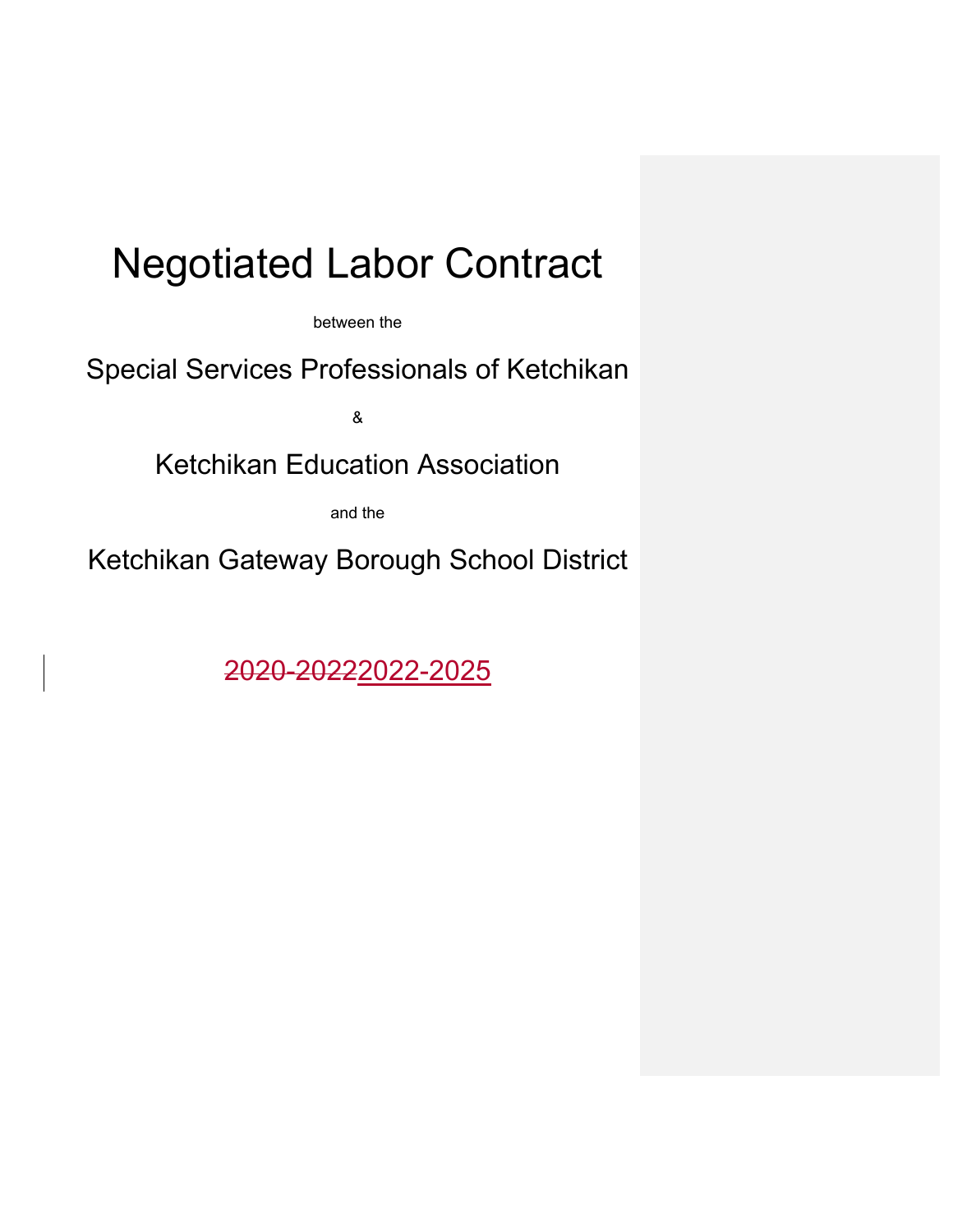# **SIGNATURE PAGE**

The signatures on this page indicate the parties to the Agreement have thoroughly reviewed all the following Areas and Sections of the Negotiated Contract to the best of their knowledge it reflects the negotiations that occurred between the parties.

| <b>Ketchikan Education Association/</b><br><b>Special Services Professionals of Ketchikan</b> | <b>Ketchikan Gateway Borough</b><br><b>School District</b> |
|-----------------------------------------------------------------------------------------------|------------------------------------------------------------|
| Meredith Lundamo, KEA President                                                               | Matt Eisenhower, Board President                           |
| Sarah Campbell, KEA Vice President                                                            | Diane Gubatayao, Board Clerk-Treasurer                     |
| Derek J. Meister, SSPK President                                                              | Elizabeth Lougee, Superintendent                           |
| Andrea Marthinsen, SSPK Vice President                                                        | Katie Parrott, Business DirectorManager                    |
| <b>Lindsay Tucker, SSPK Treasurer/Rep</b>                                                     | Alonso Escalante, Curriculum Director                      |

 $\overline{\phantom{a}}$ 

 $\overline{\phantom{a}}$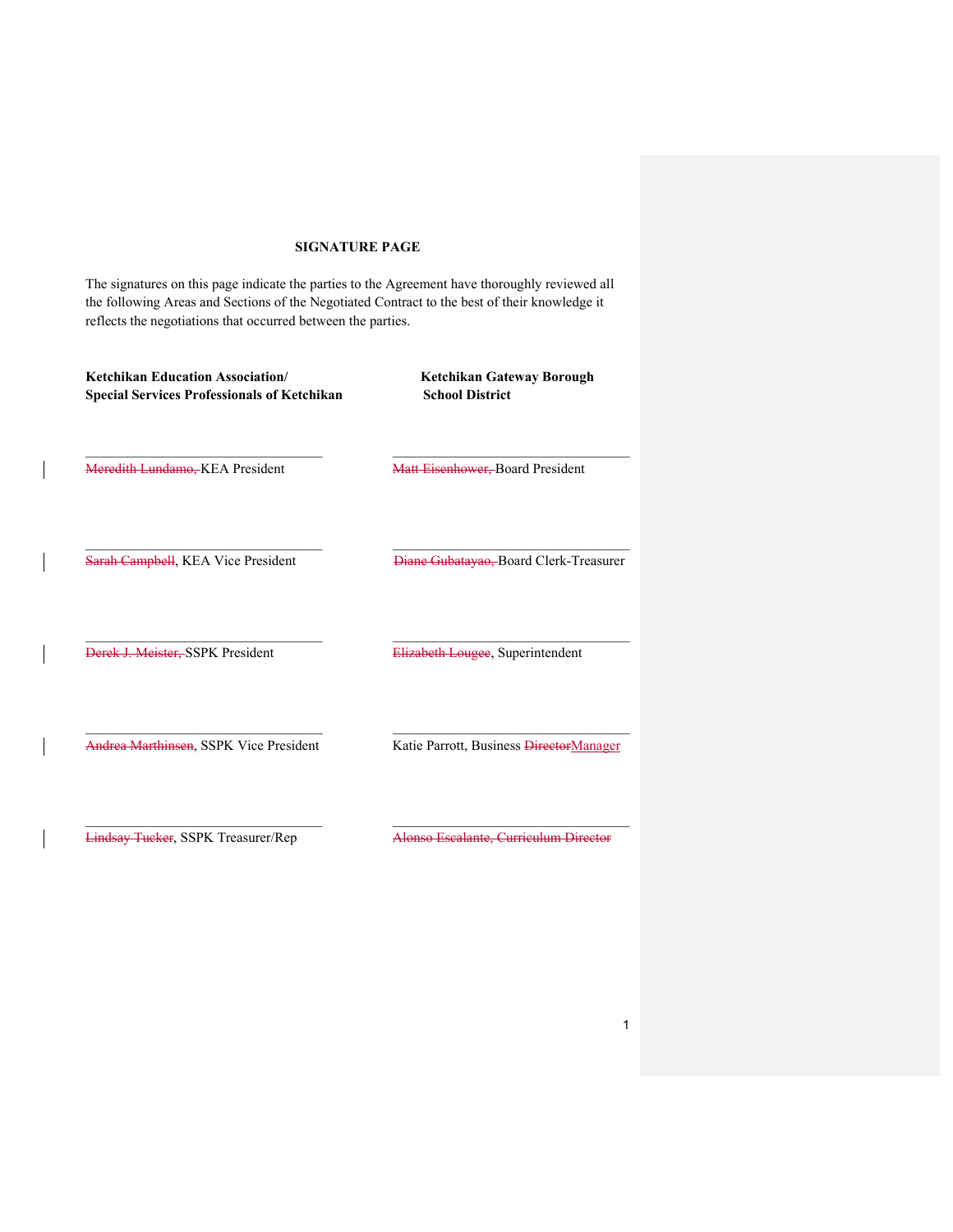# **TABLE OF CONTENTS**

**Area 1: BUSINESS** 

Section 1: Recognition Section 2: Negotiations Section 3: Scope and Status of this Contract Section 4: Management Rights Section 5: Conformity to Law Section 6: Publication of Contract Section 7: Duration of Contract

#### **Area 2: ASSOCIATION RIGHTS AND RESPONSIBILITIES**

Section 1: Responsibilities Section 2: Dues Deductions Section 3: Other Deductions Section 4: Use of Facilities Section 5: Information for KEA Section 6: Labor Management Committee

# **Area 3: COMPLAINTS AND GRIEVANCES**

Section 1: Definitions Section 2: Purpose Section 3: Procedures Section 4: Initiation and Processing Section 5: General Provisions

# **Area 4: WORKING CONDITIONS**

Section 1: Worker's Compensation/Rule Section 2: Materials Fund Section 3: Length of School Day Section 4: Personnel Files Section 5: Evaluations Section 6: Renewal of Certificates Section 7: Identification Cards Section 8: Curriculum Section 9: Special Services Professionals Assignment/Transfer Section 10: Dismissal or Non-Retention Section 11: Work Year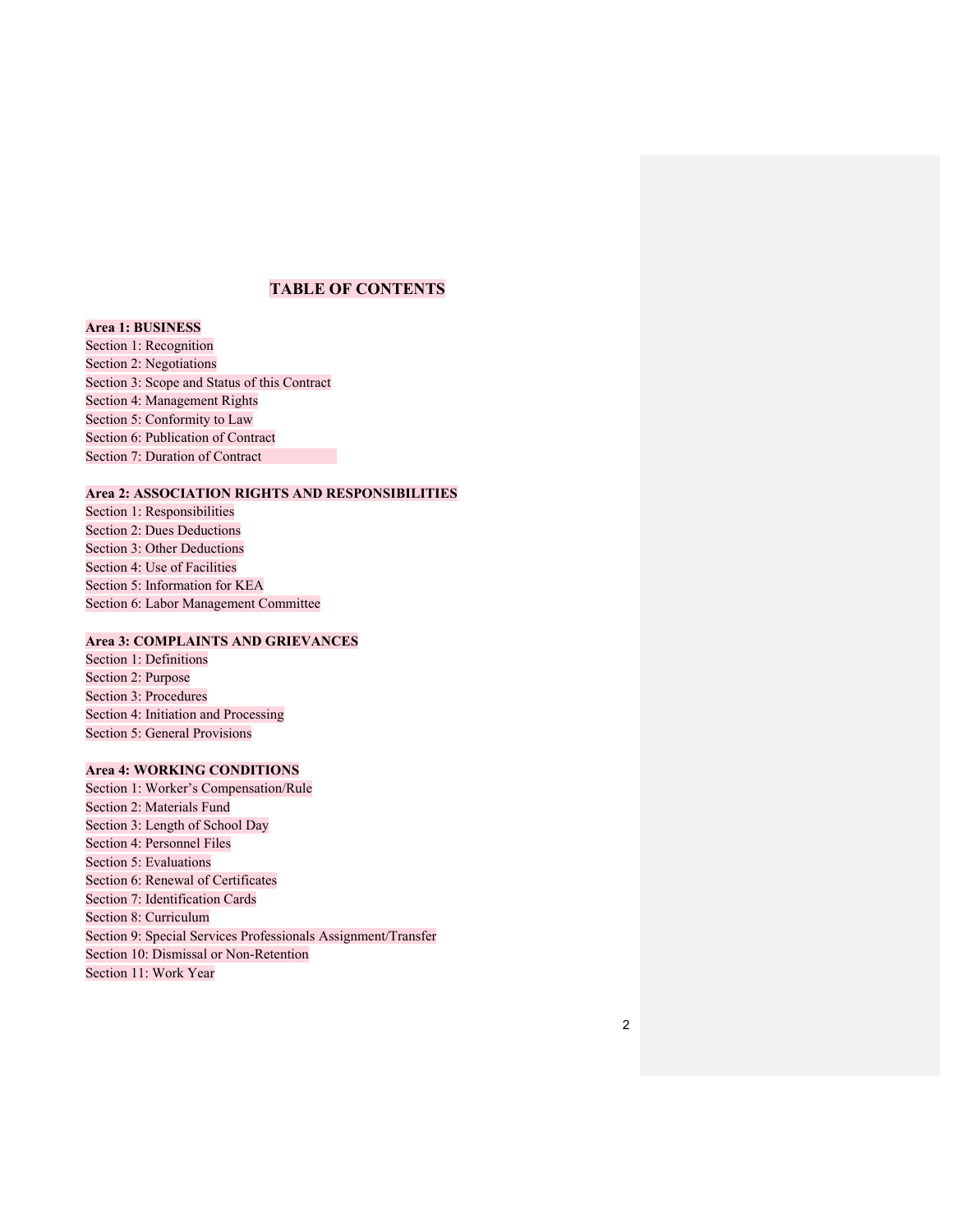Section 12: Controversial Issues Section 13: Caseload/Workload Section 14: Discipline Section 15: Safety Section 16: Work Space Section 17: Outside Employment/Contracting

### **Area 5: LAYOFF**

# **Area 6: LEAVES**

Section 1: Sick Leave Section 2: Sick Leave Bank Section 3: Committee Granted Professional Leave Section 4: Administration Granted Professional Leave Section 5: Personal Leave Section 6: Emergency Leave Section 7: Child Rearing Leave Section 8: Sabbatical Leave Section 9: Military Leave Section 10: Jury/Court Leave Section 11: Leave Without Pay Section 12: Public Office Leave Section 13: Association Leave Section 14: Association Office Leave Section 15: Bereavement Section 16: Family and Medical Leave

# **Area 7: SALARIES AND ECONOMIC BENEFITS**

Section 1: Salary Schedule Section 2: Placement on Salary Schedule Section 3: Extra Duty Pay Section 4: Additional Economic Benefits Section 5: Method of Payment Section 6: Recertification Tuition Reimbursement Section 7: Professional Development Pay Section 8: Medical Policies Section 9: Physical Reimbursement Section 10: Part-Time Salaries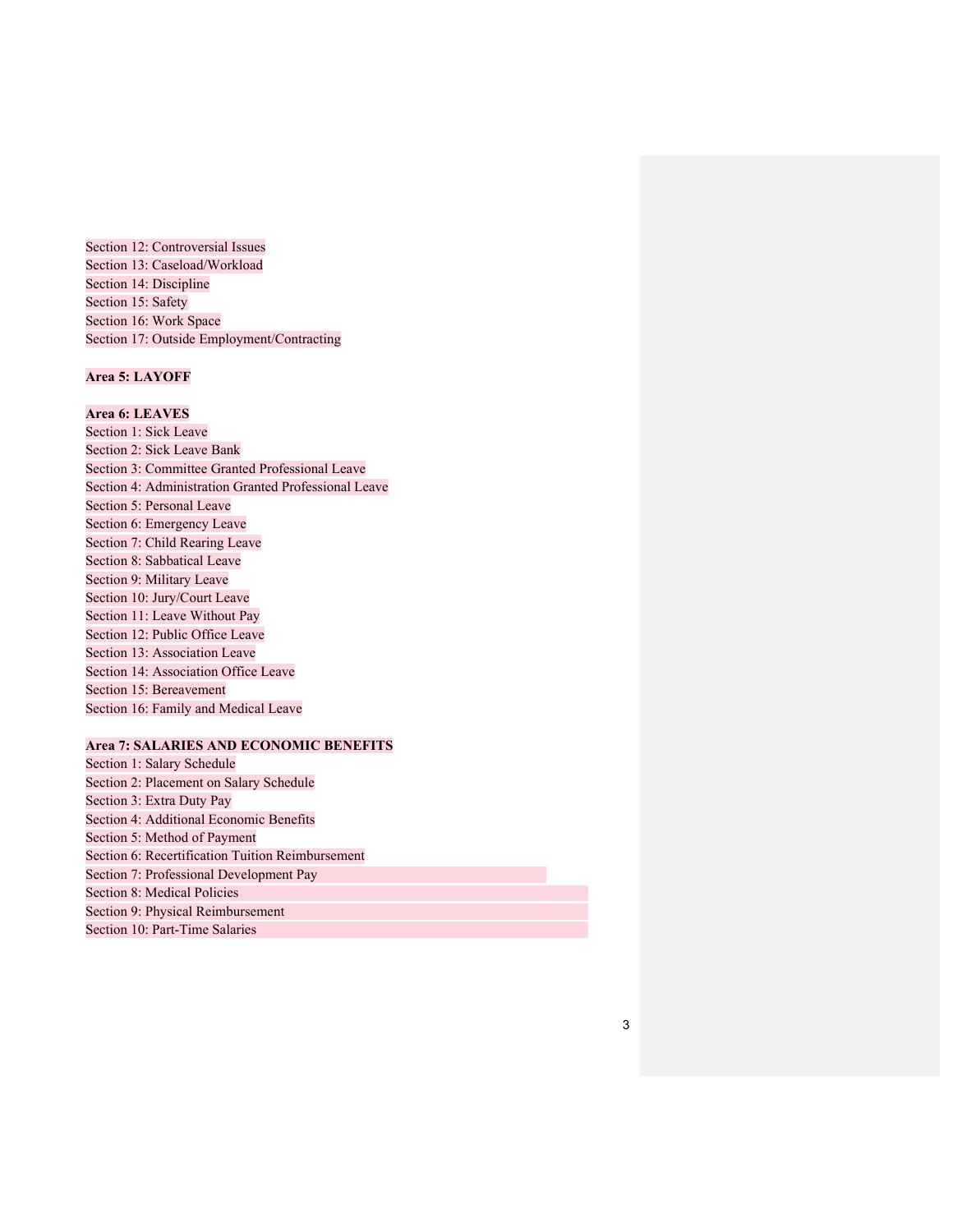| <b>APPENDICES</b> |  |
|-------------------|--|
|-------------------|--|

| Appendix A: SSPK Salary Schedule       |    |
|----------------------------------------|----|
| Appendix B: Sick Leave Buy-out Form    | 34 |
| Appendix C: Course Approval Form       | 35 |
| Appendix D: Leave of Absence Request   | 36 |
| Appendix E: Family & Medical Leave Act | 37 |
| Appendix F: Grievance Procedure Forms  | 39 |

#### **AREA 1: BUSINESS**

#### **SECTION 1- RECOGNITION**

The DISTRICT pursuant to applicable sections of A.S.L. 23.40 recognizes the KETCHIKAN EDUCATION ASSOCIATION (KEA) as the exclusive bargaining agent for the SPECIAL SERVICES PROFESSIONALS OF KETCHIKAN (SSPK) with regard to matters which are negotiable, pertaining to their employment and the fulfillment of their professional duties in the positions fully qualified, under the definitions of this agreement, in the following roles: school psychologists, speech-language pathologists, physical therapists, occupational therapists and board certified behavior analysts with a State of Alaska Type C or Type K certification. Qualified SSPK interns and clinical fellows—on track to become fully qualified, as defined in this contract—are also included in this agreement.

#### **SECTION 2- NEGOTIATIONS**

#### A. General Procedures

1. Commencement of Negotiations: Either party to this Contract may start negotiations by a written request to the other party after November 1 of the final year of the negotiated agreement. This request will normally be made by the President of the ASSOCIATION or the Superintendent of Schools. Within twenty (20) days of receipt of the written request, the negotiations teams of the two parties shall meet at a mutually agreeable time and place.

2. Each negotiation team shall consist of not more than five (5) members.

3. Prior to exchanging proposals, representatives of the ASSOCIATION and DISTRICT will meet informally to discuss and decide upon the style of negotiations they will use in

**Commented [KP1]:** Renumber upon ratification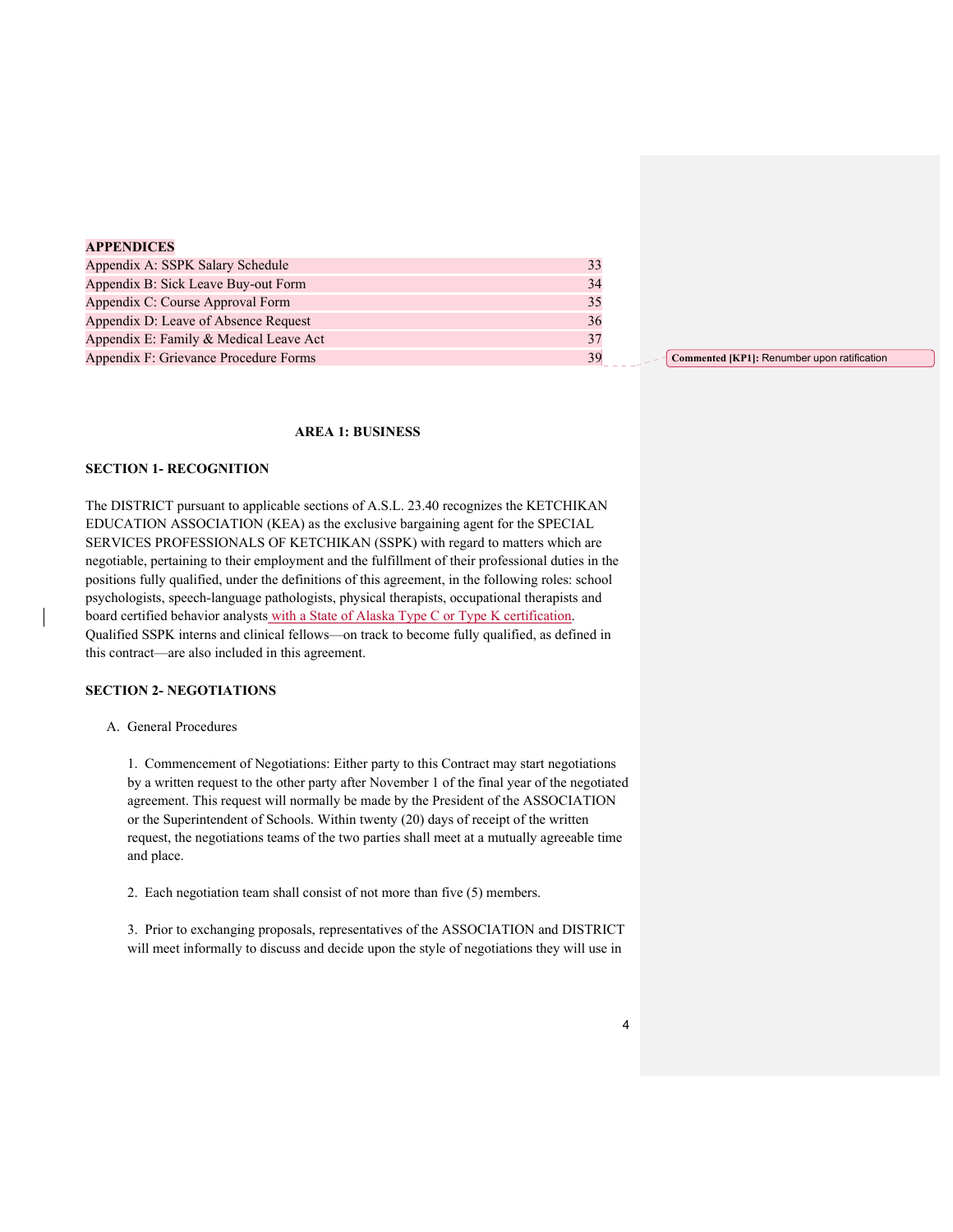negotiating a successor to this agreement, to identify each team's spokesperson, and to discuss ground rules.

4. Each team shall have complete authority to reach tentative agreements (TA's) which may be signed by both parties upon request. All TA's are subject to ratification by the whole BOARD and bargaining unit and ratification shall be by entire package only.

5. The teams will meet at mutually agreed upon times and places.

6. All ground rules will be agreed upon by the end of the second meeting.

7. The Superintendent will provide available information to either party upon written request.

#### B. Mediation and Arbitration

1. In the event that negotiations are not completed by the first day of May, or that a stalemate is reached earlier, either team may notify the other of impasse in written form stating areas of agreement and disagreement. This deadline may, by mutual written agreement, be extended. Only those items of disagreement shall be presented to the mediator or the advisory arbitrator.

2. If either party declares an impasse, and calls for a mediator, both parties hereby agree in advance to accept the assistance of a mediator from the Federal Mediation and Conciliation Service. Mediation sessions will be at the call of the mediator.

If mediation fails to bring about an agreement on the items in dispute, then either party may request advisory arbitration, which will be conducted under the jurisdiction of the American Arbitration Association.

#### **SECTION 3- SCOPE AND STATUS OF THIS CONTRACT**

- A. The language of this Contract shall supersede the language in BOARD policy/regulation.
- B. The parties acknowledge that during negotiations which resulted in this Contract, each had the unlimited right and opportunity to make demands and proposals with respect to any subject or matter appropriate for collective bargaining, and that the understandings and agreement were arrived at by the parties after the exercise of those rights and opportunities as set forth in this Contract.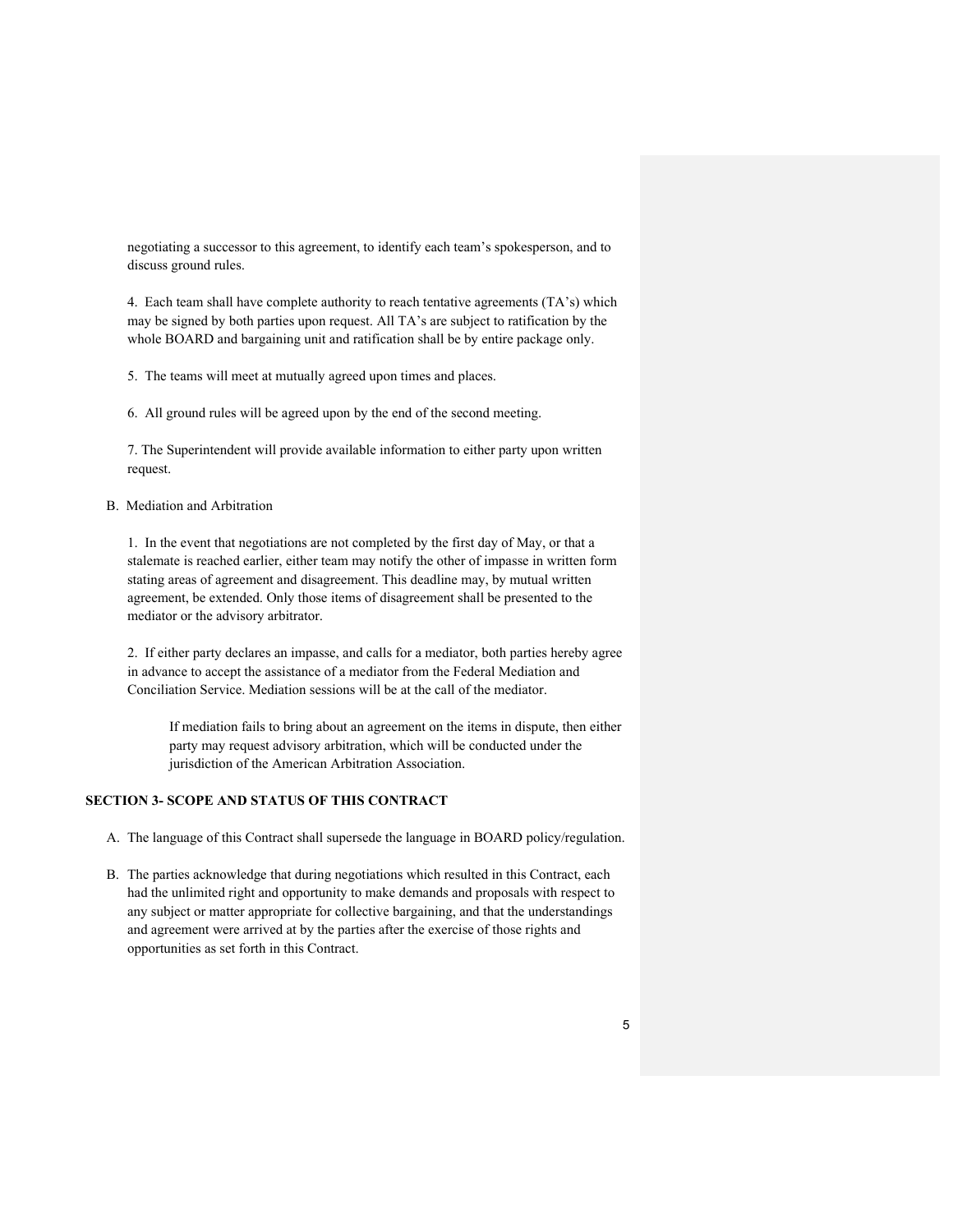#### **SECTION 4- MANAGEMENT RIGHTS**

It is agreed that except as specifically delegated, abridged, granted or modified by this agreement, all of the rights, powers, and authority the DISTRICT had prior to the signing of this agreement are retained by the DISTRICT and remain the exclusive right of management without limitation. In no way will this Contract deny the right of the BOARD to adopt policies and rules. The staff has the responsibility of carrying out applicable policies and regulations. It is recognized that the BOARD has final authority in all financial matters and revisions or adoptions of educational policy.

#### **SECTION 5- CONFORMITY TO LAW**

If any provision of this contract or any application thereof to any SSPK employee or group of SSPK employees is held to be contrary to law by a court of competent jurisdiction, such provision of applications will not be deemed valid and subsisting, except to the extent permitted by law, but all other provisions or applications will continue in full force and effect. The parties will meet not later than ten (10) days after such holding for the purpose of re-negotiating the provisions affected.

# **SECTION 6- PUBLICATION OF CONTRACT**

Within forty-five (45) days of the signing of this Contract by the parties, the **KGBSDDISTRICT** shall email and post on the DISTRICT website, or, if requested by a SSPK employee, provide a printed copy of this Contract. KGBSDThe DISTRICT shall provide a copy of the Contract to all new hires.

#### **SECTION 7- DURATION OF CONTRACT**

This Contract and each of its provisions is binding and effective as of January July 1, 2020-2022 and shall remain in full force and effective until June 30, 2022 2025 until a successor Contract is negotiated.

#### **AREA 2: ASSOCIATION RIGHTS AND RESPONSIBILITIES**

#### **SECTION 1- RESPONSIBILITIES**

A. The ASSOCIATION shall cooperate with the Administration in revising SSPK employee evaluation procedures of the DISTRICT through a standing committee of a minimum of three (3) KEA members, two (2) administrators, and a maximum of six (6) KEA members and three (3) administrators. A minimum of one (1) KEA/SSPK employee from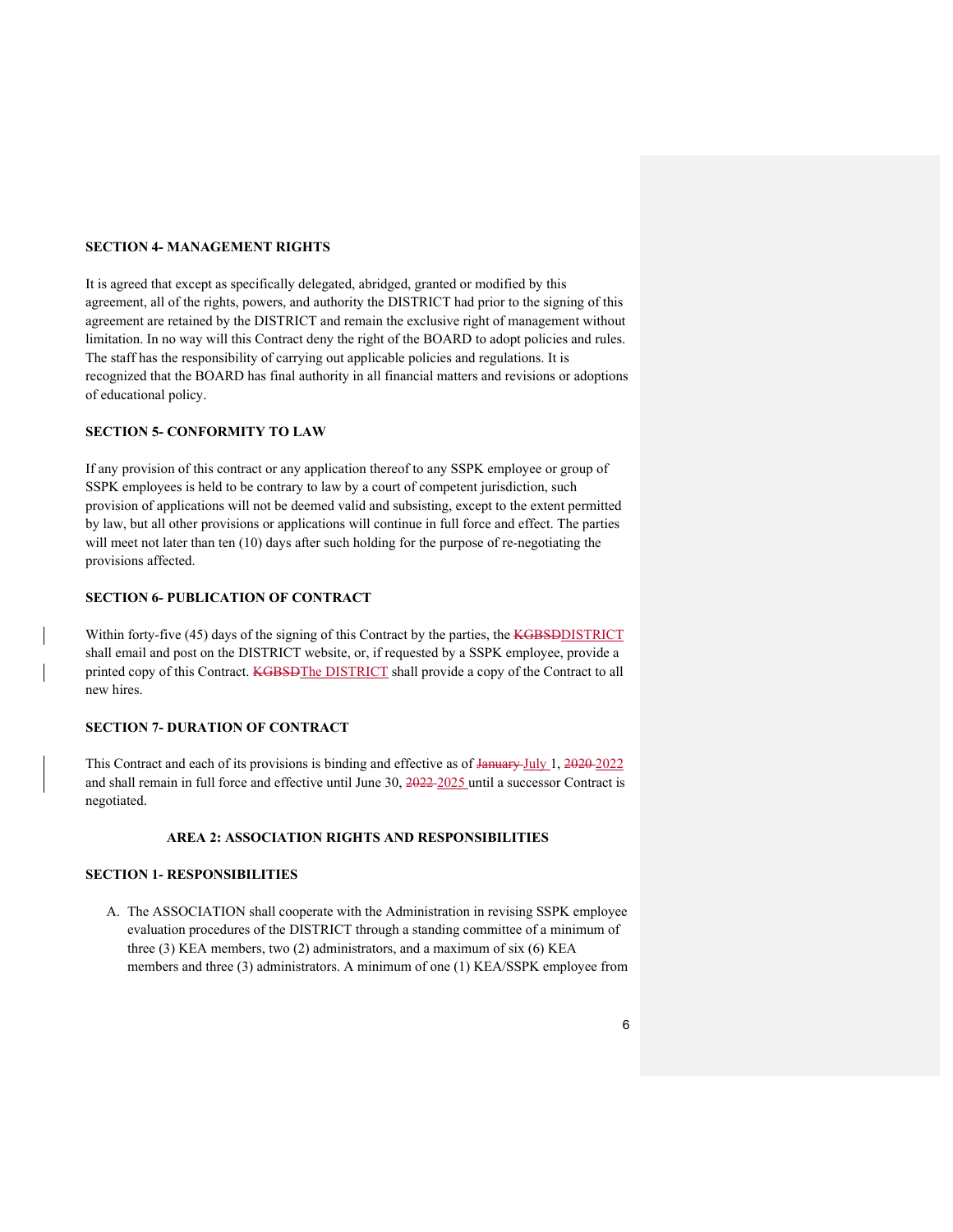each currently employed role (school psychologist, speech-language pathologist, physical therapist, occupational therapist and board certified behavior analyst) is required to be present and included in the development of any evaluative tool pertaining to the evaluation of their respective professional duties, roles and functions. Informal communication & collaboration outside of the committee process for developing and revising evaluative tools is encouraged; however, any additions or changes shall be reviewed by the committee prior to acceptance and implementation.

- B. The parties recognize the benefit of exploration and study of current and potential issues by meetings of representatives of the parties and an exchange of views and information without the stress and time limitations which may exist at the bargaining table. Accordingly, the parties agree to establish a committee at the request of either party to function during the term of the agreement to develop approaches to matters of vital concern both to the DISTRICT and the ASSOCIATION.
	- 1. The committee shall consist of not more than two (2) members from the ASSOCIATION and not more than two (2) members from the DISTRICT. ASSOCIATION members are to be selected by the ASSOCIATION president, and DISTRICT members by the Superintendent.
	- 2. Persons from either party who are specialists in a subject under discussion may be brought into committee meetings by agreement of the parties.
	- 3. The committee authority shall be limited to discussion, exploration and study of subjects referred to it by the parties.
- C. The ASSOCIATION shall have the right and be given opportunity to make recommendations to the BOARD and/or the administration.

#### **SECTION 2- DUES DEDUCTION**

A. Any employee covered by this Contract, who is a member of the ASSOCIATION or who has applied for membership, shall sign and deliver to the **KGBSDDISTRICT**, an assignment authorizing deduction of membership dues in the ASSOCIATION. Such authorization shall continue in effect from year to year unless revoked in writing between June 1 and September 15 of any year. Pursuant to such authorization, the DISTRICT shall deduct dues according to ASSOCIATION direction. All bargaining unit members shall be afforded all rights related to negotiations irrespective of membership or nonmembership in the ASSOCIATION.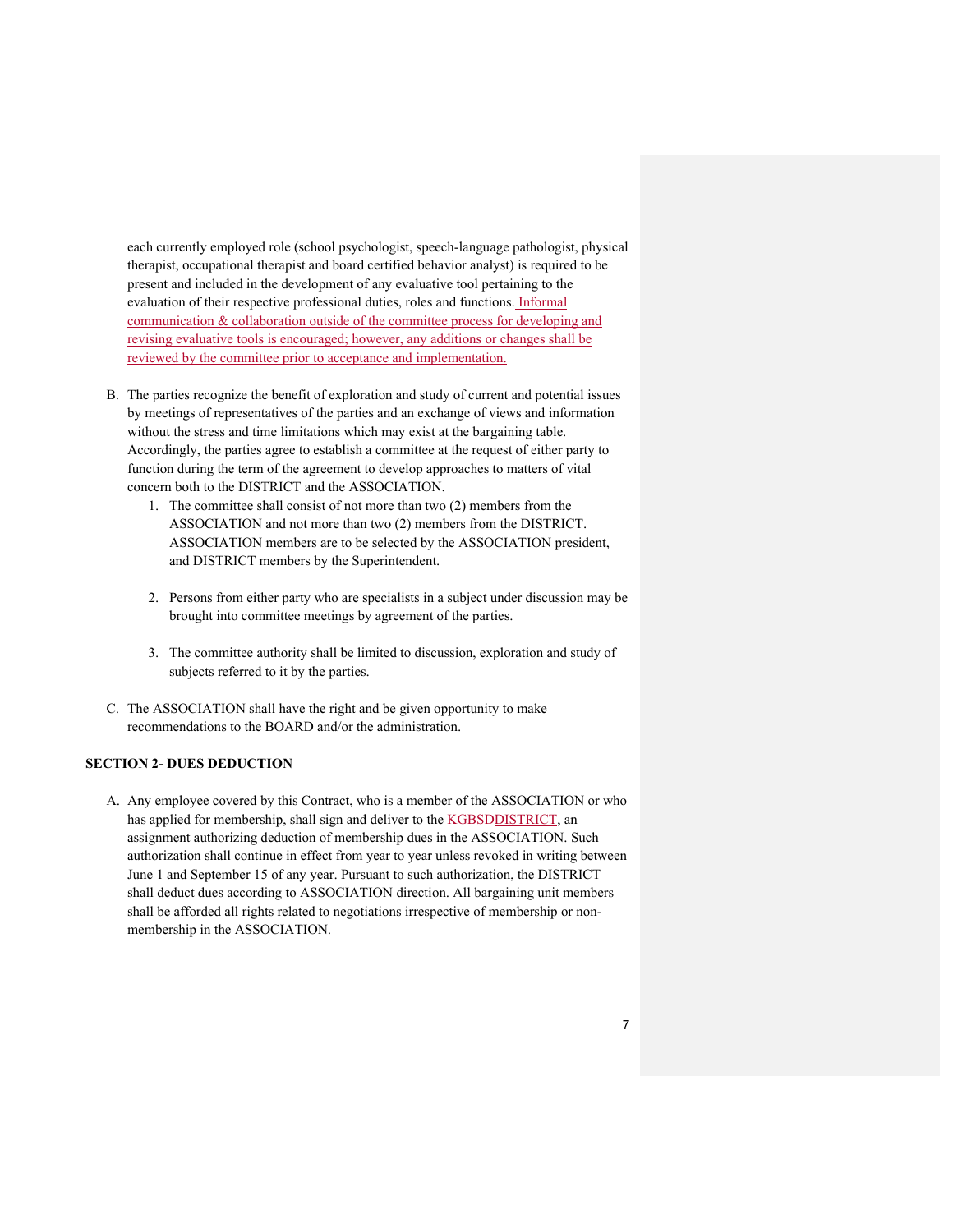- B. The ASSOCIATION shall indemnify and hold harmless the KGBSDDISTRICT from any and all claims, demands, suits and costs (other than clerical errors and their correction) incurred in connection with any such claim, demand or suit, resulting from any reasonable action taken or omitted by the employer for the purpose of complying with the provisions of this section.
- C. The DISTRICT will notify the ASSOCIATION of all new SSPK employees, and of those resigning or whose contracts are being terminated.

# **SECTION 3- OTHER DEDUCTIONS**

Upon appropriate written authorization as specified by the KGBSDDISTRICT, the KGBSDDISTRICT shall deduct from the salary of that person and make appropriate remittance for jointly approved tax sheltered annuities, credit union, or any other plans or programs jointly approved by the **KGBSDDISTRICT**, ASSOCIATION, and employee.

#### **SECTION 4- USE OF FACILITIES**

With prior approval, no reasonable request by the ASSOCIATION to use school facilities and equipment at reasonable times shall be denied provided that this shall not interfere with or interrupt normal school operations.

#### **SECTION 5- INFORMATION FOR KEA**

- A. The DISTRICT agrees to make available in a timely manner to any official representative of the ASSOCIATION in response to reasonable written request all available information which is not confidential concerning financial resources of the DISTRICT including but not limited to: annual and periodic financial reports and audits, register of certificated personnel, tentative budgetary requirements and allocations, and treasurer's reports. The DISTRICT agrees to also make available such other information as will assist the ASSOCIATION in developing intelligent, accurate, informed, and constructive programs on behalf of the teachers, SSPK employees and their students. The DISTRICT also agrees to provide the ASSOCIATION with information which may be necessary for the ASSOCIATION to process any grievance or complaint.
- B. Copies of BOARD meeting minutes and agenda and complete BOARD packet will be available online at the District's website 48 hours prior to each regular meeting.
- C. The DISTRICT shall provide the ASSOCIATION the names, address, phone number, work location, department, and job title of all new and current Bargaining Unit members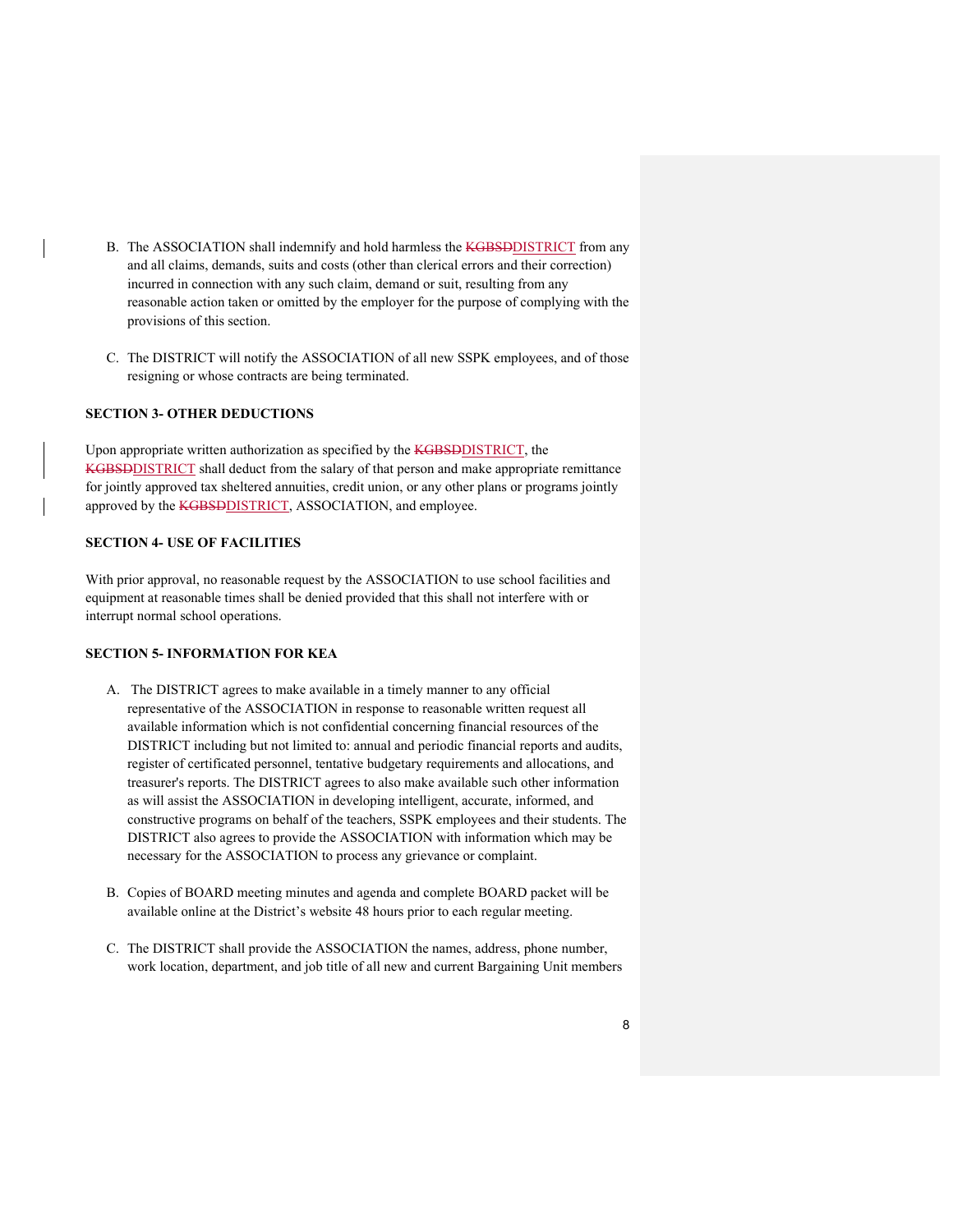by the second week of school or upon request from the Association President or Association Treasure.

- D. An ASSOCIATION representative shall be on the agenda to address new teachers and SSPK employees at the beginning of the year during new employee orientation.
- E. The ASSOCIATION will provide the DISTRICT with the names of KEA officers and building representatives at the beginning of each school year or earlier if possible.

#### **SECTION 6- LABOR MANAGEMENT COMMITTEE**

The DISTRICT and ASSOCIATION shall collaboratively implement a Labor Management Committee for the purpose of discussing DISTRICT and ASSOCIATION business. Members shall be DISTRICT representatives designated by the Superintendent, the ASSOCIATION President and one representative from each of the bargaining units as needed. A minimum of one meeting will be held in September, November, January, and March. More meetings shall be held as needed. Labor Management Leave shall be created and used for this purpose.

#### **AREA 3: COMPLAINTS AND GRIEVANCES**

#### **SECTION 1- DEFINITIONS**

- A. GRIEVANCE is an alleged violation of this Contract or terms and conditions of employment specified in adopted BOARD Policy, Federal Law, Alaska State Law (A.S.L.), Department of Education Rules and Regulations or Administrative Regulations.
- B. GRIEVANT is the person, persons, or ASSOCIATION making the complaint or grievance.
- C. DAYS days shall mean SSPK employee work days.
- D. GROUP GRIEVANCE if more than one member of the unit files an identical grievance, the grievance may be filed in the name of the ASSOCIATION. The resolution of the grievance may apply to all affected employees.

#### **SECTION 2- PURPOSE**

The purpose of this procedure is to secure, at the lowest possible administrative level, solutions to the problems which may from time to time arise causing a grievance as defined above. Both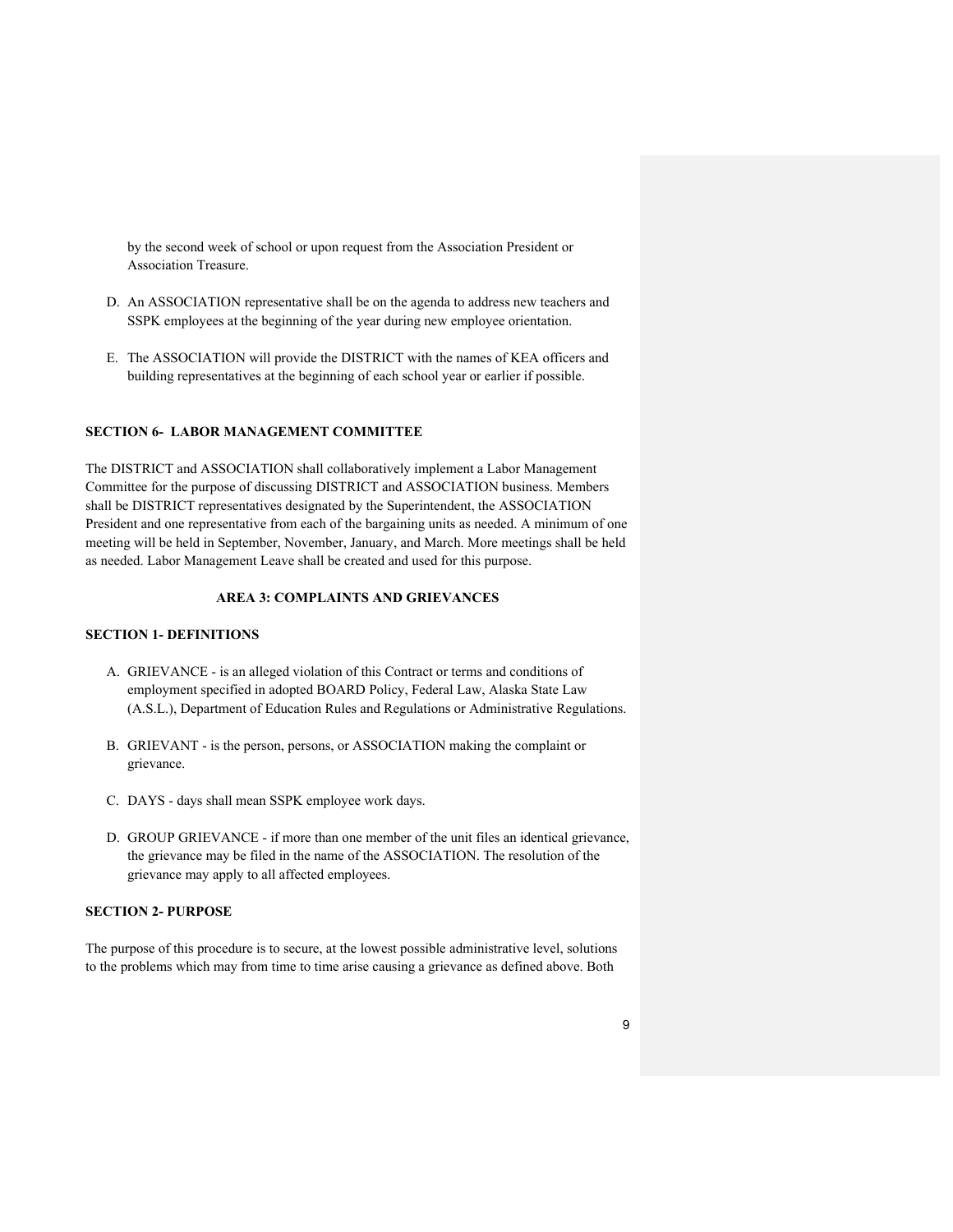parties agree that grievance proceedings will be kept as informal and confidential, as shall be appropriate, at any level of the procedure. Every effort should be made to expedite the process.

#### **SECTION 3- PROCEDURES**

- A. The number of days indicated at each level will be considered a maximum. To be processed as a valid grievance, the alleged violation must have occurred prior to the expiration of this Contract and the written grievance filed within the thirty-day timeline.
- B. Any grievance that cannot be processed to conclusion by mutual agreement following the last day of school shall be resolved in the new school term in September unless expressly agreed otherwise by the DISTRICT and the ASSOCIATION.
- C. At least one member of the ASSOCIATION shall have the right to attend any proceedings after Level One.
- D. Nothing herein contained will be construed as limiting the right of any SSPK employee having a grievance to discuss the matter formally with any appropriate member of the administration, and having the grievance adjusted without intervention of the ASSOCIATION, provided the adjustment is not inconsistent with the terms of this agreement or policies agreed upon by the **KGBSDDISTRICT** and the ASSOCIATION. The ASSOCIATION will receive a copy of every written decision or written resolution.

# **SECTION 4- INITIATION AND PROCESSING**

A. Level One- COMPLAINT - SUPERVISOR

A SSPK employee with a complaint will first discuss it privately with the Director of Special ServicesDirector, supervisor or building administrator as appropriate, either individually, or accompanied by the ASSOCIATION representative if requested, with the objective of resolving the matter informally. Any decision at Level One shall not be precedent setting, must be consistent with all the terms and conditions of this Contract, and the decision shall become effective only with the prior knowledge of an ASSOCIATION representative and the supervisor.

B. Level Two- GRIEVANCE - SUPERVISOR

If the SSPK employee is not satisfied with the disposition of his/her complaint, he/she may, within thirty (30) days of the occurrence of the alleged violation, file a written grievance with his/her immediate supervisor using the agreed upon forms. Information copies are to be sent by the aggrieved party to the ASSOCIATION and to the Superintendent. The Director of Special Services or designee shall hold a hearing within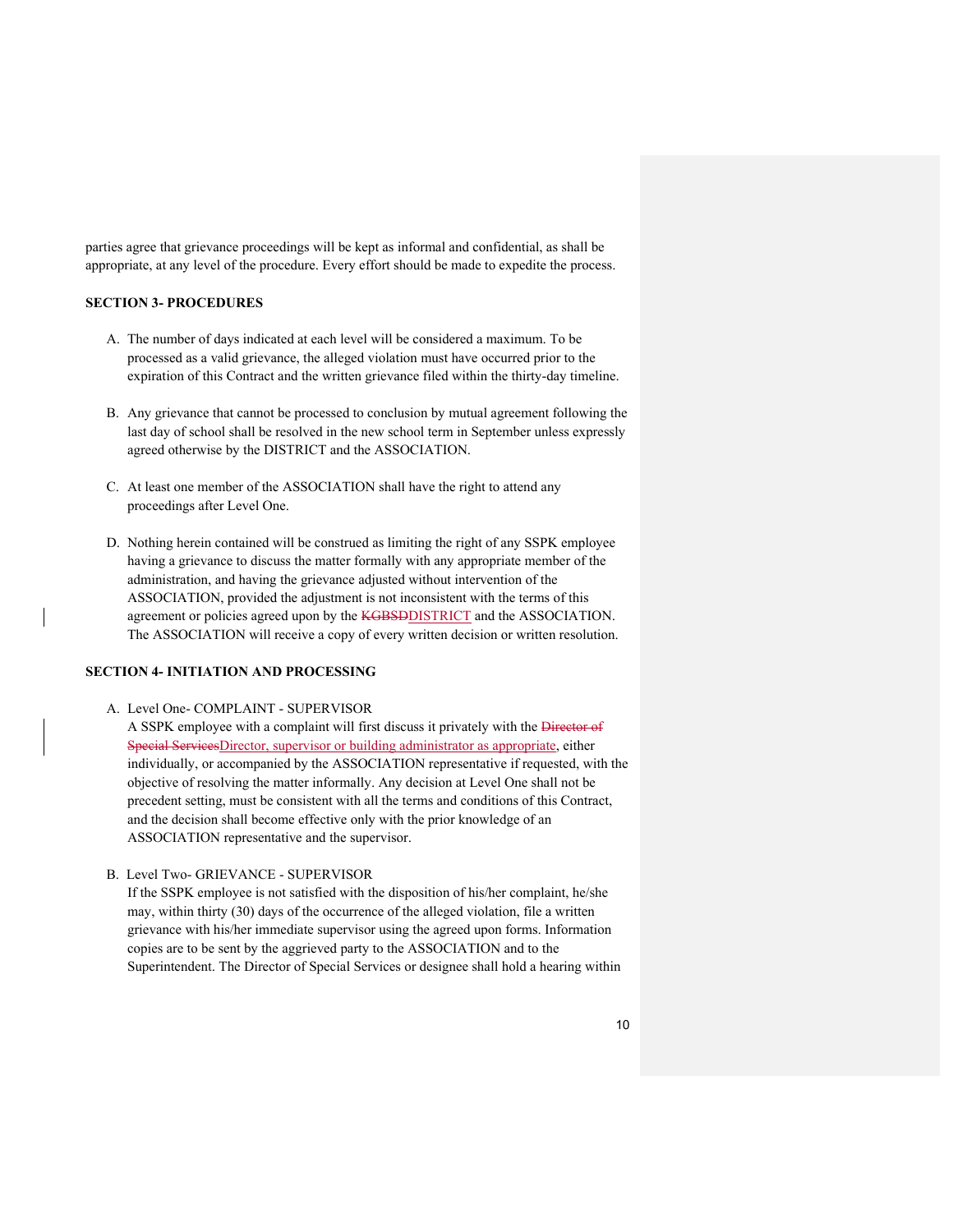ten (10) days after receipt of the written grievance, and will respond in writing to the grievant and the ASSOCIATION within ten (10) days of the hearing.

#### C. Level Three- SUPERINTENDENT

1. Within ten (10) days of receipt of the decision rendered by the Director of Special Services or their designee, the decision of the Director in regard to such appeal may be further appealed to the Superintendent. The appeal shall include a copy of the decision being appealed and the grounds for regarding the decision as incorrect.

2. An ASSOCIATION grievance may be initiated by filing the written grievance at Level Three. A hearing on such a grievance shall be held within ten (10) days of its filing.

3. Appeals to the Superintendent shall be heard by the Superintendent or his/her designee within ten (10) days of his/her receipt of the appeal. Written notice of the time and place of hearings shall be given five (5) days prior to the hearing to the ASSOCIATION, the grievant, and to his/her representative, if any.

4. Within ten (10) days of hearing the appeal, the Superintendent shall communicate to the aggrieved employee and the ASSOCIATION his/her written decision which shall include supporting reasons therefore.

#### D. Level Four- SCHOOL BOARD

1. Within ten (10) days after receipt of the Superintendent's findings, the ASSOCIATION may request in writing that the BOARD hear the case. The BOARD or a subcommittee thereof shall meet with the grievant and/or the ASSOCIATION and hear the problem within ten (10) days (or later by mutual agreement) after the receipt of this request. The hearing will be private and the results thereof confidential consistent with AS 44.62.310. The BOARD will respond in writing to the grievant and the ASSOCIATION within ten (10) days of the hearing.

2. Grievance Mediation- If no satisfactory settlement is reached at Level Three, as an alternative to the BOARD step, the grievance may be sent by mutual agreement to grievance mediation within ten (10) days after receiving the disposition of the superintendent.

#### E. Level Five -ARBITRATION

1. A grievance dispute, which is not resolved at level three or level four, may be submitted by the ASSOCIATION to arbitration by filing with the DISTRICT a notice of Arbitration. Only grievances involving the application of this Contract may be submitted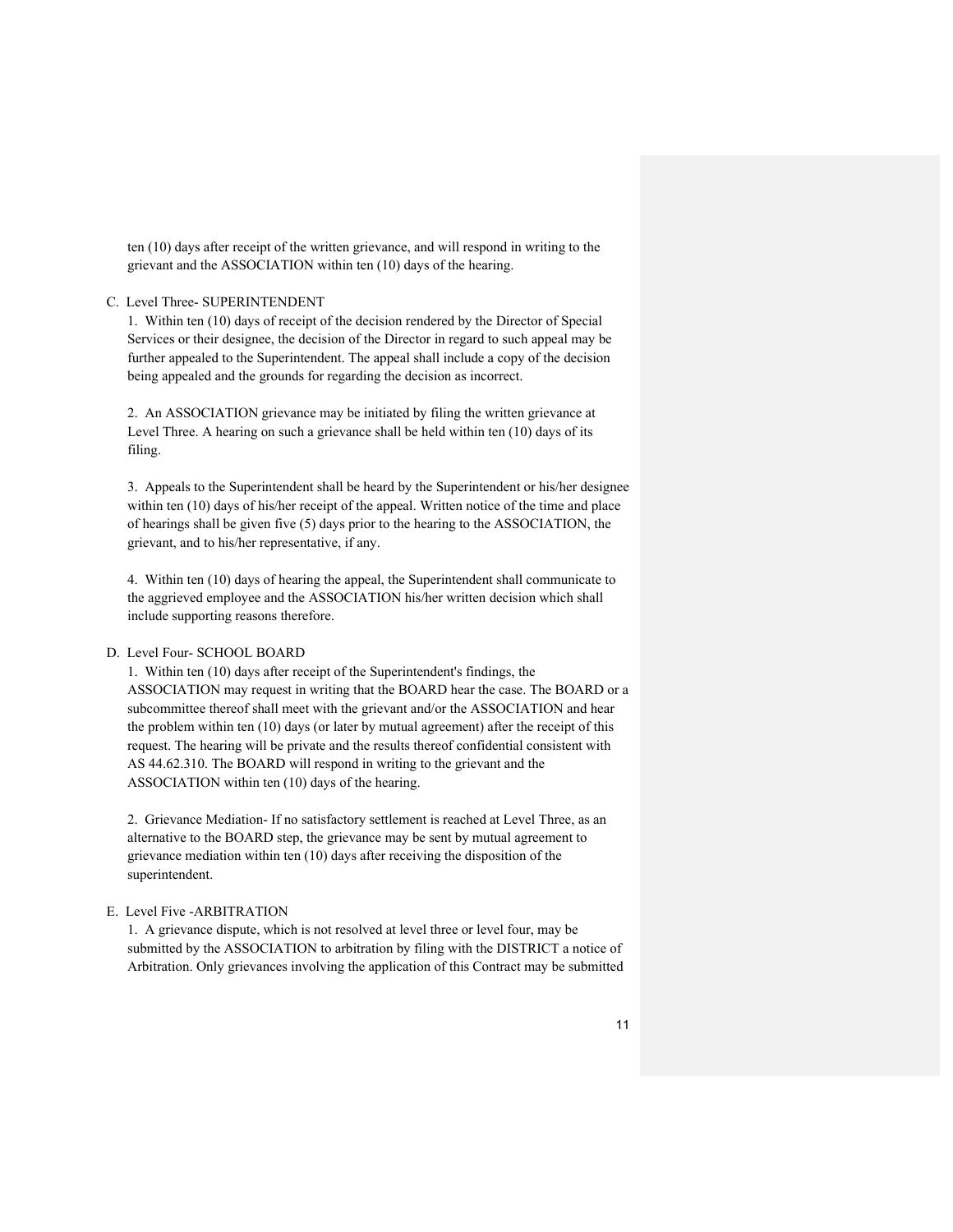to arbitration (including non-retention of individual tenured teachers under Area IV Section (11). The notice shall be filed within ten (10) days after receipt of the level three (3) or level four (4) decision.

2. Within ten (10) days after such written notice of submission to arbitration, the ASSOCIATION will contact the American Arbitration Association which will provide a list of names from which the parties will choose an arbitrator. If agreement cannot be reached, the parties shall determine the right of the first name struck from the list by rolling dice. The highest number has the choice. The arbitration process shall be conducted under AAA Labor Arbitration rules excluding the expedited procedures.

3. Jurisdiction of Arbitrator

a. The arbitrator shall be without power or authority to add to, subtract from, or alter any of the terms of this Contract, award damages, or make any decision which requires commission of an act prohibited by law. The arbitrator has the authority to order make-whole remedies. The arbitrator shall not hear any matter involving the retention or non-retention of any non-tenured staff, nor any matter involving just cause.

b. The ASSOCIATION may elect either the statutory or arbitration review for any matter for which there is a review provided in ASL provided the affected individual(s) does not pursue statutory review.

c. Unless agreed otherwise procedural questions of grievability and arbitrability shall be heard and ruled on prior to any hearing of the merits of a grievance. grievance.

d. The costs for service of the arbitrator will be borne equally by the BOARD and the ASSOCIATION.

#### **SECTION 5- GENERAL PROVISIONS**

- A. NO REPRISALS- No reprisals shall be taken by party or parties involved in the grievance procedures against the other party or parties.
- B. Any party may be represented at all stages of the grievance procedure, except arbitration, by a person of his/her own choosing. When a SSPK employee is not represented by the ASSOCIATION, the ASSOCIATION shall have the right to have a representative present. The ASSOCIATION shall have the right to present its views at a separate time.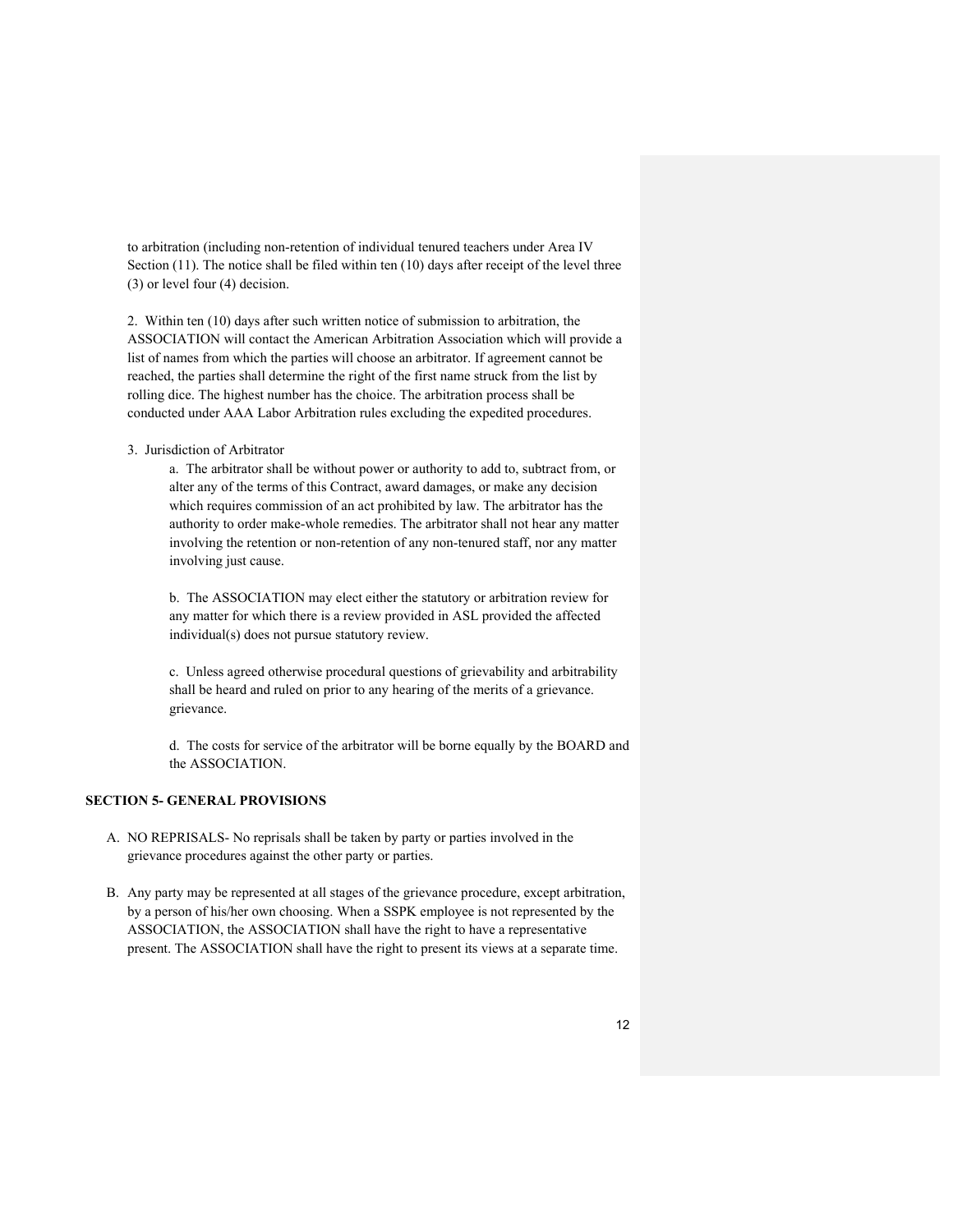- C. Failure by the DISTRICT at any step of this procedure to communicate the decision in writing on a grievance within the specified time limits shall permit the grievant to proceed to the next step. Failure at any step of this procedure by the grievant to appeal a grievance to the next step within the specified time limits shall be deemed to be acceptance of the decision rendered at that step.
- D. All actual written grievances and any related processing documents will be filed separately from the personnel files of the participants.
- E. Forms for processing grievances will be agreed upon by representatives of the ASSOCIATION and the BOARD (Appendix TBD).
- F. Every effort will be made by all parties to avoid interruption of direct student contact hours. No staff officially involved in a grievance or grievance procedure shall involve a student in the grievance procedure without mutual consent of the ASSOCIATION and the BOARD.
- G. It will be the practice of all parties to process grievances after the regular work day or at other times that do not interfere with assigned duties. Upon mutual agreement by the aggrieved person, the ASSOCIATION and the BOARD'S designated representative, to hold proceedings during regular working hours, the aggrieved and the appropriate ASSOCIATION representative will be released from assigned duties without loss of compensation.
- H. Every effort will be made by both parties to present all evidence at the earliest level of the grievance procedure. Unless mutually agreed otherwise neither the BOARD nor the ASSOCIATION may assert in an arbitration proceeding evidence not previously disclosed to the other party.

#### **AREA 4: WORKING CONDITIONS**

#### **SECTION 1- WORKER'S COMPENSATION/RULE**

Worker's Compensation benefits shall be those laws prescribed by Alaska State and current BOARD policies, except that the returning SSPK employees shall be guaranteed an equal or comparable position upon returning. Any SSPK employee eligible for the Alaska Worker's Compensation Act will suffer no loss of unused benefits during his/her absence. After three days' use of sick leave, an employee shall be eligible for Worker's Compensation benefits under State rules and be paid full salary by using accrued sick leave on a prorated basis to make up the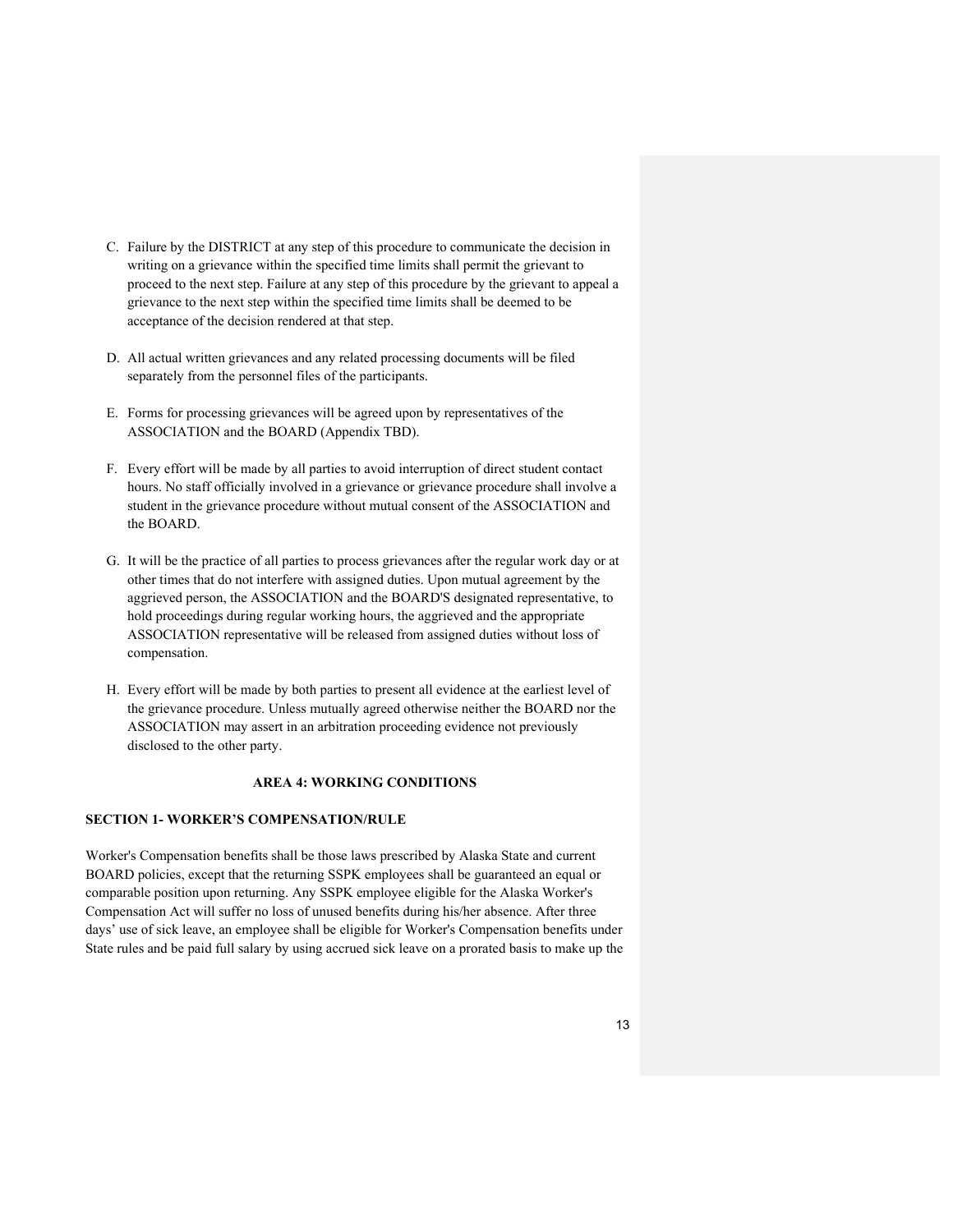difference between the benefits and full salary. Should State legislation change, the legislative plan shall be followed.

#### **SECTION 2- LENGTH OF WORK DAY**

Each full-time SSPK employee work day will consist of 8 hours on site, unless given approval through the Superintendent or their designee to work offsite. Any changes to length of school day will require approval by Superintendent or their designee.

Each full-time SSPK employee will create an individual workload schedule in accordance with recommendations from respective national association or professional organization bodies, incorporating identified needs determined by the DISTRICT with approval of the Superintendent or their designee.

Under the supervision of the Superintendent or their designee, each SSPK employee has the ability to adjust her/his daily schedule to complete duties including, but not limited to the following: provide direct services to students, administer assessments, manage evaluations, analyze assessment findings, schedule and attend meetings, complete paperwork (e.g. notes, reports, etc.), bill for services (i.e., Medicaid), consult with staff, consult with families, provide training to staff, develop programs, conduct research, organize/maintain files, etc. Comprehensive job descriptions will be collaboratively developed by SSPK employees and the Director of Special Services, with approval by the Superintendent and HR.

Each employee is entitled to a 30-minute duty free lunch.

Any SSPK employee traveling between more than one building shall be provided with sufficient time to travel between assignment locations.

#### **SECTION 3- PERSONNEL FILES**

The DISTRICT shall maintain one official employment/personnel file for each SSPK employee. Reasonable access by the SSPK employee and/or designee shall be granted during DISTRICT office working hours. SSPK employees may attach rebuttal comments to any information in their file. All evaluation information will be placed in the SSPK employee's file with a copy given to the individual. A SSPK employee may copy any portion of his/her personnel file. Any documents removed for copying shall be returned unless a grievance settlement or an arbitration ruling requires removal. In a specific personnel action, no use may be made of any material which has not been shared with the SSPK employee. Confidential material gathered during the hiring process can be withheld from the SSPK employee.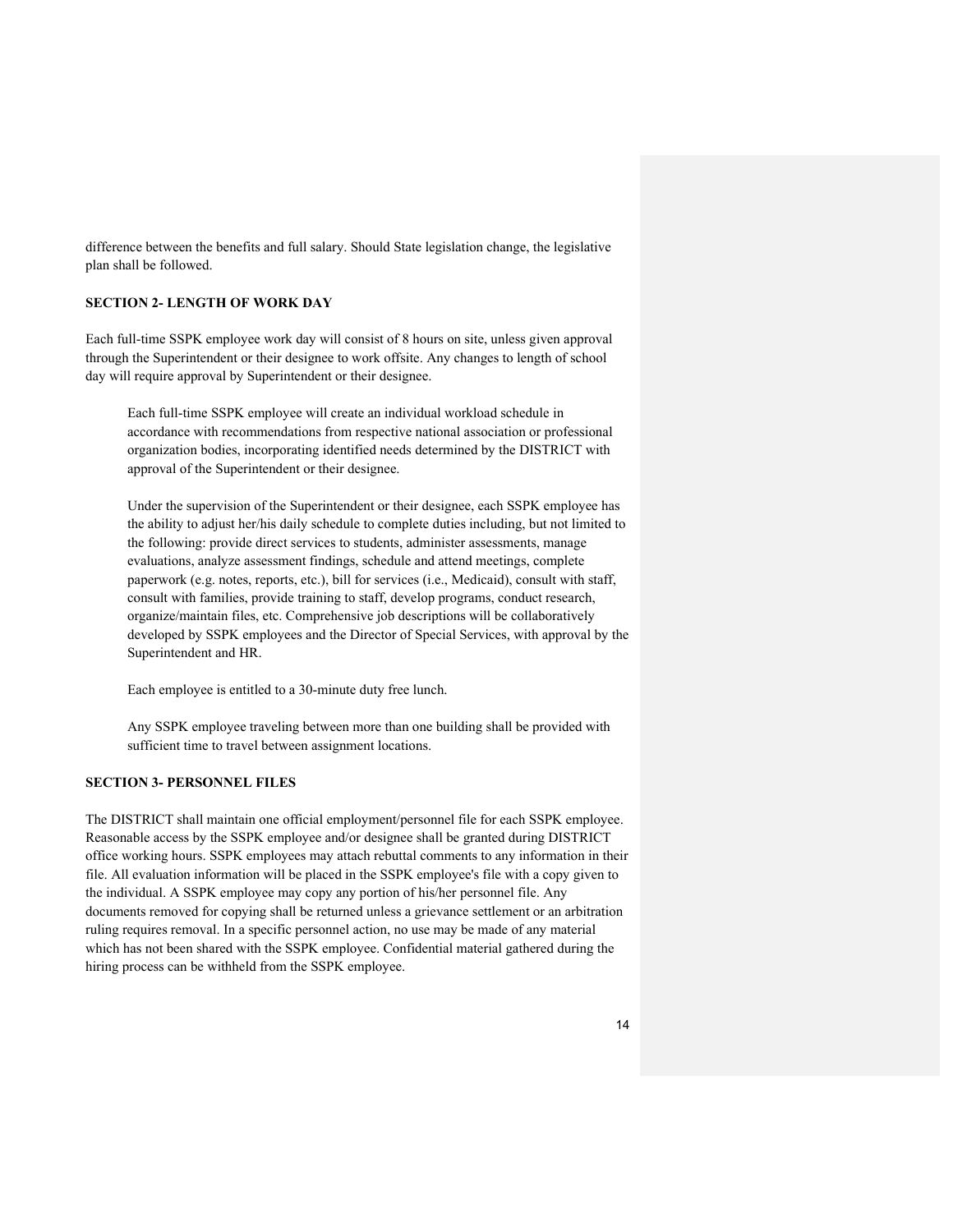#### **SECTION 4- EVALUATIONS**

- A. SSPK employees shall be evaluated using an appropriate evaluation system specific to each SSPK employee's role and responsibilities, upon final approval by the Superintendent or their designee.<sup>1</sup>
- B. Evaluations may be completed during therapy sessions, meetings, etc.
- C. Each SSPK employee will be provided with a written and signed copy of the completed evaluation.
- D. When each SSPK employee is evaluated, she/he will have the right to review and comment upon the evaluation. She/he may, at his or her request, retain the evaluation for three (3) days for the purpose of review and comment. Any written comments regarding an evaluation shall be signed and will become a part of that evaluation.

#### **SECTION 5- RENEWAL OF CERTIFICATES**

A. At the beginning of each school year, the DISTRICT will make a good faith effort to inform each SSPK employee of the expiration dates of his/her current Type C certificates. Final responsibility for keeping current certification and physical examination requirements belongs solely with the staff member.

B. State-mandated employee training is the responsibility of each SSPK employee; training will be provided in group settings when possible.

# **SECTION 6- IDENTIFICATION CARDS**

All DISTRICT certified personnel are required to receive a photo ID badge, identifying them as a DISTRICT employee, and to display their ID while at work.

#### **SECTION 7- CURRICULUM**

 $\overline{a}$ 

SSPK employees will be given the option to serve on a committee on a consultative basis to assist with curriculum development on a voluntary basis.

<sup>&</sup>lt;sup>1</sup> Accepted by both parties with the understanding that the development of evaluation standards, procedures, and templates will be developed collaboratively between SSPK representatives and the district based upon best practice standards and metrics that include mutually agreed upon definitions of caseload and workload, and achievable targets. An MOA will commission a workgroup to address these issues and outline a timeline for completing these activities.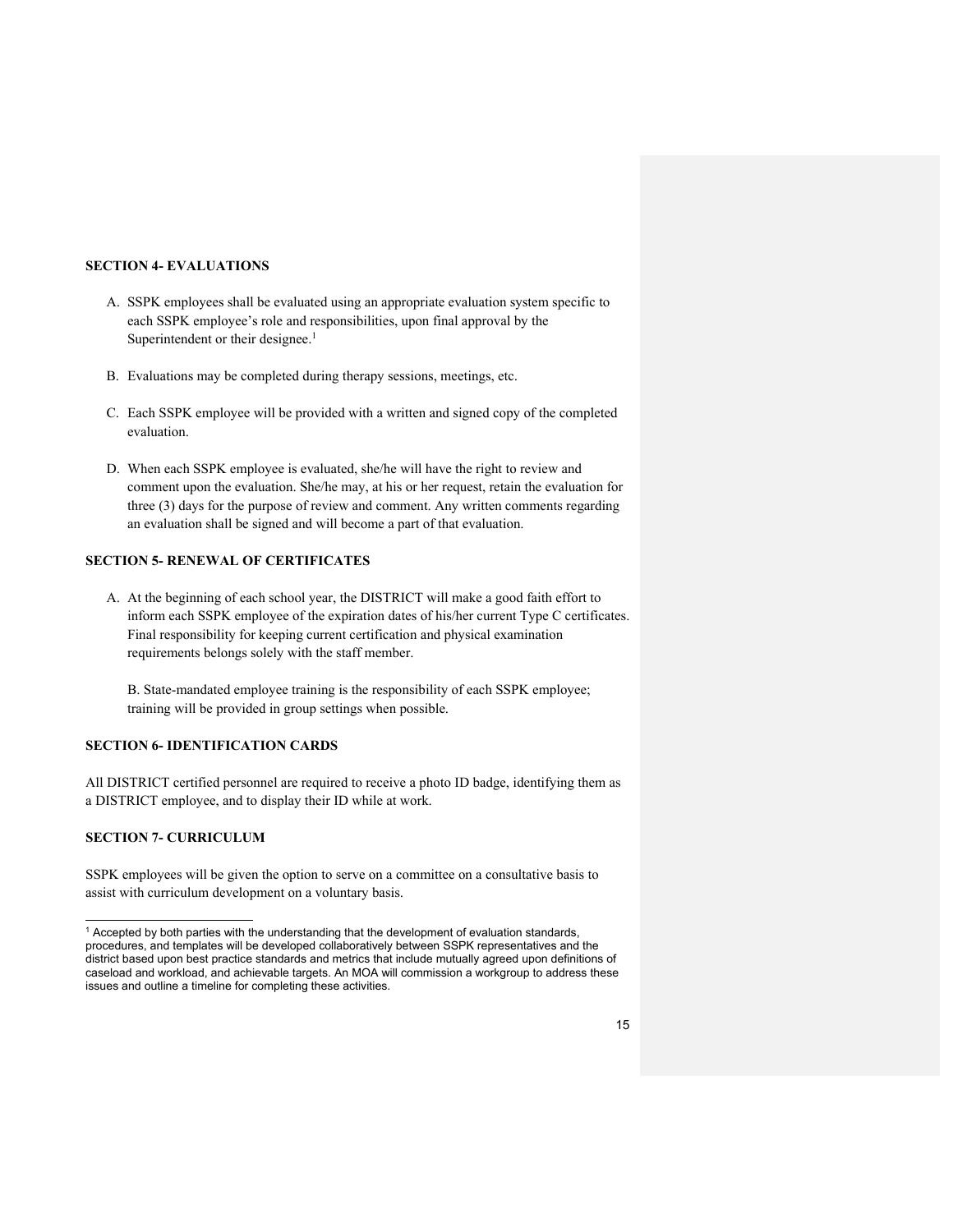#### **SECTION 8- SPECIAL SERVICES PROFESSIONALS ASSIGNMENT/ TRANSFER**

#### A. Vacancy Posting

SSPK employee positions that become available will be announced to all SSPK employees via group email when posted on the KGBSDDISTRICT website.

B. Voluntary Transfers

A SSPK employee who desires to fill a vacancy may submit a written request to the Superintendent to make such a change. Requesting transfer will receive notice of receipt of the request from the District office and will receive primary consideration.

C. Filling Vacancies

Unless otherwise mutually agreed upon by the Association and the District, Iif no properly qualified SSPK employee applies for a vacant SSPK position after a minimum of 30 calendar days of posting, the DISTRICT—after consultation with the Director of Special Services—may collaboratively elect to contract out the service. No currently employed member of the bargaining unit may contract with the DISTRICT under these provisions. Independent special services contractors will not be an acceptable permanent substitute for full time SSPK employees in the district when full time SSPK employees are available.

# **SECTION 9- DISMISSAL OR NON-RETENTION**

Dismissal or non-retention of any SSPK employee shall be in accordance with appropriate provisions of AS (14.20.170, 175, 180, or 205) and/or the provisions of this agreement.

#### **SECTION 10- WORK YEAR**

Regular SSPK employees work year will consist of 189 days.

SSPK employees will work in accordance with the school calendar, with a start date three (3) business days prior to the first teacher day and an end date three (3) business days after the last teacher day-plus an additional six (6) days throughout the year. These days can be performed before, during, or after teachers' contracted calendar year so long as they do not overlap with existing calendared work days (according to the Board-approved school calendar), to be approved by the Superintendent or designee. Each year SSPK employees will submit their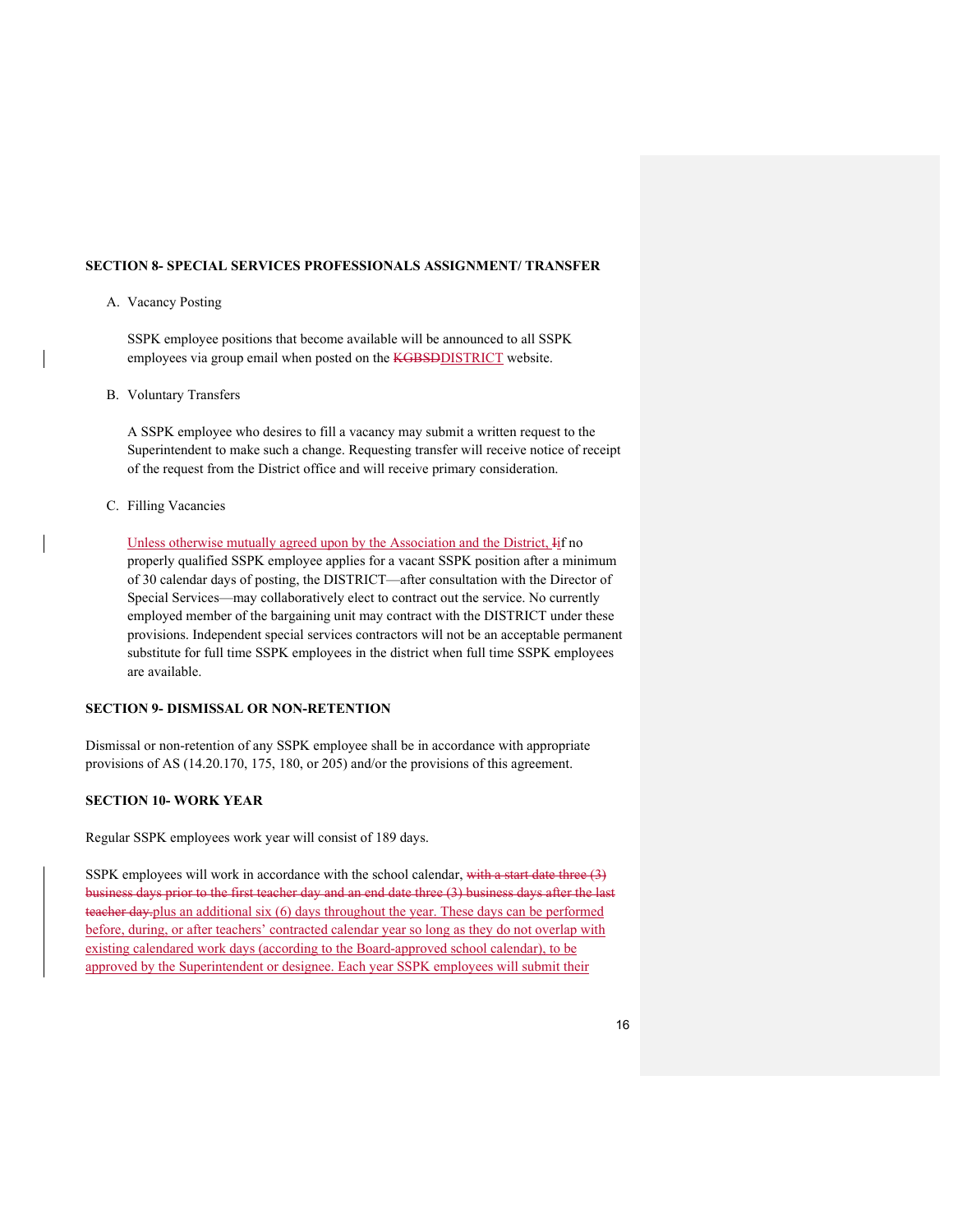proposed work calendar schedules to the Superintendent or designee by August 1st. Mid-year changes to the proposed work calendar may be approved by the Superintendent or designee. Should a proposed work calendar schedule not be submitted for approval, the SSPK employee will work three (3) days prior to the first teacher work day and three (3) days after the last teacher work day. SSPK employees who are hired mid-year will have their scheduled days prorated as agreed by the District in their contract.

With Superintendent or designee's approval, SSPK employees may be allowed to finish contract days at the end of the school year over weekend days.

If the DISTRICT or Superintendent or their designee requires a SSPK employee to perform duties, such as but not limited to additional staff training, supervision, excess paperwork load, outside the established work year as described above, the SSPK employee will be compensated at their rate of per diem.

With Superintendent or designee's approval, SSPK employees may be allowed to finish contract days at the end of the school year over weekend days.

#### **SECTION 11- CONTROVERSIAL ISSUES**

Provided a SSPK employee attempts not to indoctrinate any belief and attempts to present all sides of the issues, he/she may address controversial issues consistent with approved DISTRICT curriculum and DISTRICT policy/regulation.

#### **SECTION 12- CASELOAD/WORKLOAD**

The DISTRICT and the ASSOCIATION agree to work cooperatively toward equitable, manageable and reasonable caseloads/workloads consistent with sound educational practices and budgetary constraints.<sup>2</sup>

#### **SECTION 13- DISCIPLINE**

No SSPK employee will be formally disciplined (including written reprimands and suspensions with or without pay) without just cause. Issues involving just cause shall be resolved solely through the grievance procedure up to but not including Level Five.

#### **SECTION 14- SAFETY**

 $\overline{a}$ 

**Formatted:** Superscript

 $^2$  For review and development in MOA committee workgroup: establishing what a caseload is for each employee, with standardized mutually agreed upon definitions, and draft workload/case load standards or targets and target staffing ratios.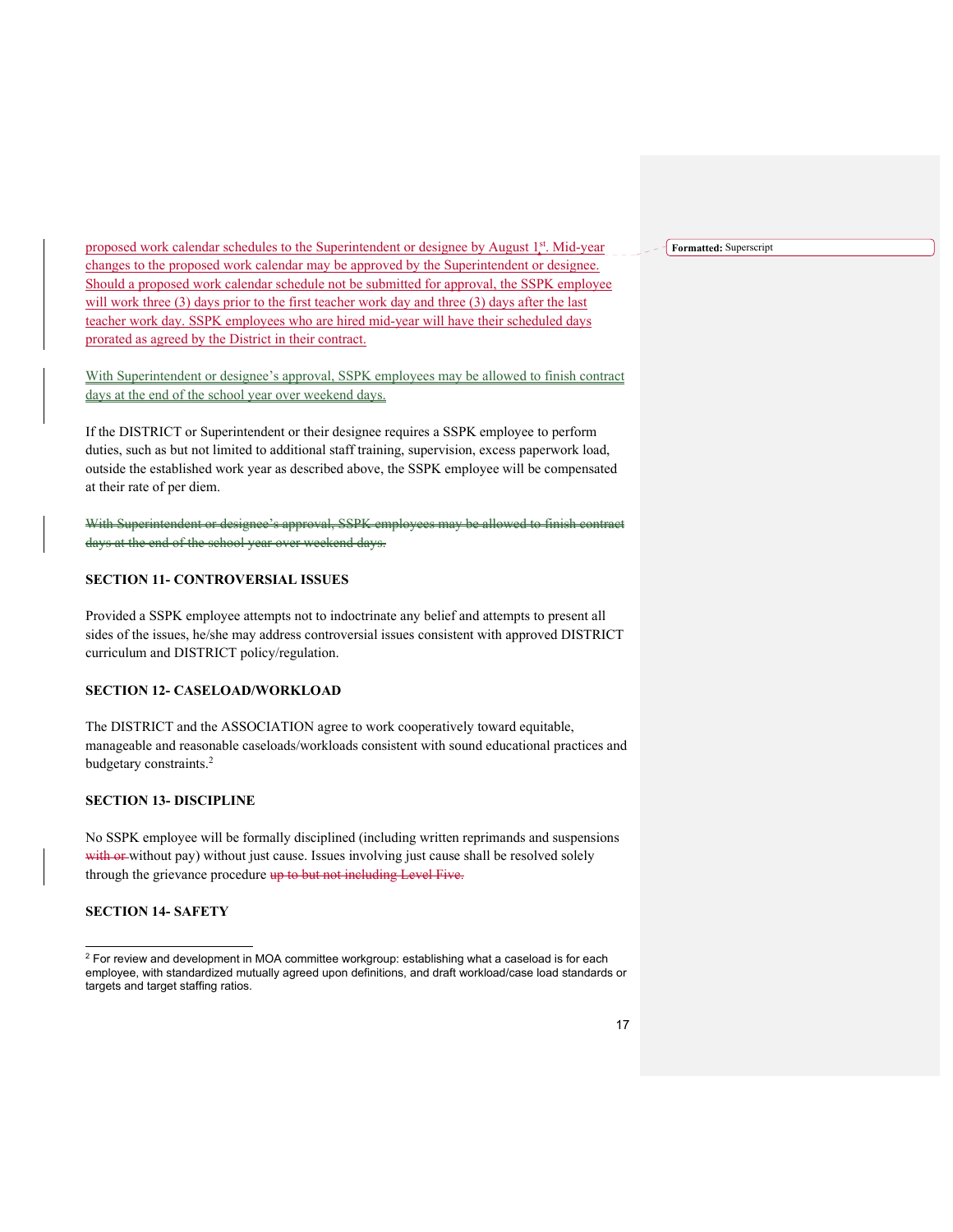- A. The DISTRICT shall notify SSPK employees of known building conditions which may pose a health hazard. Investigative reports of building conditions shall be provided to each school site and maintained in a central location.
- B. The DISTRICT shall notify staff of known threats to health or safety, including possible exposure to contagious disease. No staff member under any circumstance shall search for a bomb or other destructive device.
- C. SSPK employees shall be informed when being assigned a student(s) with a known medical problem or history of behaviors that could present a threat to the safety of students or staff. SSPK employees receiving confidential information shall maintain student privacy rights. (Family Educational Rights and Privacy Act (FERPA) 20.USC.Sections 1232g: 34 CFR Part 99).

#### **SECTION 15- WORK SPACE**

The DISTRICT will make a good faith effort to provide each SSPK employee an office work space in the facility that is her/his home base of operations. Similarly, the DISTRICT will make a good faith effort to provide the SSPK employee a protected therapy work space in each building, in collaboration with the building administrator, that is made available according to service needs. Building level, DISTRICT administration and the Superintendent or their designee will consult SSPK employees regarding the selection, design and protection of a suitable location that is in compliance with state and federal law and regulation, state practice acts, and best practices for respective SSPK employees to ensure quality of care, services, confidentiality and accessibility.

### **SECTION 16- OUTSIDE EMPLOYMENT/CONTRACTING**

SSPK employees shall not engage in outside employment nor enter into contract to provide professional services to or for any other school district, organization, association, or person during the extent of the contracted work day with the DISTRICT. This includes any additional contract days entered into by mutual agreement between an individual SSPK employee and the DISTRICT for which per diem is paid.

#### **AREA 5: LAYOFF**

In the event it becomes necessary to reduce the number of SSPK employee positions due to program reduction or elimination, or to reduce the number of SSPK employee positions in a given area, field or program, or eliminate or consolidate positions, the BOARD will adopt a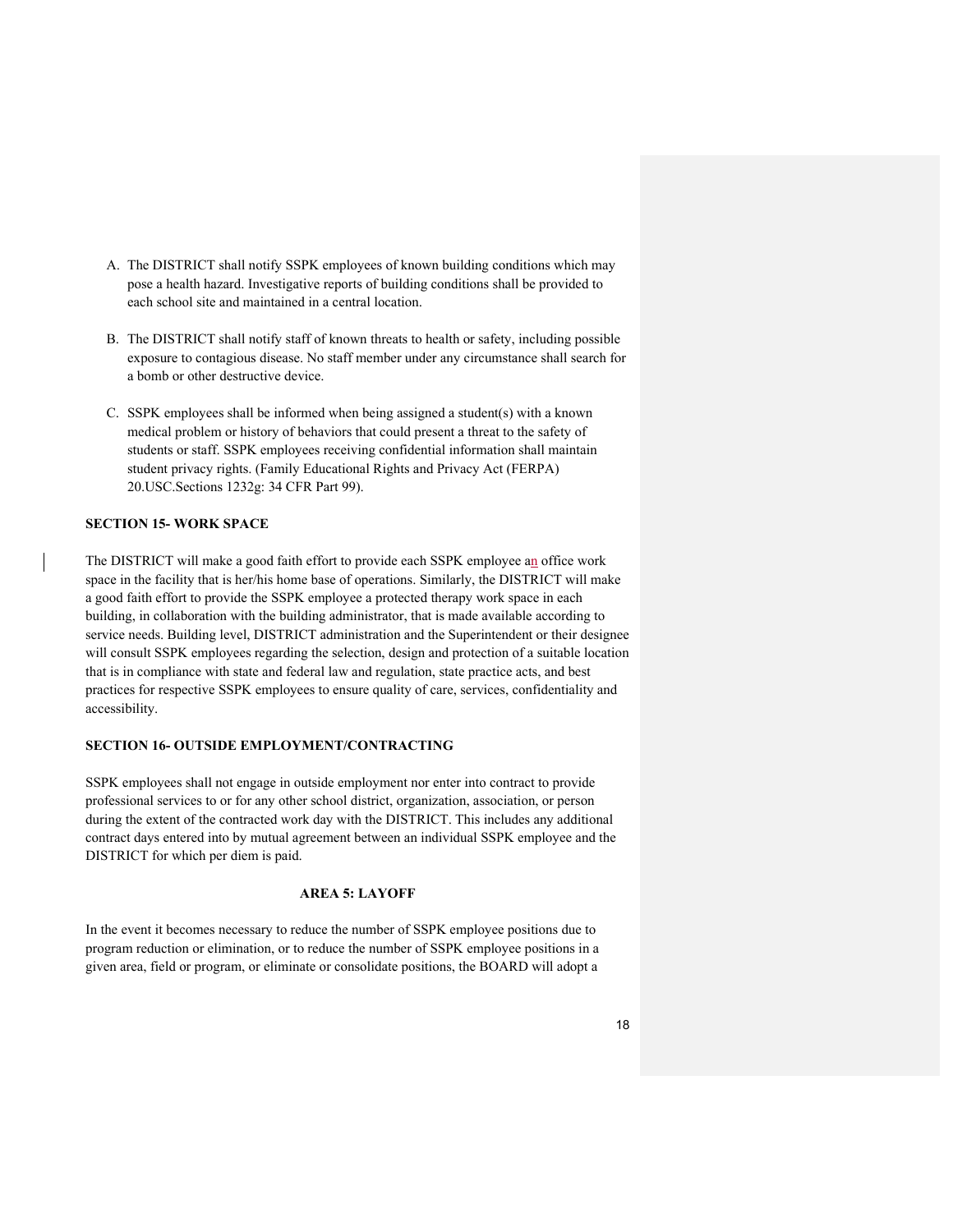simplified program that takes into consideration and prioritizes the needs of the student population receiving special services. The DISTRICT will use natural attrition and accept unpaid leaves in order to reduce or eliminate the need for layoff, and will layoff intern level or non-fully qualified practitioners first in reverse order of seniority, per the definitions of this contract.

#### **AREA 6: LEAVES**

A SSPK employee on a leave with full pay will be considered to be in normal work status. Approved leave without pay does not constitute a break in service with regard to any accrued or accumulated benefit, including but not limited to tenure, sick leave, or retirement. An SSPK employee on a leave without pay may continue on medical insurance at his/her own expense provided the carrier agrees.

# **SECTION 1- SICK LEAVE**

A. Each full-time SSPK shall be awarded twelve (12) days sick leave with pay to be provided on the first duty day of each school year. Sick leave will be cumulative over a period of years without limit. Permanent certificated personnel working less than a full day schedule and/or a full year will receive a proportionate benefit. In the event that a proportional sick leave benefit is provided when an SSPK employee is hired mid-year, the proportional rate of one and one third (1-1/3) days per school month of employment shall be awarded (9 months of employment equaling a full school year) on the first day of employment with the district.

SSPK employees on extended contracts shall accrue one and one-third (1-1/3) days for each month in which they are contracted to work eleven (11) or more days. However, if a SSPK employee does not fulfill the contract, payment for leave shall be made on the basis that sick leave accrues at the rate of 1-1/3 days per month, or fraction of a month.

If sick leave has been paid but not earned, that amount shall be deducted from the last paycheck of the year.

Sick leave shall be interpreted to mean leave for personal incapacitation (including any disability immediately related to pregnancy), or serious illness in the SSPK employee's immediate family which may require absence from work.

B. Cumulative sick leave as defined by A.S.L. earned by a certified employee in any Alaska public school (including any school operated by the State Department of Education and Early Development under terms of a contract) shall be transferable to or from any other Alaska public school, provided that the certified employee's service is continuous.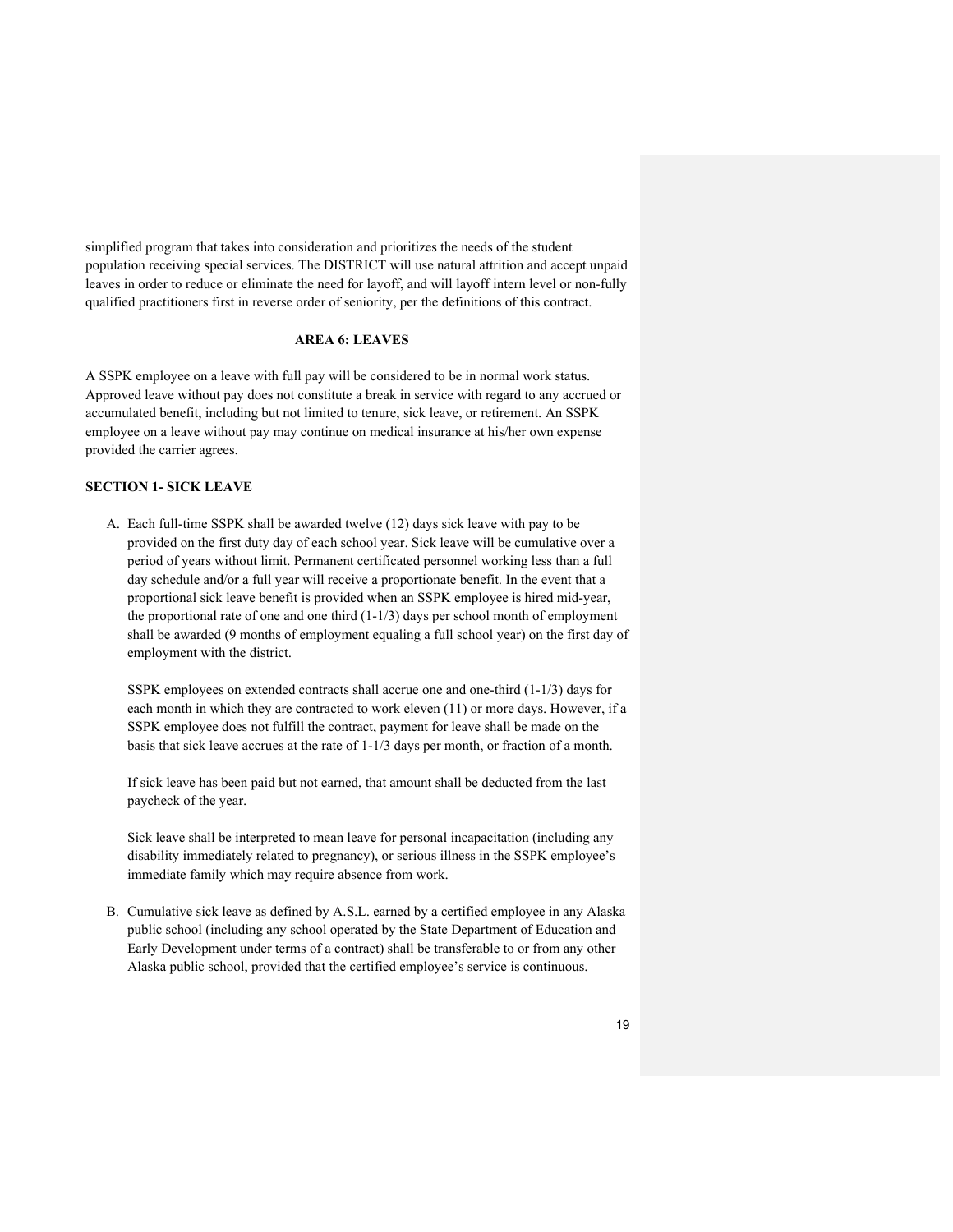Responsibility for furnishing the new employer with a certified statement showing cumulative sick leave rests with the SSPK employee. Continuous service shall mean service up to and including the last day of a school year and beginning before the end of the first school month in the next school year.

- C. A SSPK employee absent on account of illness (personal incapacitation) in excess of the number of days sick leave to which he/she is entitled may request a Leave of Absence, as described in Section 11 below.
- D. A SSPK employee may donate or receive up to three (3) sick leave days directly to another district certified employee who has exhausted his/her sick leave, personal leave, and sick leave bank. Such donations may only be made to a certified employee whose necessary absence from work results from a qualifying FMLA or AFLA absence. Eligibility is dependent upon the exhaustion of the receiving certified employee's sick leave, personal leave and sick leave bank.
- D.E. A SSPK employee absent from school on sick leave for more than three (3) consecutive days may be required to submit to the Superintendent a doctor's verification. In cases of emergency or sudden illness where medical service is not locally available, reasonable travel time to medical service, not to exceed three (3) days shall be allowed as sick leave. Documentation of the travel time in excess of three (3) days and/or the related Doctor's verification may be required by the District.
- E.F. All SSPK employees beginning employment in this school system shall be entitled to transfer into the system all accumulated sick leave accumulated as provided by Alaska Department of Education and Early Development Rules and Regulations from other Alaskan school systems as provided by A.S.L. 4 AAC 15.040.
- F.G. SSPK employees in Tier III of the Alaska Teachers Retirement System are eligible for sick leave buy-out, at their discretion, under the following conditions and terms:

1. The DISTRICT shall, upon receiving notice of the SSPK employee's intent to exit the DISTRICT at the end of the current contract year, compensate the exiting SSPK employee for twenty-five percent (.25) of his/her accumulated sick leave. Compensation paid pursuant to this Section shall be calculated at the rate of 0.0030 X the SSPK employee's current salary established pursuant to Area 7, Section 1, for each accumulated sick leave day and shall be made in the form of a cash payment to the SSPK employee at the end of the school term; (this compensation is not eligible as TRS termination pay).

**Formatted:** List Paragraph, No bullets or numbering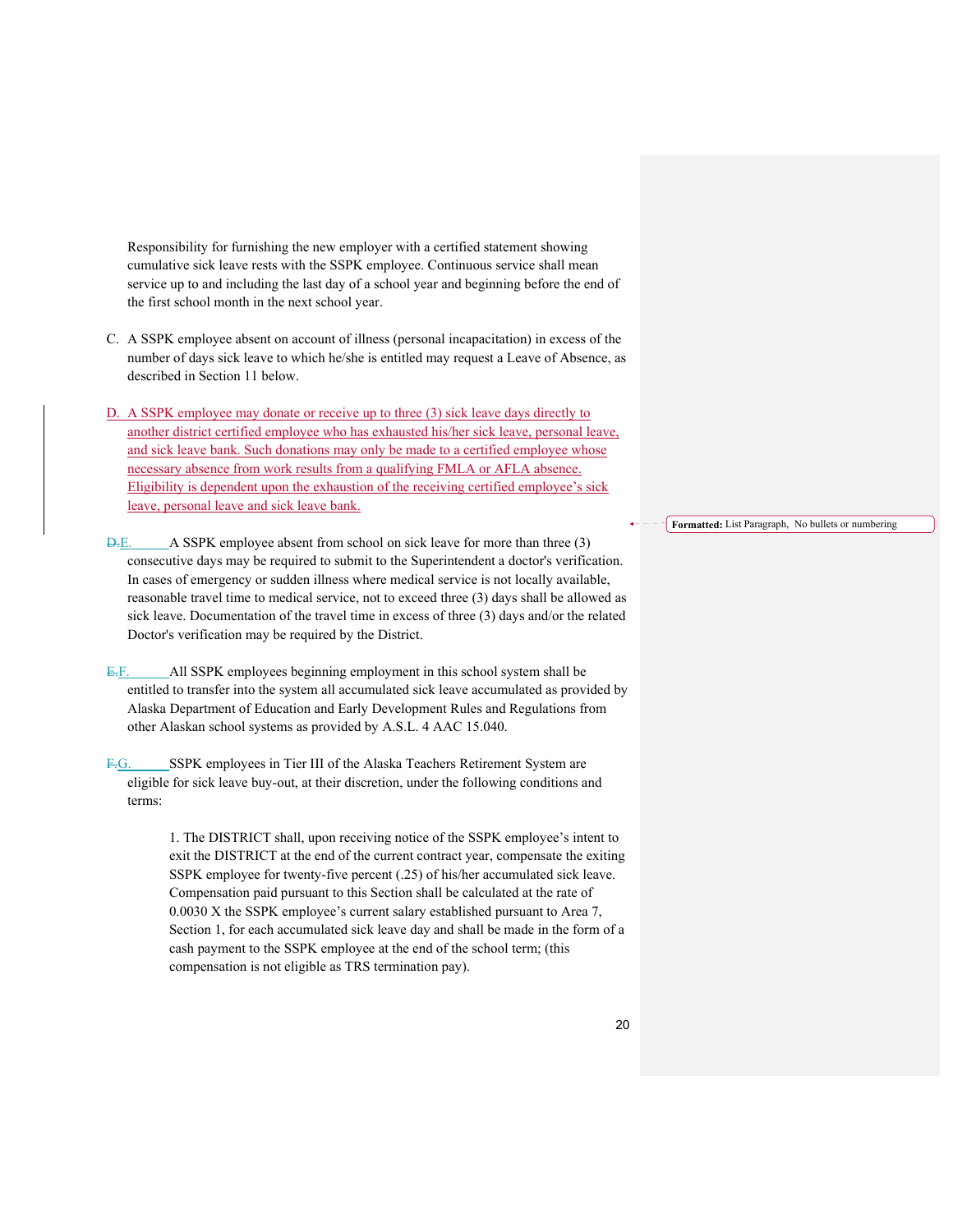2. To be eligible for compensation, a SSPK employee must have five (5) years of full-time service with **KGBSDDISTRICT**, and submit a fully executed and signed Request for Sick Leave Buy-Out (Appendix TBD) no later than May 1 of the current school year. Upon payment of compensation pursuant to this Section, the SSPK employee's accumulated sick leave balance shall remain with the employee. The maximum days that can be submitted for buyout will be capped at forty (40) days.

3. Section 1 F will become null and void if, through legislation or administrative rule, the State of Alaska in any way regulates sick leave benefits for Tier III TRS members.

# **SECTION 2- SICK LEAVE BANK**

- A. The Alaska State Legislature has provided for the establishment of Teacher Sick Leave Banks. [A.S. 14.14.105] -applicable to SSPK employees as well.
- B. Initial membership in the bank shall be established by an initial investment of one day of previously accrued leave.
- C. Days shall be invested on a non-refundable basis by voluntary action of any SSPK employee (covered by this agreement) who wishes to participate in the sick leave bank.
- D. All certified employees with at least one year of service shall be members of the Sick Leave Bank unless they specifically opt to withdraw in writing by September 30. Certified employees new to the district may, at their option, join the sick leave bank by notifying the District in writing by September 30. Exceptional cases for admission shall be considered by the governing body.
- E. When the accumulated balance of days in the bank falls below a figure equal to half the number of participants in the bank, each member shall automatically donate one additional day.
- F. If a bank participant has exhausted his/her sick leave and cannot return to work because of personal, spouse, parents, children or sibling's incapacitation, he/she shall be eligible to draw (from the bank) not more than twice the number of days of sick leave he/she has accumulated as of the beginning of the school year. However, in a case of severe illness or extreme hardship, the BOARD may permit a SSPK to draw more leave.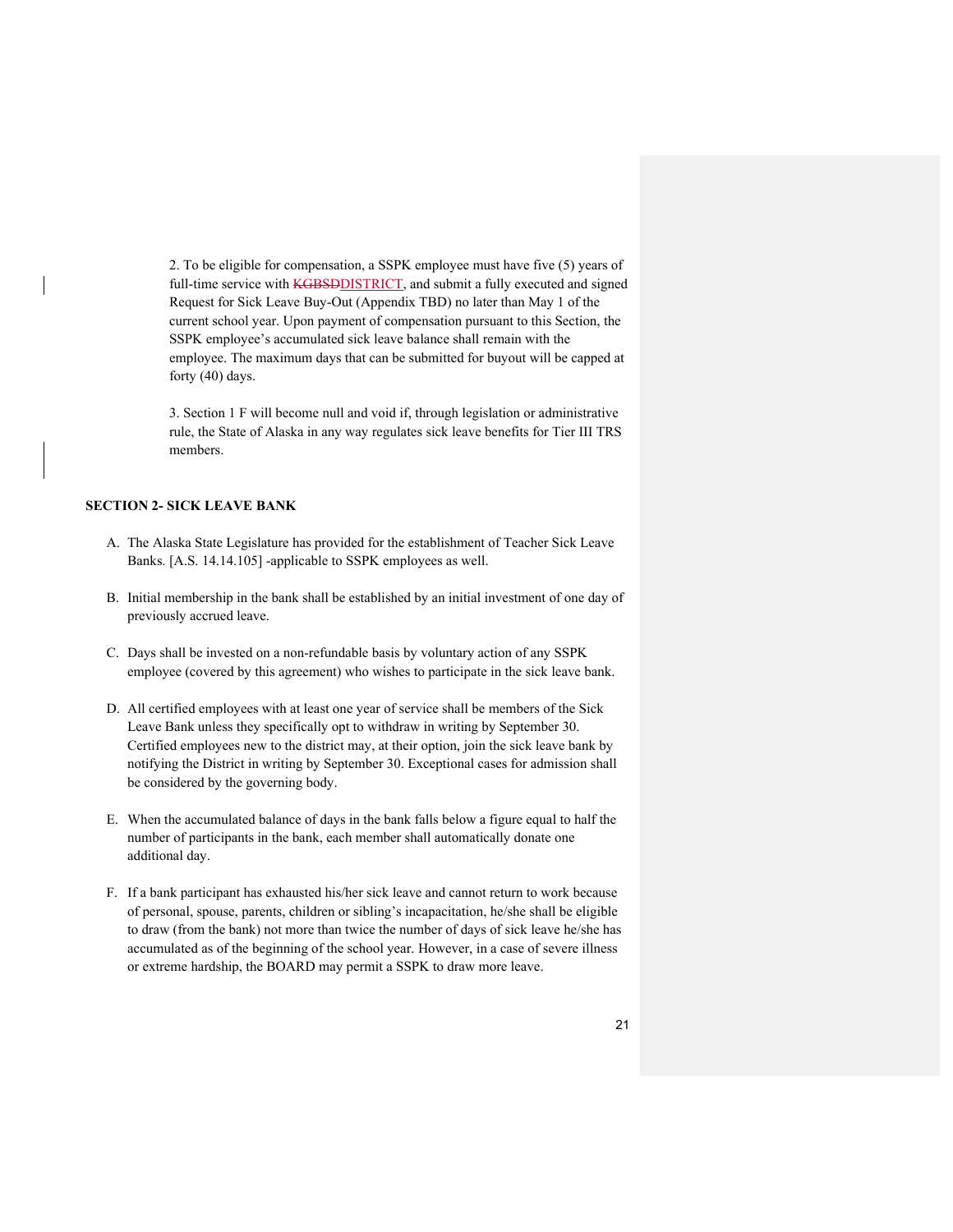- G. The Superintendent or designee and an ASSOCIATION representative will jointly administer the Bank and be known as the Governing Body.
- H. Eligibility for withdrawal of days from the bank and procedures not outlined herein shall be determined by the Governing Body. Application for withdrawal of days shall be submitted through the Superintendent or their designee.
- I. Membership in the bank shall be continuous after initial enrollment, provided that, following any school year membership may be withdrawn in writing prior to the September 30th deadline. The ASSOCIATION will be notified in writing of any member withdrawing from the sick leave bank.
- J. In cases where a SSPK employee is unable to meet required donation (as E. above) the Governing Body may, at its discretion, waive this requirement.
- K. A SSPK employee at his/her discretion, may donate up to three (3) sick leave days directly to another certified employee who has exhausted his/her sick leave, personal leave and sick leave bank. Such donations may only be made to a certified employee whose necessary absence from work results from an illness or injury to the certified employee's spouse, parents, children or siblings. Eligibility dependent upon d employee's sick leave, p

#### **SECTION 3- COMMITTEE GRANTED PROFESSIONAL LEAVE**

- A. A SSPK employee may, upon application to and approval by the Professional Leave Committee, be excused for professional purposes without loss of pay. Professional leave is granted for a purpose which will promote and benefit the DISTRICT and must be educational in nature, and specific to the employee's field of practice.
- B. The KGBSDDISTRICT and the ASSOCIATION will jointly provide a Professional Leave Committee. The committee shall be made up of two members appointed by the KGBSDDISTRICT administration and two members appointed by the ASSOCIATION. The Professional Leave Committee will approve all professional leave requests. The Professional Leave Committee will perform this service for all SSPK employees, consistent with the following guidelines:

1. The Professional Leave Committee will not grant leaves for any DISTRICT Sponsored workshops in which the DISTRICT has already assumed the Responsibility for granting the necessary leave to carry out the tasks that the

**Commented [KP2]:** Moved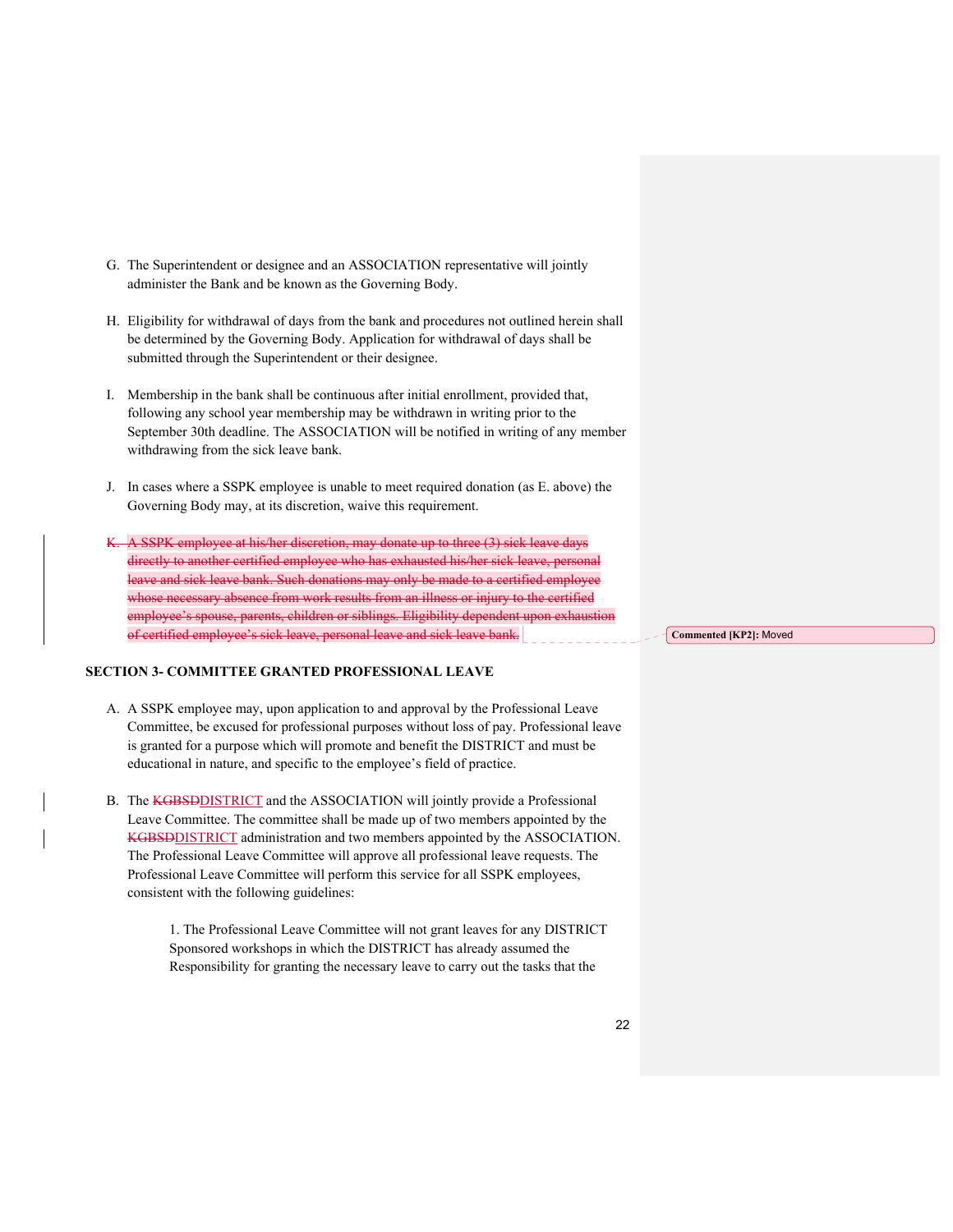Person(s) must do to fulfill his/her DISTRICT obligations when accepting the Committee or workshop assignment.

2. The Professional Leave Committee will operate with a bank of 116 days.

# **SECTION 4- ADMINISTRATION GRANTED PROFESSIONAL LEAVE**

SSPK employees out of town at the request of the DISTRICT will be on administrative leave and will be paid for travel expenses and per diem at the rate established by the BOARD, with the understanding that the DISTRICT shall not provide duplicate reimbursement.

#### **SECTION 5- PERSONAL LEAVE**

A. Each SSPK employee will receive 8 days, non-cumulative personal leave annually.

A.B. An SSPK employee may buy two additional days at a rate of \$250 per day.

B.C. Personal leave not used will be cashed in at the SSPK employee's per diem rate, on the last paycheck of the year up to a maximum of 8 days.

# **SECTION 6- EMERGENCY LEAVE**

Emergency leave with pay consisting of up to five (5) days plus two (2) additional days for travel time (if required for emergency outside vicinity), may be granted to SSPK employees by the Superintendent. Emergency leave is available only in cases when no other paid leave is applicable. Application for emergency leave is made to the Superintendent or their designee and granted by the Superintendent.

#### **SECTION 7- CHILD REARING LEAVE**

Parental leave without pay will be granted upon request for up to six (6) continuous working months after the birth or adoption of a child in addition to paid leave as per FMLA/AFLA. Terms and conditions of the leave will be agreed to in writing prior to the beginning of the leave. However, the employee using child rearing leave may choose to reserve up to five (5) days of sick leave.

#### **SECTION 8- SABBATICAL LEAVE**

A. Eligibility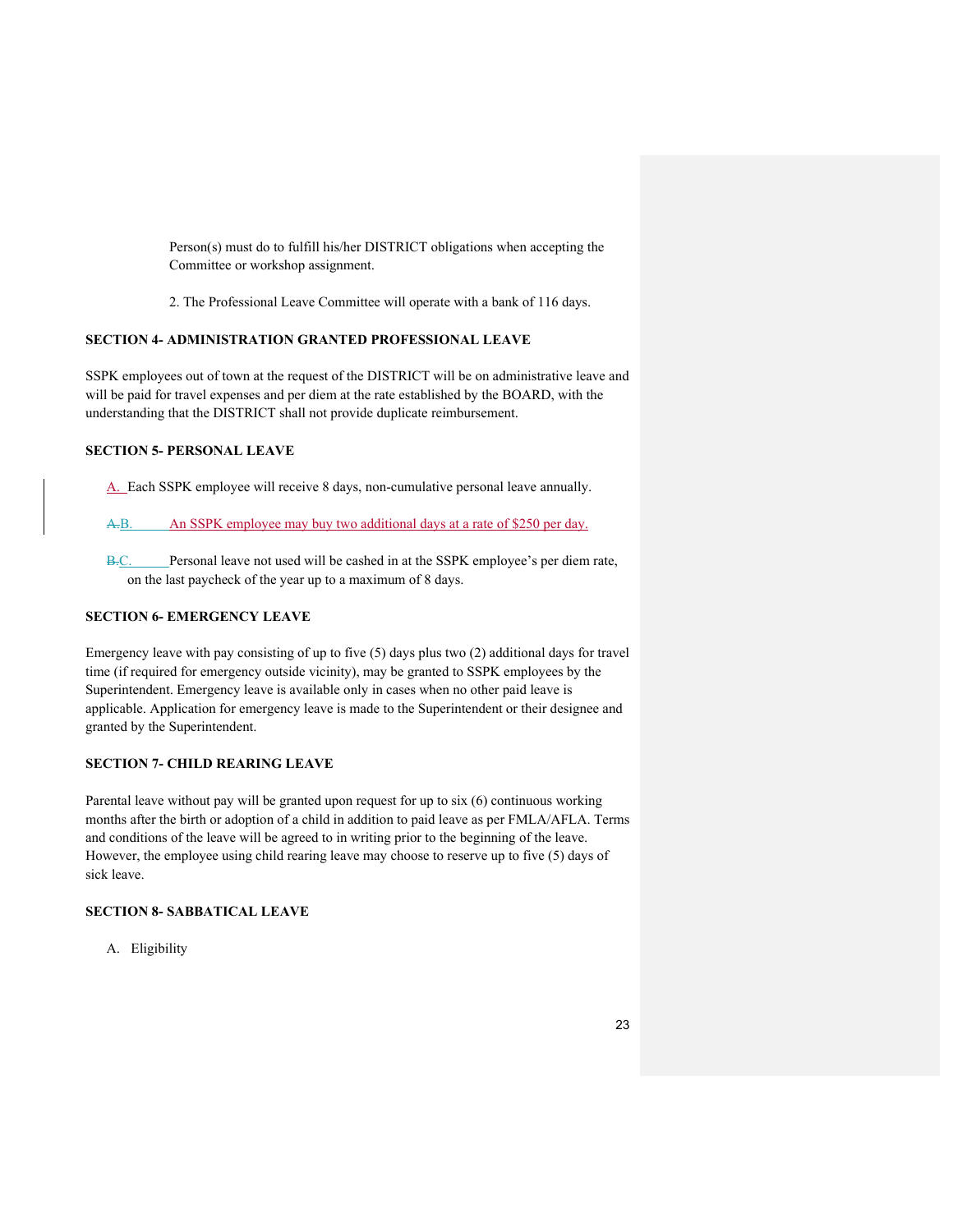1. A SSPK employee who has rendered active service for seven or more years in the DISTRICT is eligible for sabbatical leave.

2. The proposed program of study must be educationally beneficial to the DISTRICT.

3. The SSPK employee must agree to return to the **KGBSDDISTRICT** for one full school year following the leave. A SSPK employee who does not serve for at least one full year after his/her return shall refund to the DISTRICT money paid unless his/her failure to serve is attributable to sickness, injury, or death.

4. The amount of sabbatical leave available annually will be equal to one academic year. If, in the opinion of the **KGBSDDISTRICT** there are no applicants that satisfactorily meet the requirements for sabbatical leave, the DISTRICT will not grant the leave. If there are qualified applicants, the District will grant a minimum of two sabbaticals every five years. One-half salary will be paid to a SSPK employee for any period that he/she is on DISTRICT approved sabbatical leave however; the employee and the DISTRICT may make any other mutually acceptable compensation arrangements.

5. Any SSPK employee applying for sabbatical leave must conform to provisions pertaining to sabbatical leave as outlined in Article 4, Sabbatical Leave, A.S.L.

6. Any SSPK employee denied a sabbatical leave shall be granted two weeks past notification of denial to apply for leave without pay.

#### B. Application Procedure

1. The SSPK employee must submit an application for sabbatical leave to the Superintendent and the ASSOCIATION not later than January 25th.

2. A plan of the proposed study must be submitted with the application.

3. The ASSOCIATION President or his/her designee shall submit their recommendations, if any, to the Superintendent not later than February 15th.

4. The BOARD has the responsibility for the selection of the certified employee(s) to be granted the sabbatical leave(s).

5. Any successful applicant must sign a contract before receiving the benefit.

# **SECTION 9- MILITARY LEAVE**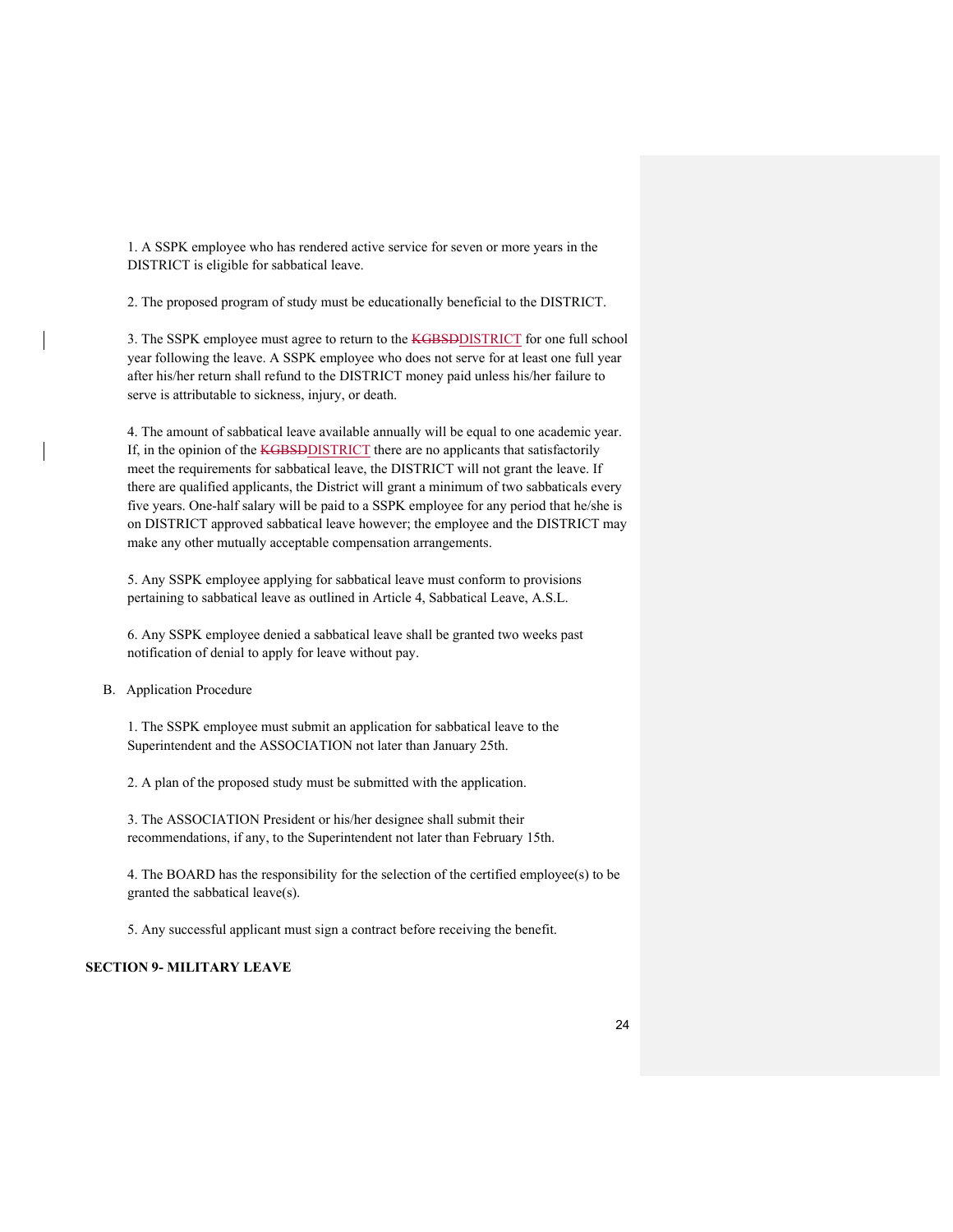A SSPK employee, who is a member of a reserve component of the United States Armed Forces will be granted a Leave of Absence with pay, on all work days during which he/she is ordered to training duty. The Leave of Absence may not exceed thirty (30) working days in any one calendar year.

# **SECTION 10- JURY/COURT LEAVE**

- A. A SSPK employee selected to serve as a juror or non-party witness shall be granted leave without loss of pay or other benefits. The amount equal to the remuneration received, while in the capacity of juror, shall be returned to the DISTRICT. Employees excused from jury duty shall return to work in one (1) hour.
- B. A SSPK employee who appears as a witness for the DISTRICT shall be granted leave without loss of pay.
- C. A SSPK employee, while being a defendant in a civil or criminal case, who is not found guilty or liable, shall be granted court leave.
- D. A SSPK employee who appears in an action as a plaintiff or witness with an interest against the DISTRICT shall not be eligible for court leave.

#### **SECTION 11- LEAVE WITHOUT PAY**

- A. Leave without pay of up to two (2) years may be granted to any tenured SSPK employee upon application, and BOARD approval provided a qualified replacement is available.
- B. Final application date for leave without pay is March 1st.
- C. A SSPK employee granted a leave without pay must state his/her intention to return from such leave to the school system in a letter submitted to the Superintendent no later than March 1.
- D. All employees granted a leave without pay will be entitled to all rights as outlined in AS 14.20.345.
- E. Upon completion of a one year leave without pay, the SSPK employee is guaranteed the position he/she left. At the end of a two-year leave, the SSPK employee may be granted a position, if a vacancy exists.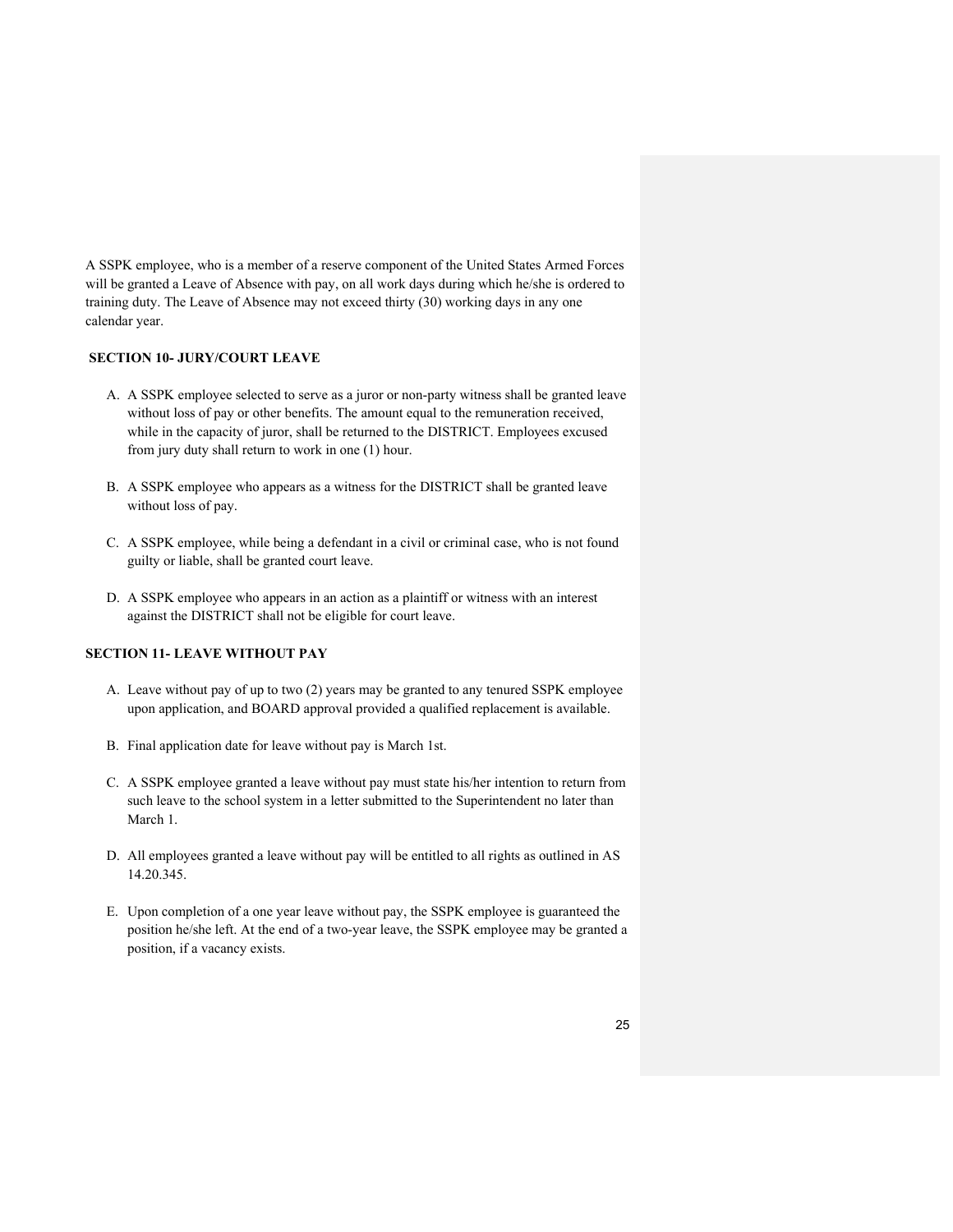F. The terms and conditions of any leave without pay shall be expressed in writing prior to submission to the BOARD for their approval.

#### **SECTION 12- PUBLIC OFFICE LEAVE**

- A. Leave without pay will be granted by the BOARD at the request of any SSPK employee elected or appointed to any governmental office. This leave, at the discretion of the DISTRICT, may be granted for: the entire duration of the term of office, only for active periods of the office, or for an entire school year.
- B. All SSPK employees granted public office leave will be entitled to all rights as outlined in AS 14.20.345.
- C. Upon completion of public office leave, the SSPK employee is guaranteed a position comparable to the one he/she left.

#### **SECTION 13- ASSOCIATION LEAVE**

- A. The BOARD will grant 30 days of paid leave to the ASSOCIATION per school year. Upon proper written notification, an additional 20 days of paid leave will be granted should a SSPK employee serve in a NEA-Alaska or NEA elected or committee position, and an additional 30 days will be granted for association leave. These leaves are provided concurrently with association leave provided in other KEA agreements.
- B. ASSOCIATION members will be required to give the building principal and/or Superintendent or their designee advance notice of any absence due to association leave. Applications for leave will be made by the President of the ASSOCIATION and given to the Superintendent of Schools who shall authorize the leave.

#### **SECTION 14- ASSOCIATION OFFICE LEAVE**

- A. Any SSPK employee elected to an office in NEA-Alaska or NEA which requires his/her full-time absence from the DISTRICT will be granted association office leave at his/her request. This leave will be for an entire work year.
- B. During the period of leave, the employee will receive the salary he/she would receive if he/she were performing his/her work duties; including all rights of tenure, retirement, advancement, and any other rights he/she would normally receive. In return, the DISTRICT will be reimbursed by NEA-Alaska or NEA for the salary and benefits paid to the employee. This section of the Contract will take effect only upon the receipt, by the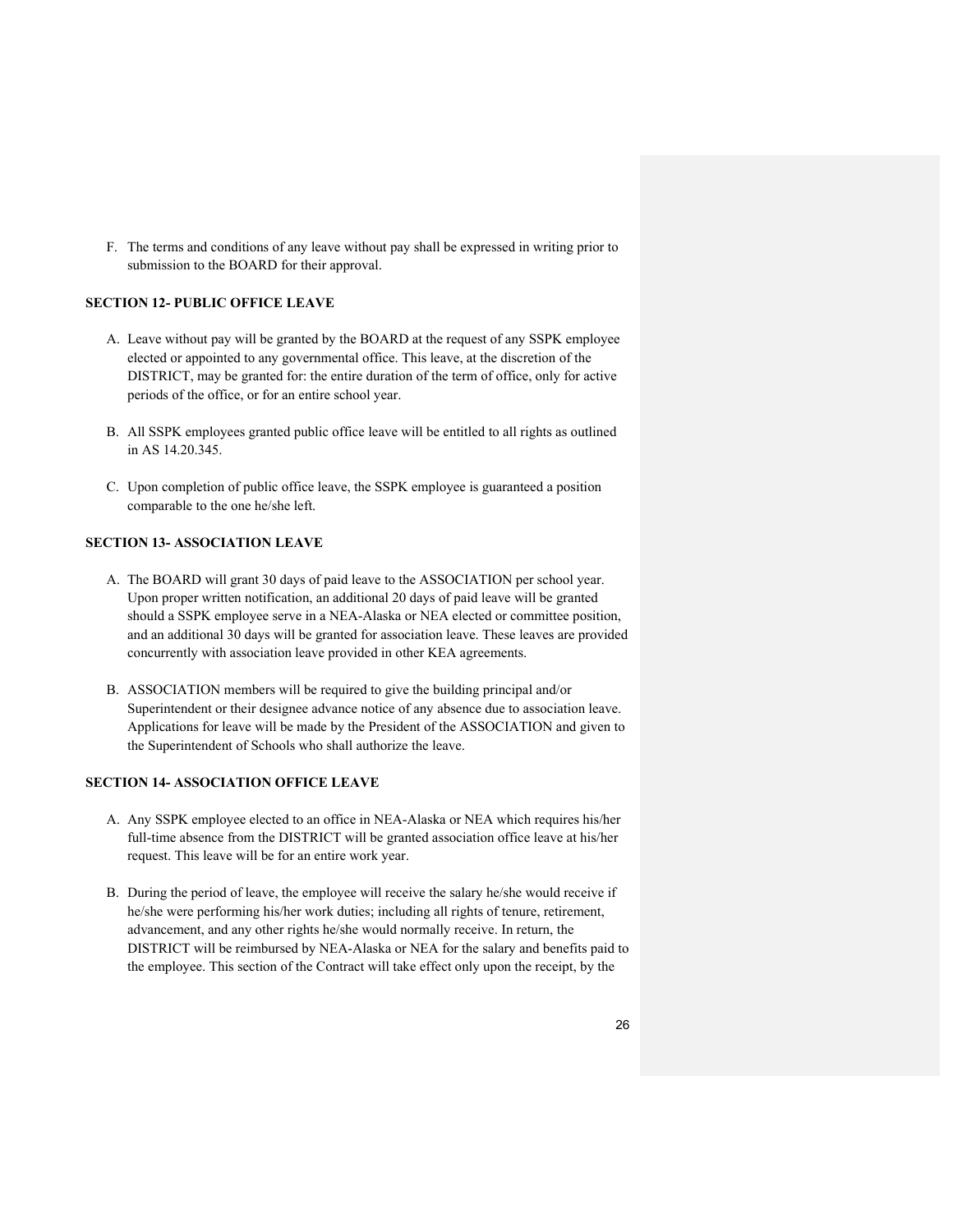DISTRICT, of a binding agreement from NEA-Alaska or NEA that these funds will be reimbursed by those organizations.

C. Upon completion of association office leave, the SSPK employee is guaranteed a position equal or comparable to the one he/she left.

# **SECTION 15- BEREAVEMENT**

Death in the immediate family or of a grandparent, grandchild, or parent-or sibling-in-law, niece or nephew, aunt or uncle, first cousin, ex-spouse, foster child, step children, and members of the same household and miscarriage with a doctor's verification shall entitle the SSPK employee up to seven (7) days bereavement leave, not deductible from sick leave. If additional days absence is required, all days in excess of the seven will be deductible from sick leave. A request for an exception to this list of individuals may be submitted by the SSPK employee to the Superintendent or his/her designee.

#### **SECTION 16- FAMILY AND MEDICAL LEAVE**

Leave will be made available in conformity with applicable State and Federal law. (Appendix TBD)

# **AREA 7: SALARIES AND ECONOMIC BENEFITS**

#### **SECTION 1- SALARY SCHEDULE**

 $\overline{a}$ 

The salary schedules are attached (see Appendix TBD). There is a single column to apply to all SSPK employees working in the DISTRICT subsumed under the general KEA Contract as part of a separate negotiated agreement between SSPK, KEA and the DISTRICT. Placement on this salary schedule will depend on past years working in an approved special services role (see definitions).

#### **SECTION 2- PLACEMENT ON SALARY SCHEDULE**

Initial placement on the salary schedule will be by the DISTRICT in collaboration with the Superintendent or their designee. Upon completion of a year of service, a SSPK employee will advance vertically on the salary schedule until the highest step is reached. A Master's degree and Type C or Type K certification is required for placement on the SSPK salary schedule<sup>3</sup>.

<sup>&</sup>lt;sup>3</sup> Board Certified Behavior Analysts (BCBA's) are the sole special services role currently exempt from the requirement to have a Type C Special Services Certificate from the Alaska Department of Education and Early Development (DEED) pending state classification of BCBA certification. Upon ratification of a classification for BCBA's by DEED, that standard will be in force as a requirement for placement.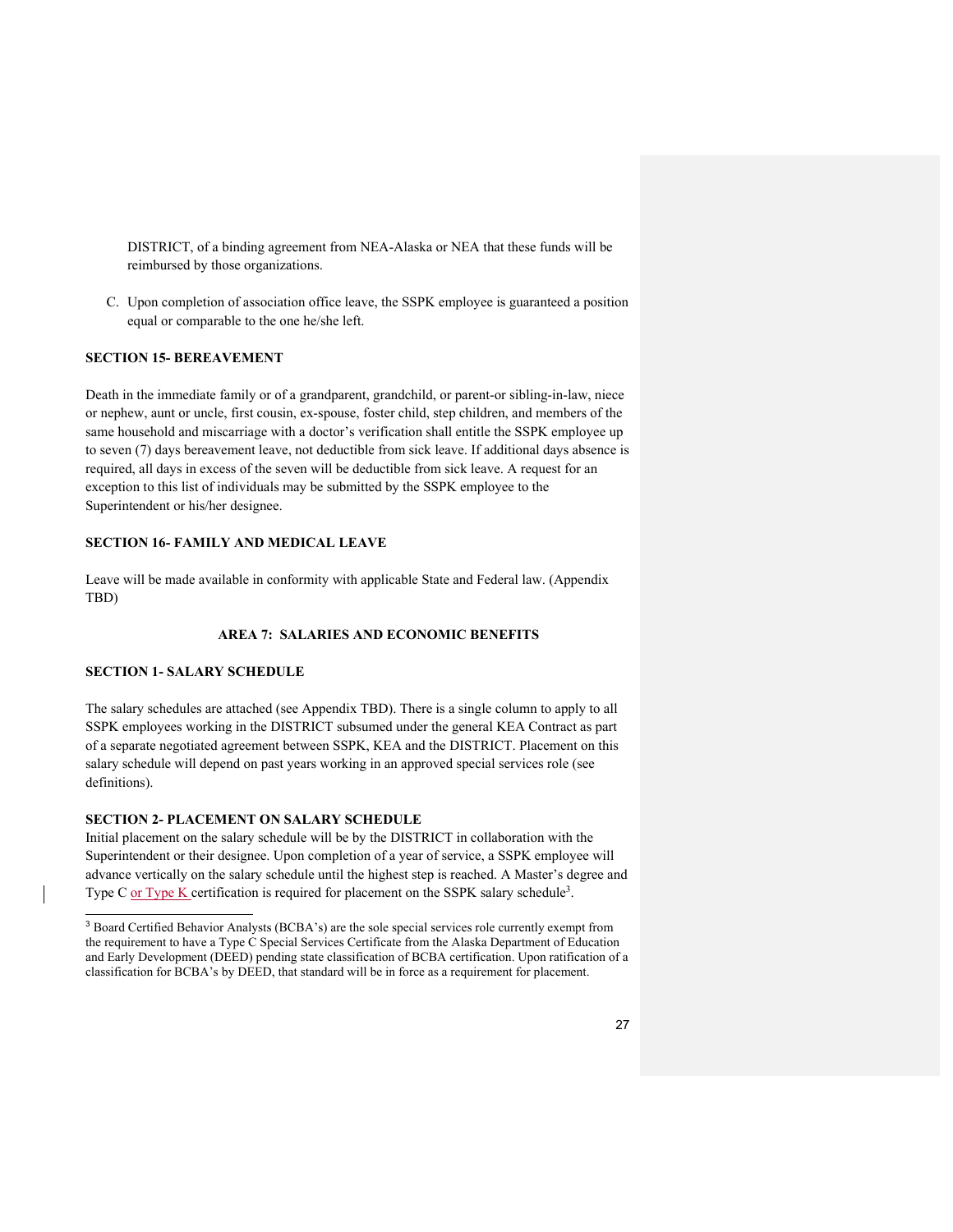Placement on the salary schedule for any school year shall occur after completion of negotiations.

- A. SSPK employees will be given full credit on the salary schedule for previous experience in their current special services role. Qualified SSPK interns and clinical fellows--on track to become fully qualified as defined in this contract—will be placed on the internship/fellowship salary schedule step, and will remain at this placement until their internship/clinical fellowship is completed.4
- B. SSPK employees will advance on the salary schedule one year provided that the SSPK staff has at least 140 days of paid working status during the year as per AC 15.020.
- C. SSPK employees returning from authorized leave shall retain, consistent with the terms of this agreement, benefits accumulated prior to or during the leave.
- D. The DISTRICT agrees to contract only properly certificated SSPK employees holding Alaska Type C Special Services Certificate for every SSPK assignment, when needed. Need will be determined by the Superintendent or their designee.
- E. SSPK employees with doctoral degrees will receive \$2000 added to their annual salary in the form of a monthly stipend. An SSPK employee intending to apply for the doctoral stipend for the next school year shall submit the application (Appendix TBD) on or before March 1 of the current year.
- F. SSPK employees holding a National Certification or Certificate of Clinical Competency from the American Speech, Language and Hearing Association or National Certification of School Psychologists (NCSP) from the National Association of School Psychologists, or National Board Certification from the National Board for Certification of Occupational Therapy, or National Board Certification from the Federation of State Boards of Physical Therapy (FSBPT), or Board Certification from the Behavior Analyst Certification Board (BACB) will receive \$2000 added to annual salary in the form of a monthly stipend.

#### **SECTION 3- ADDITIONAL ECONOMIC BENEFITS**

A. Vehicle Allowance

l

Each full time SSPK employee will be provided a vehicle allowance of \$125 for each month of the school year, not to exceed nine (9) months, provided as a prorated monthly stipend on each paycheck, to compensate for travel between service locations.

<sup>4</sup> See Definitions section for Fully Qualified SSPK Employees, Qualified Interns, and BCBA exemption.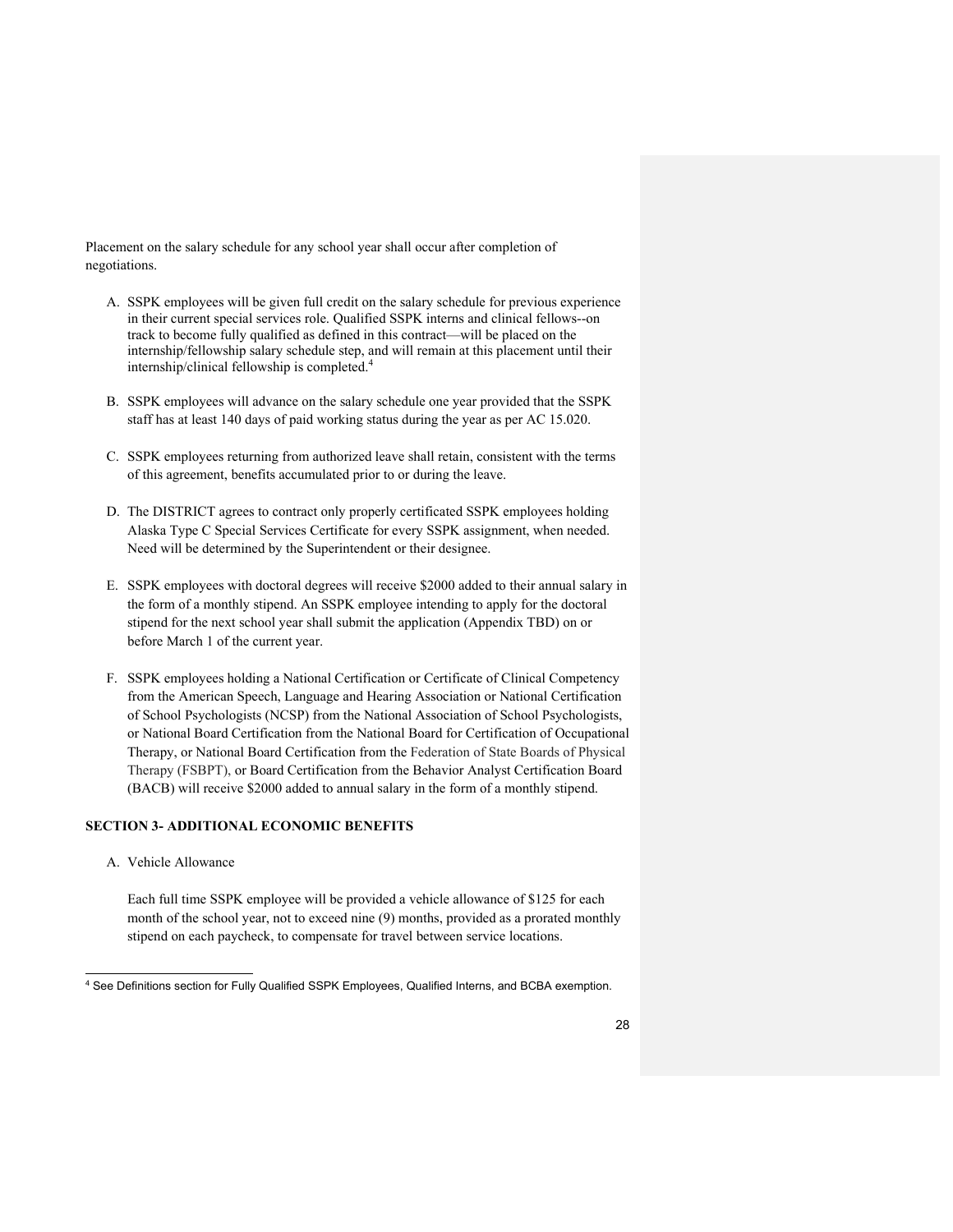#### B. Cell Phone Allowance

SSPK employees will receive a phone allowance of \$50 per month provided they use their cell phone as a primary contact with the DISTRICT, DISTRICT employees, and as a sole means of communication during required inter-district travel. SSPK employees who receive a phone allowance must make their cell phone number readily available and will maintain the cell phone for the duration of their employment. An SSPK employee who receives a cell phone allowance must notify the DISTRICT immediately should they no longer maintain a cell phone or if their cell phone usage changes.

#### C. Professional Development

- 1. Each SSPK employee will be provided the opportunity to attend state and national conferences paid for by the DISTRICT, not to exceed \$10,000 annually.
- 2. The DISTRICT's Superintendent or their designee will secure annual funding for each SSPK employee to attend a continuing education conference.
- 3. SSPK employees will receive reimbursement for membership dues to national organizations annually, limited to one per year, per staff.
- 4. SSPK employees will receive reimbursement for other continuing education units (CEUs), completed in-person or online, given prior approval from the Director of Special Services and/or DISTRICT

#### D. Intern/Student Supervision

SSPK employees who agree to accept an intern/student to supervise for an internship/clinical/clinical fellowship in KGBSDDISTRICT will be compensated at a rate of \$2,000 per year of supervision to be paid as a lump sum at the end of the internship/clinical/clinical fellowship, to be prorated according to length of supervision provided.

#### E. Relocation/Hiring Allowance

Prospective SSPK employees will be provided reimbursement of up to \$5,000\$3,000 for relocation expenses upon receipt of proof of allowable costs incurred as a result of relocating from another community outside of Ketchikan Gateway Borough (i.e. airfare, shipping costs).

G. Hiring & Retention Bonus **Formatted:** List Paragraph, Outline numbered + Level: 1 + Numbering Style: A, B, C, … + Start at: 1 + Alignment: Left + Aligned at: 0.25" + Indent at: 0.5"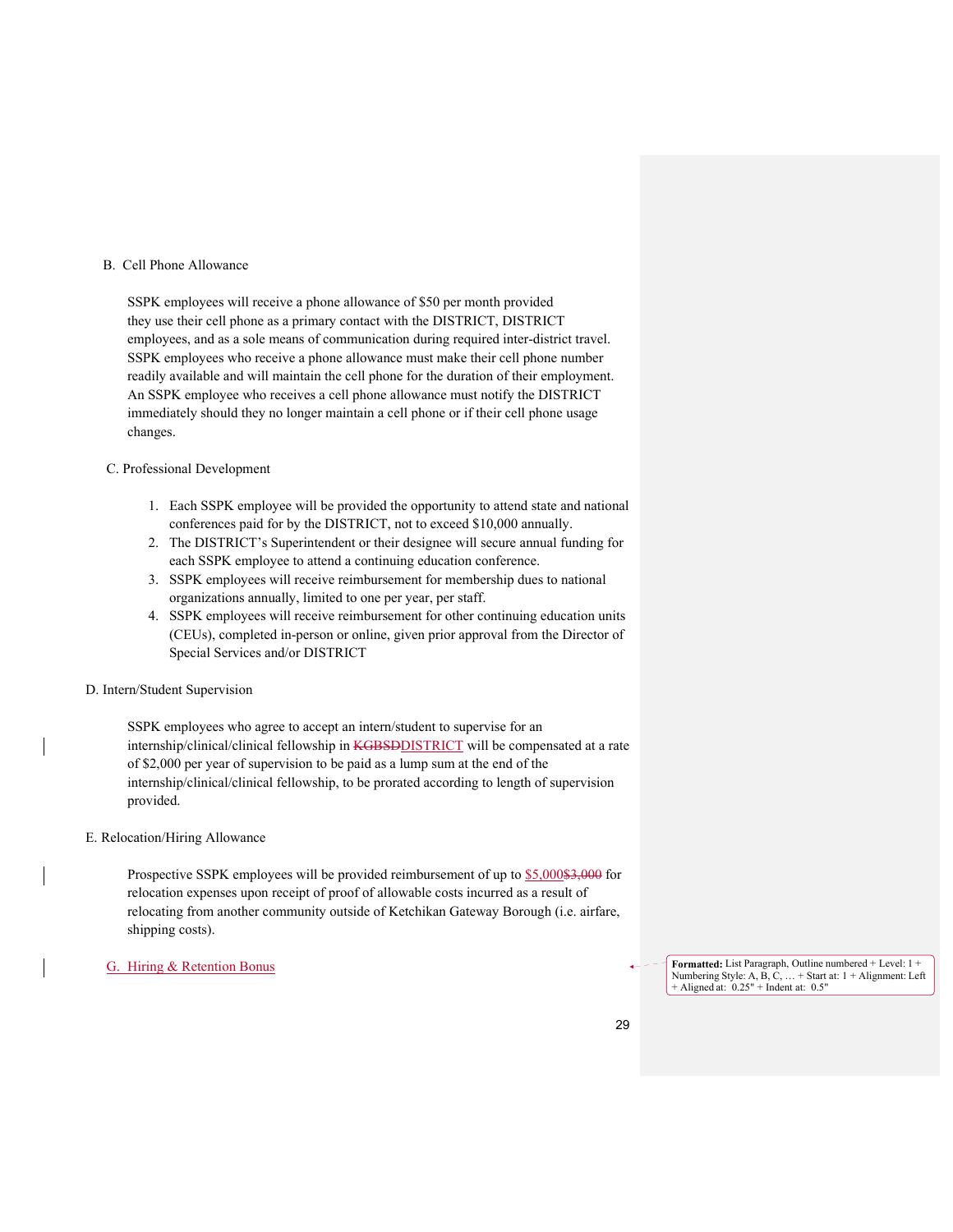SSPK employees who have completed years of service in the District as indicated below  $\leftarrow -$  Formatted: List Paragraph, Indent: Left: 0" will be provided a retention bonus at the end of the milestone year of service upon successful completion of that year's contract:

- Year  $2 $3,000$
- Year 5 \$5,000
- Year 8 \$7,000

If an SSPK position is unable to be filled by the district in one full school term, a onetime Hiring Bonus of \$3,000 will be added to all subsequent job postings until the position is filled.

Hiring and retention bonuses do not apply to intern-level SSPK employees.

#### **SECTION 5- METHOD OF PAYMENT**

- A. By notifying the Superintendent of Schools prior to September 12, any SSPK employee may elect to receive his/her salary in 10 equal installments rather than 12. SSPK employees will receive his/her salary in 12 equal installments beginning in September of each year. However, any remaining salary earnedthe last two installments shall be paid to the employee on the last day of the 189 day school term contracted teacher day in a lump sum, except for delays caused by emergency.
- B. Each SSPK employee will receive a draw of \$600 out of his/her first month's salary on or about the 15th of September. The balance of that month's salary will be paid on the last school day of September.

#### **SECTION 6- RECERTIFICATION TUITION REIMBURSEMENT**

It is agreed that the SSPK employee will be reimbursed for six (6) credits toward recertification every five (5) years, the rate of reimbursement to be equal to that of the University of Alaska resident graduate rate or actual tuition, whichever is less. Recertification tuition reimbursement for CEUs will also occur. Prior approval of courses by the Superintendent or their designee and/or Superintendent must be obtained (Appendix TBD).

#### **SECTION 7- PROFESSIONAL DEVELOPMENT PAY**

The DISTRICT shall pay SSPK employees who, at the request of the DISTRICT and with the agreement of the SSPK employee, train other DISTRICT employees or engage in DISTRICTrequired professional development outside regular contract hours. Professional development outside of the DISTRICT (i.e., conferences requiring travel, state and national conferences) are

- **Formatted:** List Paragraph, Bulleted + Level: 1 + Aligned at:  $0.75"$  + Indent at:  $1"$
- **Formatted:** Indent: Left: 0"

**Formatted:** Font: (Default) Times New Roman, 12 pt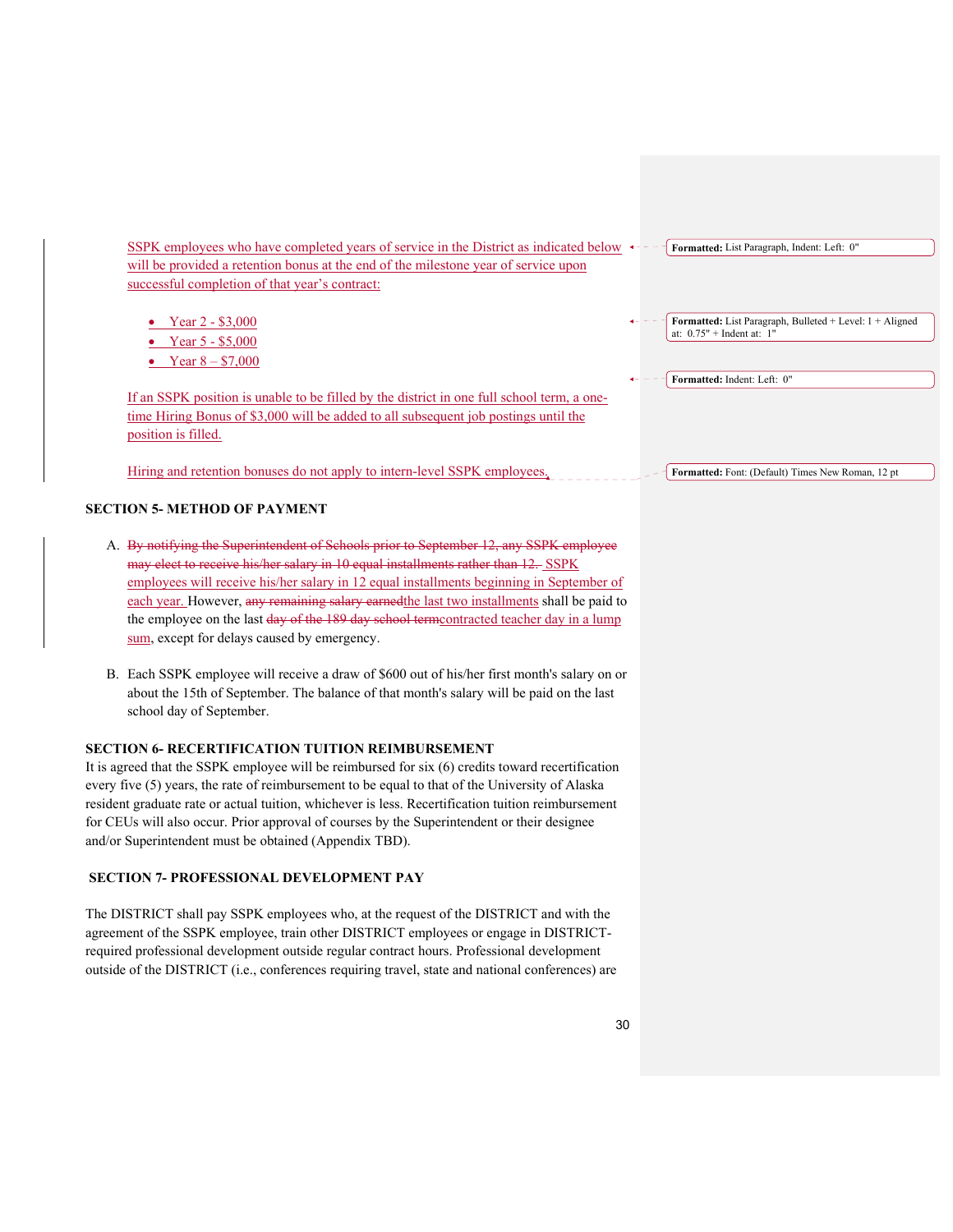excluded. The rate of pay for such duties shall be .00080 x the base pay per hour. at the per diem rate if outside of contract hours.

#### **SECTION 8- MEDICAL POLICIES**

- A. The DISTRICT will contribute an equivalent amount for each FTE employee for health insurance premiums out of the DISTRICT operating funds as adopted by KEA. SSPK employees will receive the health insurance policy adopted by KEA including coverage and premium, and all corresponding medical and health insurance program policies called for in the KEA Certified negotiated agreement and Board Policy. Changes to the KEA Certified negotiated agreement and/or Board Policy will apply during the life of this agreement.
- A.B. The DISTRICT shall provide a \$50,000 group term-life insurance policy to each permanent full and part-time employee with the District paying 100% of the premium.

### **SECTION 9- PHYSICAL REIMBURSEMENT**

The KGBSDDISTRICT will pay up to \$250 for out-of-pocket expenses toward the required initial employment physical exam.

#### **SECTION 10- PART-TIME SALARIES**

A part-time employee will receive a yearly salary in proportion to the ratio between his/her daily working hours and the regular work day.

#### **DEFINITIONS**

**A.S.L.** refers to Alaska State Law.

**Association or KEA** refers to the Ketchikan Education Association, an affiliate of the National Educational Association and the NEA-Alaska.

**Benefits** refers to the privilege of participating in the retirement programs, insurance programs,and other programs mutually agreed upon.

**Board** refers to the Board of Education of the Ketchikan Gateway Borough School District.

**Dismissal** refers to termination by the employer of the employee's services during the time a contract is in force.

**District or KGBSD** refers to the Ketchikan Gateway Borough School District.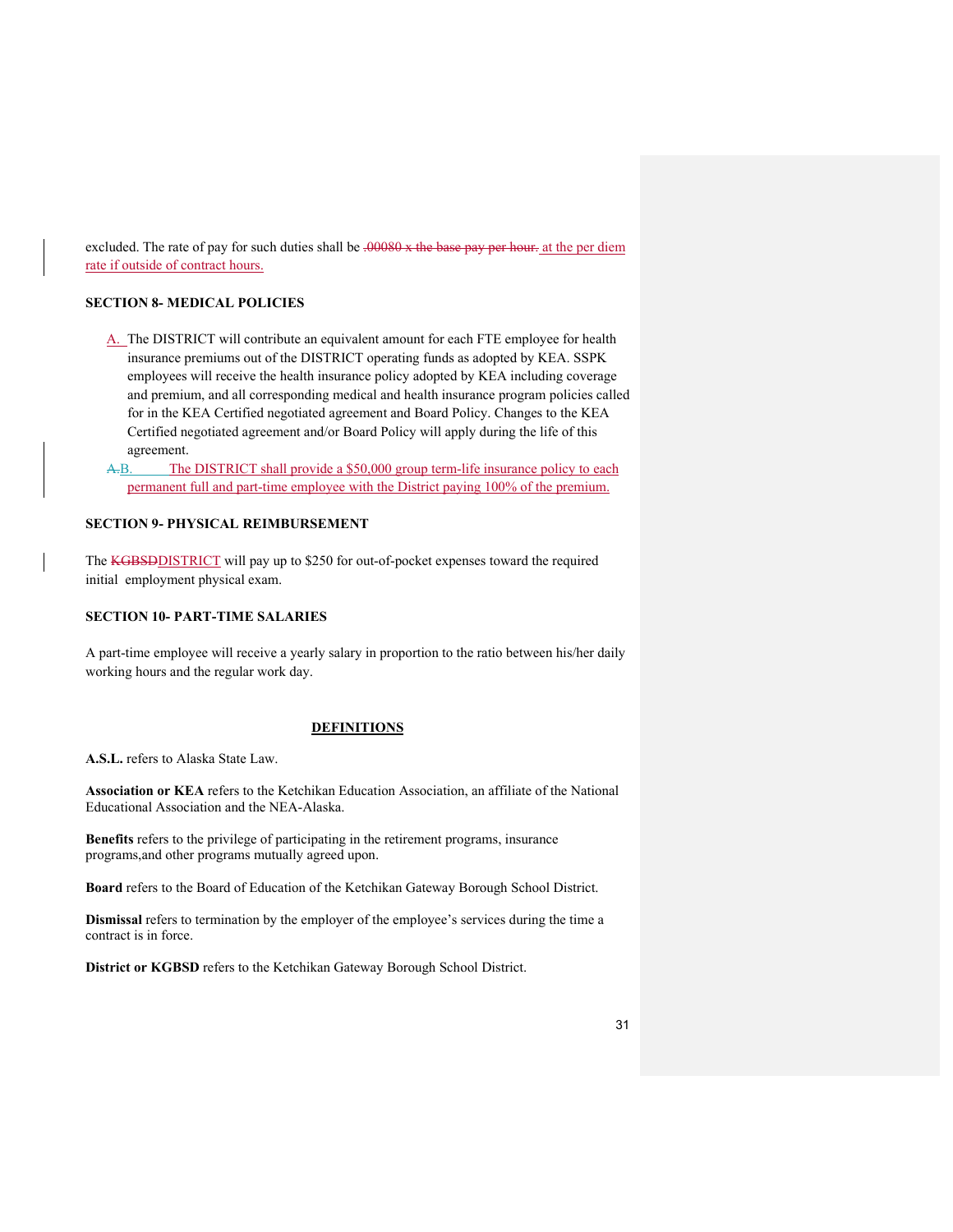**Immediate** refers to persons having the relationship of the employee of husband, wife, father, Familymother, son, daughter, brother or sister.

**Impasse** refers to a stalemate in negotiations process; the parties cannot agree. One or both parties notify the other of the intent to submit to mediation those items on which there is no agreement.

**Initial Employment** refers to the employment of a SSPK employee for the first time in the Ketchikan Gateway Borough School District or the re-employment after an absence during which the SSPK employee was not on leave and did not retain tenure in the District.

**KGBSD or District** refers to the Ketchikan Gateway Borough School District.

**Non-Retention** refers to the determination by the employer not to employ a SSPK employee for the school year immediately following the expiration of the employee's current contract.

**Fully Qualified** refers to SSPK employees (school psychologists, speech-language pathologists, physical therapists, occupational therapists, board certified behavior analysts) who fulfill the requirement of a Master's/Education Specialist degree held specifically in one of the aforementioned areas; hold a current and valid licensure and/or certification to practice, and have completed minimum clinical and/or professional supervision hours in order to independently perform specialized educational duties.

*NOTE: BCBA's are special services professionals who are included in this contract; however, as of the ratification of this contract, the State of Alaska Department of Education and Early Development does not provide BCBA's a Type C certificate opportunity and therefore, BCBA's are exempt from this criteria for inclusion in the SSPK contract pending state classification of BCBA educational certification.*

**Qualified SSPK interns and clinical fellows** refers to employees who currently are in progress of completing, or who have already completed, a school psychologist, speech-language pathologist, physical therapist, occupational therapist, board certified behavior analyst Master's/Education Specialist degree program; who are currently completing their clinical fellowship, supervised internship, or supervised fieldwork (minimum 1,200 hours, and having already completed a minimum 300 hour supervised practicum); who would be eligible to obtain a Type C certificate upon completion of their degree program in its entirety (exempting state certification for BCBA interns pending state classification of certification); and who upon completion of their clinical fellowship/internship and all other degree program requirements would be eligible for placement on SSPK salary schedule above the internship step. SSPK interns and clinical fellows are eligible for placement on the salary schedule at the internship level and are entitled to all of the benefits within this contract that apply based on their current status of education, training and credentialing (i.e. interns and clinical fellows would by definition not meet eligibility for the \$2,000 national certification salary addition in this contract until officially nationally certified).

**Salary Schedule** refers to the years in relationship to the compensation for SSPK employees.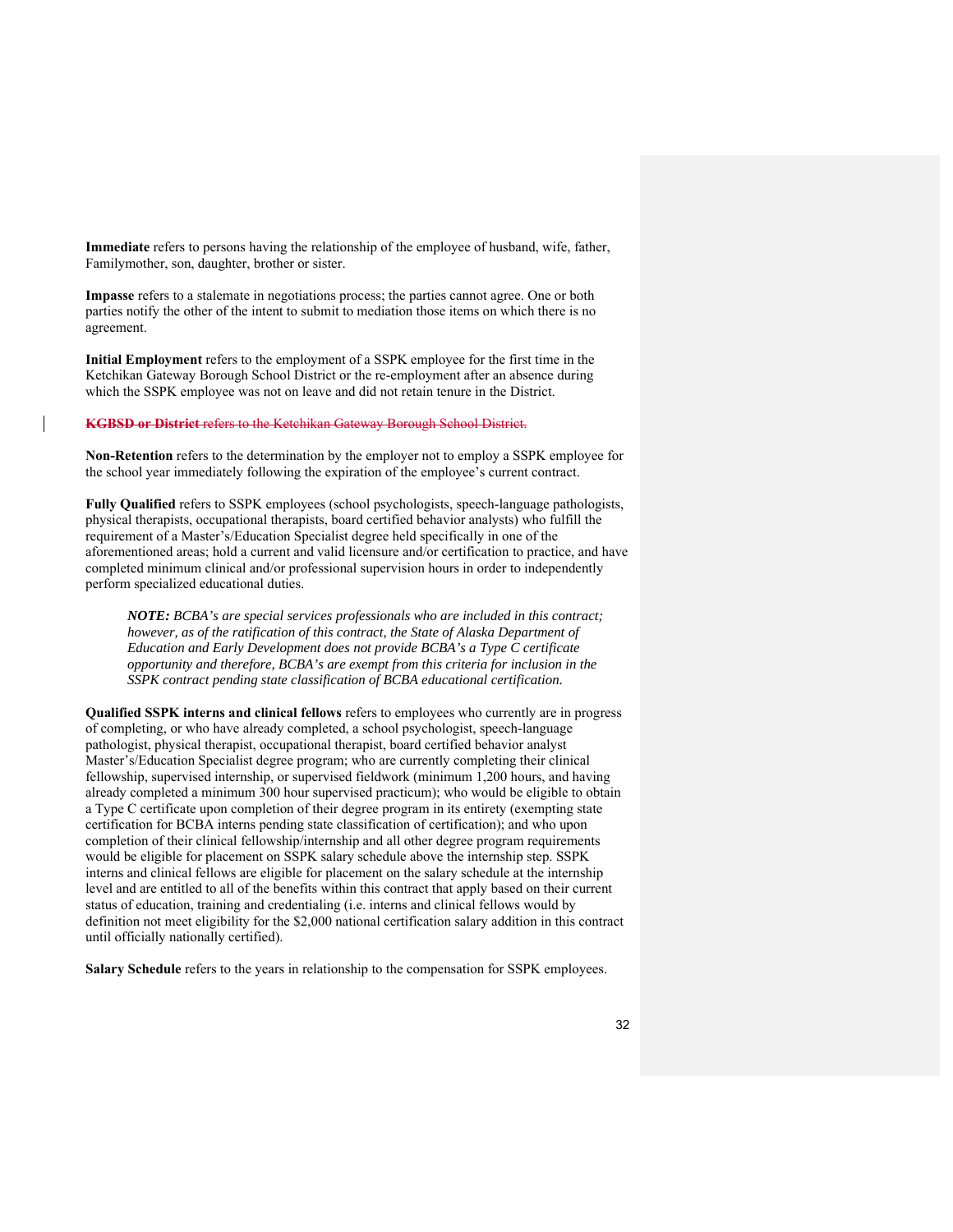**Special Services Professionals of Ketchikan (SSPK)** refers to properly certificated and credentialed specialist employees in the positions of school psychologists, speech-language pathologists, physical therapists, occupational therapists and board certified behavior analysts.

**Superintendent** refers to the Superintendent of the Ketchikan Gateway Borough School District or designee and shall hereafter be referred to as the Superintendent.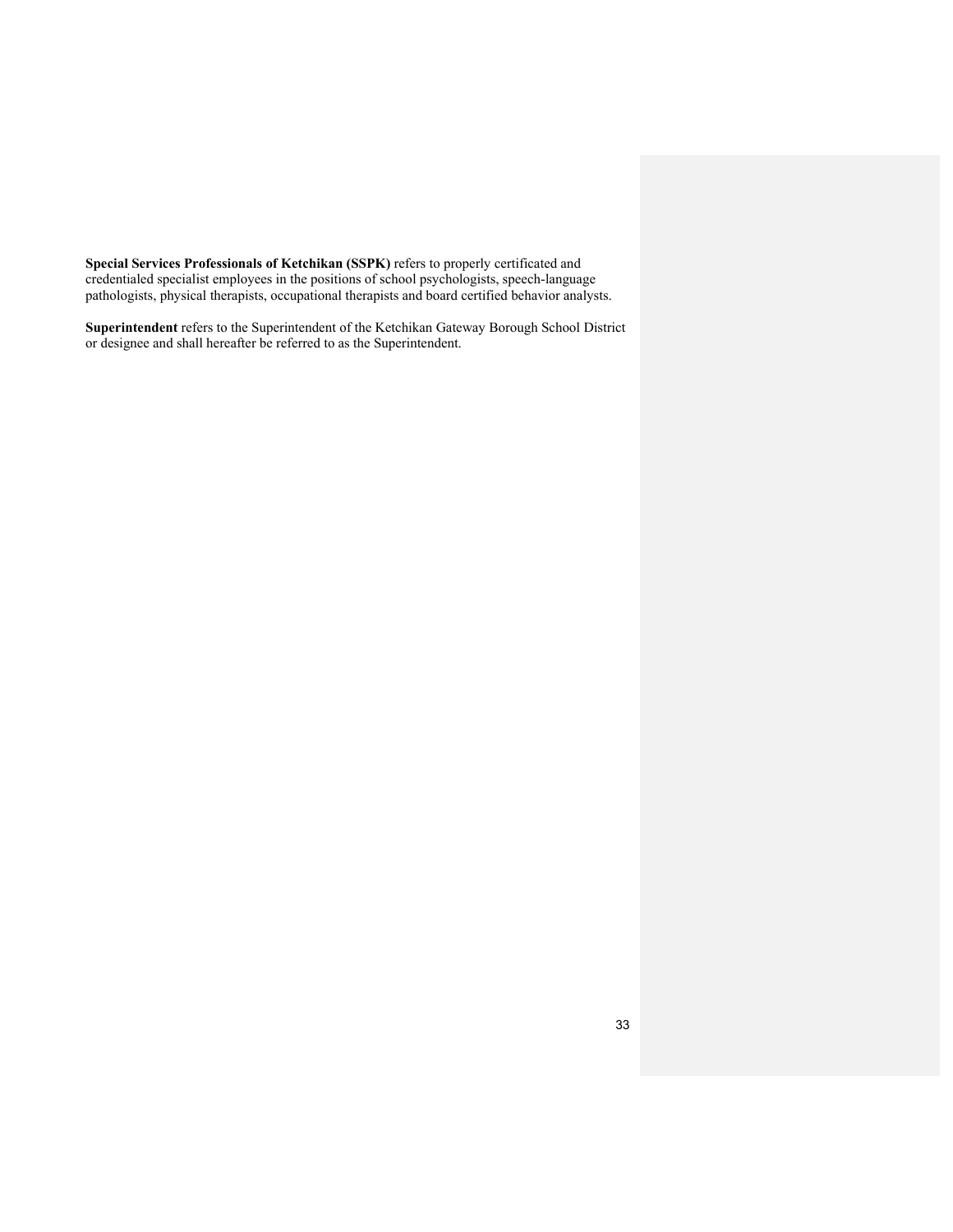# **APPENDIX A: SSPK SALARY SCHEDULE**

| 2022-2023 |         |        | 2023-2024 |         | 2024-2025 |         |  |
|-----------|---------|--------|-----------|---------|-----------|---------|--|
|           |         |        |           |         |           |         |  |
| Intern    | 62,000  | Intern |           | 63,000  | lintern   | 64,000  |  |
| 1         | 68,639  |        | 1         | 70,355  | 1         | 72,114  |  |
| 2         | 71,041  |        | 2         | 72,817  | 2         | 74,638  |  |
| 3         | 73,528  |        | 3         | 75,366  | 3         | 77,250  |  |
| 4         | 76,101  |        | 4         | 78,004  | 4         | 79,954  |  |
| 5         | 78,765  |        | 5         | 80,734  | 5         | 82,752  |  |
| 6         | 81,521  |        | 6         | 83,559  | 6         | 85,648  |  |
|           | 84,375  |        | 7         | 86,484  |           | 88,646  |  |
| 8         | 87,328  |        | 8         | 89,511  | 8         | 91,749  |  |
| 9         | 90,384  |        | 9         | 92,644  | 9         | 94,960  |  |
| 10        | 93,548  |        | 10        | 95,886  | 10        | 98,283  |  |
| 11        | 96,822  |        | 11        | 99,242  | 11        | 101,723 |  |
| 12        | 100,210 |        | 12        | 102,716 | 12        | 105,284 |  |
| 14        | 103,718 |        | 14        | 106,311 | 14        | 108,969 |  |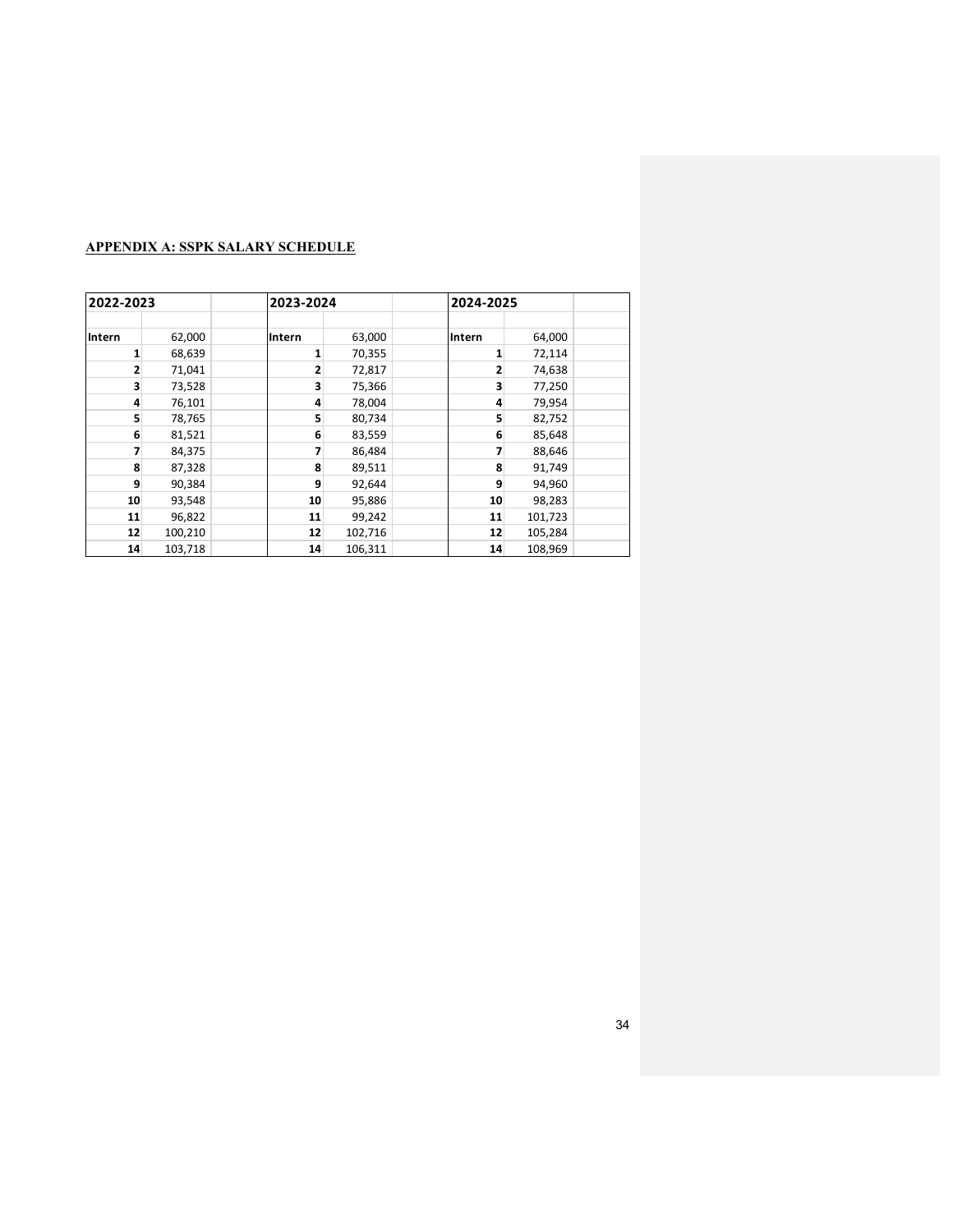# **APPENDIX B**

# KETCHIKAN GATEWAY BOROUGH SCHOOL DISTRICT Request for Sick Leave Buy-Out

Same as in KEA Certified contract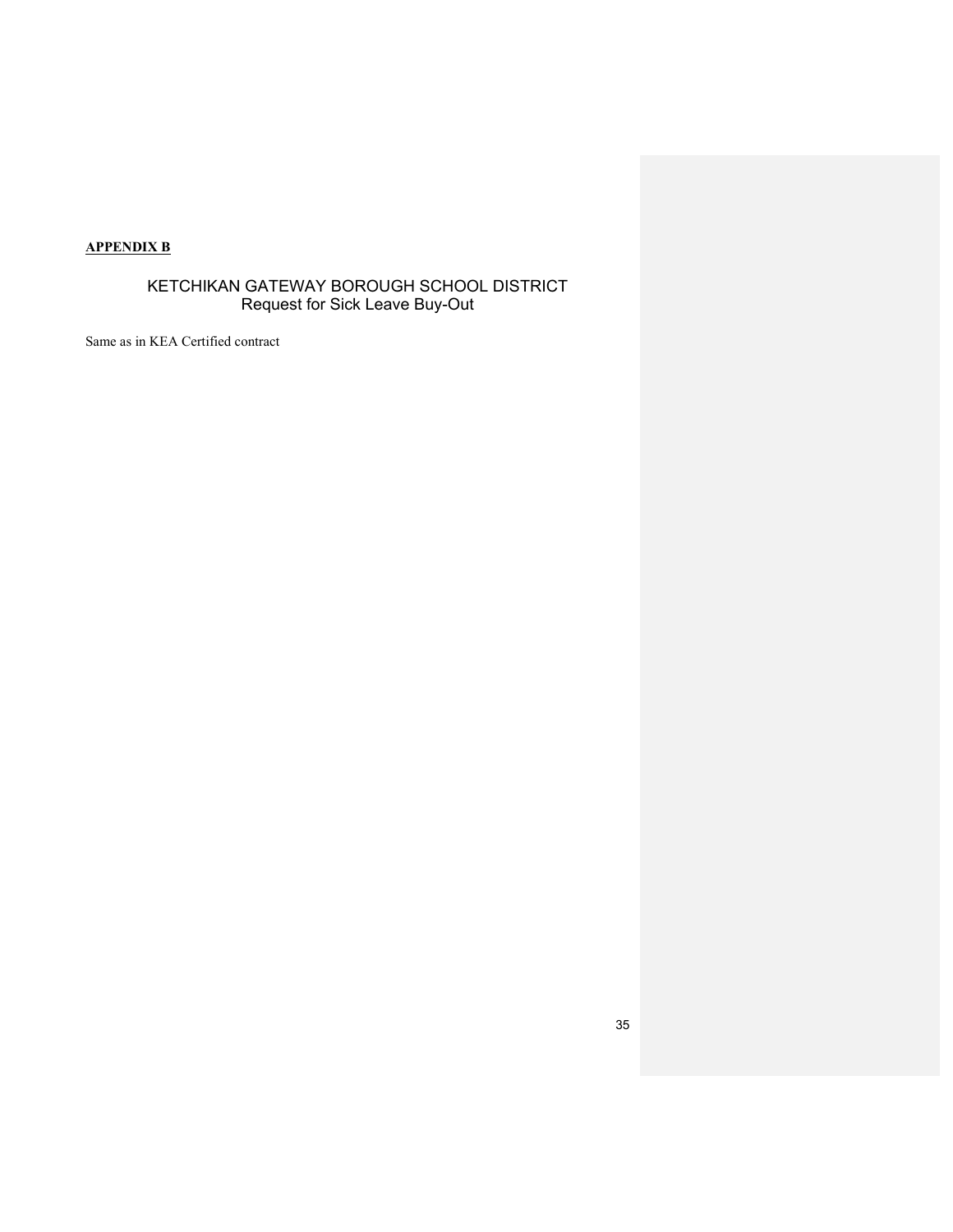# **APPENDIX C**

# KETCHIKAN GATEWAY BOROUGH SCHOOL DISTRICT COURSE APPROVAL FORM

Same as in KEA Certified contract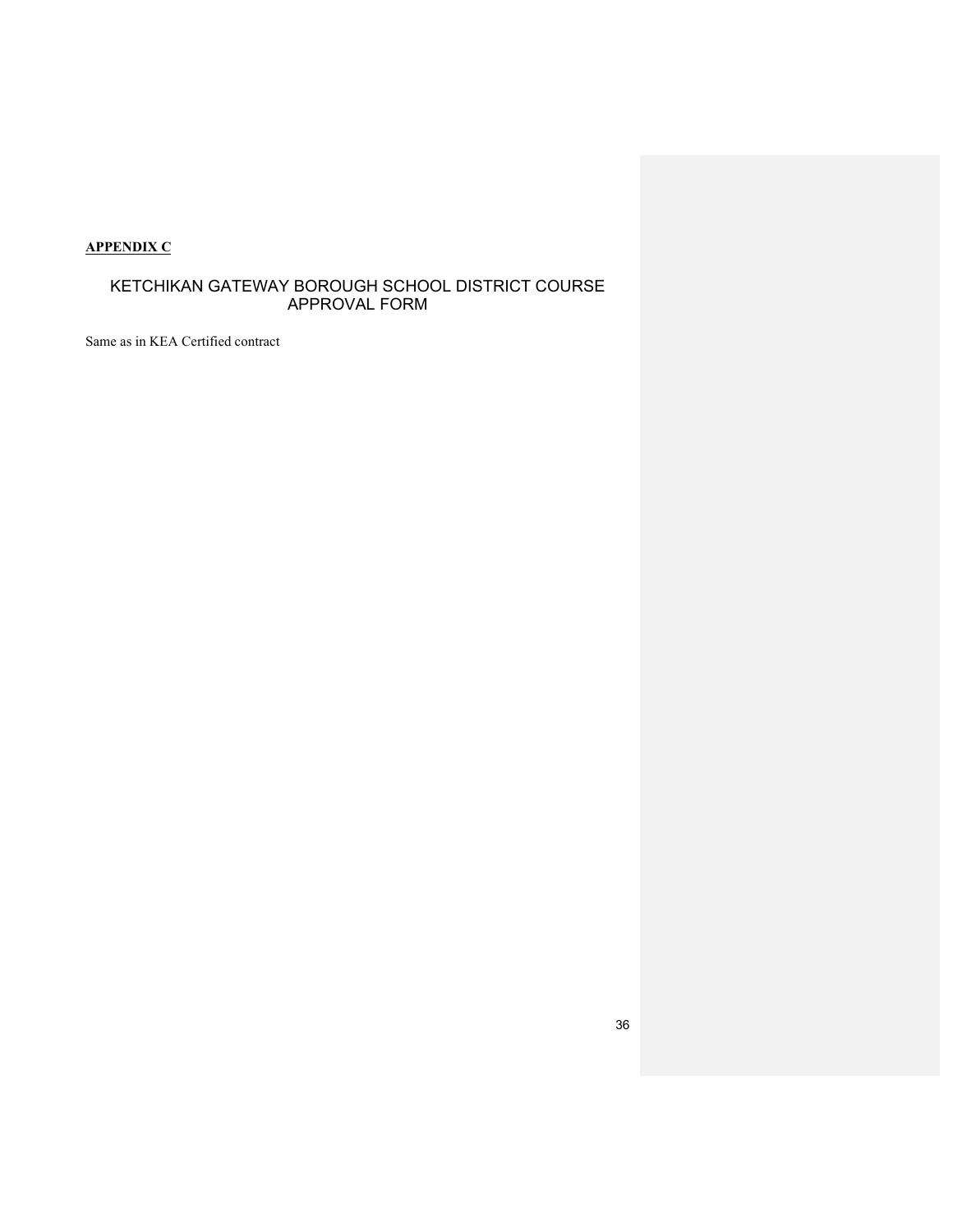# **APPENDIX D**

# KETCHIKAN GATEWAY BOROUGH SCHOOL DISTRICT REQUEST FOR LEAVE

I wish to be considered for a leave of absence without pay for the following reasons.

I intend to return to my position for the school year. This must be returned to the Office of the Superintendent by February 1st.

Name and the set of the set of the set of the set of the Santa Contract of the Santa Contract of the Santa Contract of the Santa Contract of the Santa Contract of the Santa Contract of the Santa Contract of the Santa Contr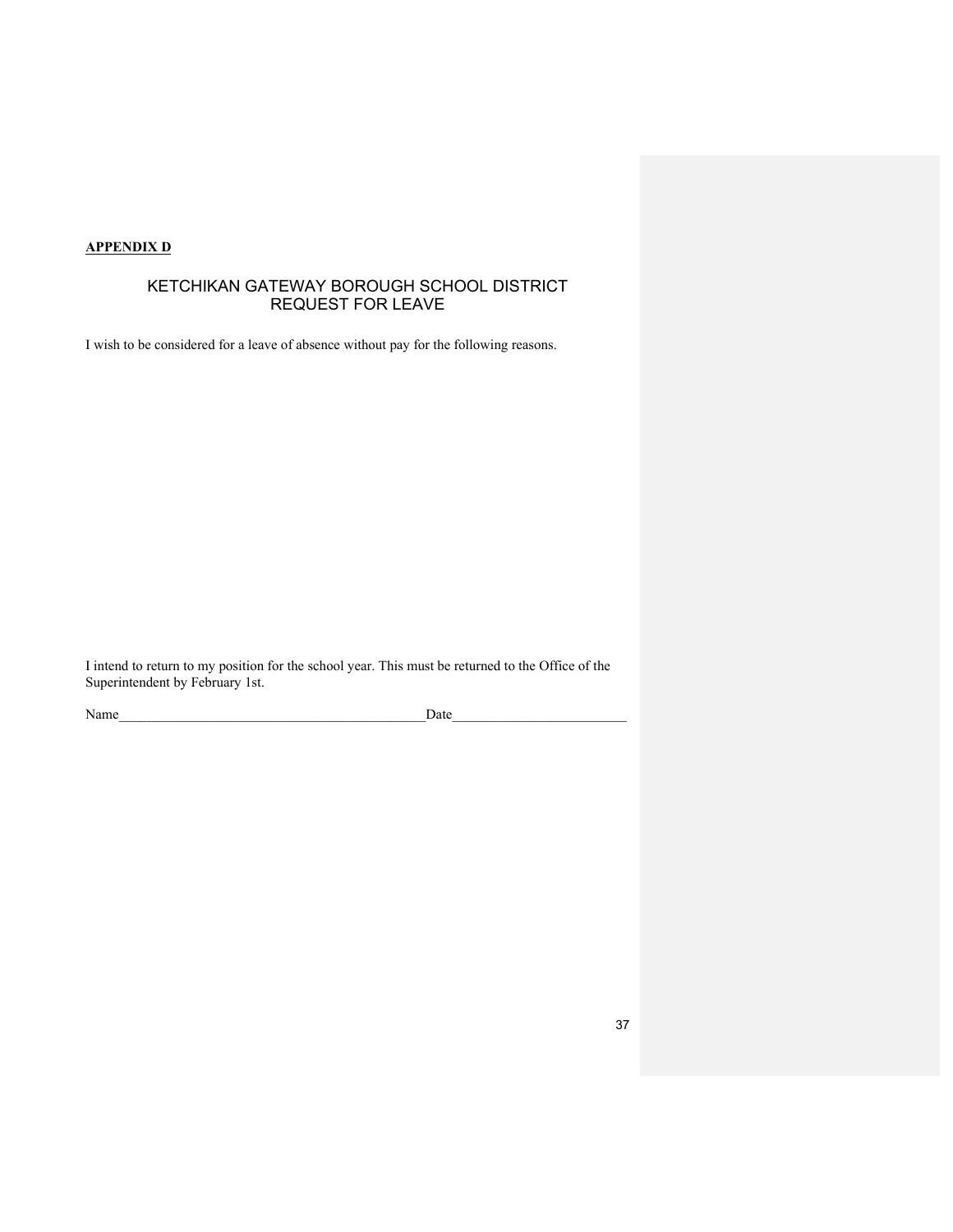#### **APPENDIX E**

# FAMILY AND MEDICAL LEAVE ACT

#### **General**

The Ketchikan Gateway Borough School District is subject to the federal Family and Medical Leave Act. It is also subject to the State of Alaska's Family Leave Law. There are both similarities and differences between the two laws. The following describes the federal law. Employees who have been employed for at least one (1) year, and for at least 1,250 hours during the preceding 12- month period are eligible for family and medical leave. For employees not eligible for family and medical leave, Ketchikan Gateway Borough School District will review business considerations and the individual circumstances involved. Except for those employees designated as "highly compensated employees," employees will be returned to the same or to an equivalent position.

Family or medical leave will consist of appropriate accrued paid leave and unpaid leave. If leave is requested for an employee's own serious health condition, the employee must use all of his or her accrued paid vacation leave, annual leave, sick leave or personal leave. If leave is requested for any of the other reasons listed below, an employee must use all of his or her accrued paid vacation, annual, or personal leave; however, the employee may leave in reserve up to five (5) days of sick leave. The remainder of the leave period will then consist of unpaid leave.

#### **Reasons for Leave**

All employees who meet the applicable time of service requirements may be granted family or medical leave consisting of appropriate accrued paid leave and unpaid leave, for a period of twelve (12) weeks (during any 12-month period) for the following reasons:

(1) the birth of the employee's child and in order to care for the child;

(2) the placement of a child with the employee for adoption or foster care

(3) to care for a spouse, child or parent who has a serious health condition; or

(4) a serious health condition that renders the employee incapable of performing the functions of his or her job. The entitlement to leave for the birth or placement of a child for adoption or foster care will expire twelve (12) months from the date of birth or placement.

#### **Procedure for Requesting Leave**

In all cases, an employee requesting leave must complete an "Application for Family and Medical Leave" and return it to the Superintendent's office. The completed application must state the reason for the leave, the duration of the leave, and the starting and ending dates of the leave.

An employee intending to take family or medical leave because of an expected birth or placement, or because of a planned medical treatment, must submit an application for leave at least thirty (30) days before the leave is to begin. If leave is to begin within thirty (30) days, an employee must give notice to his or her supervisor and to the Superintendent's office as soon as the necessity for the leave arises.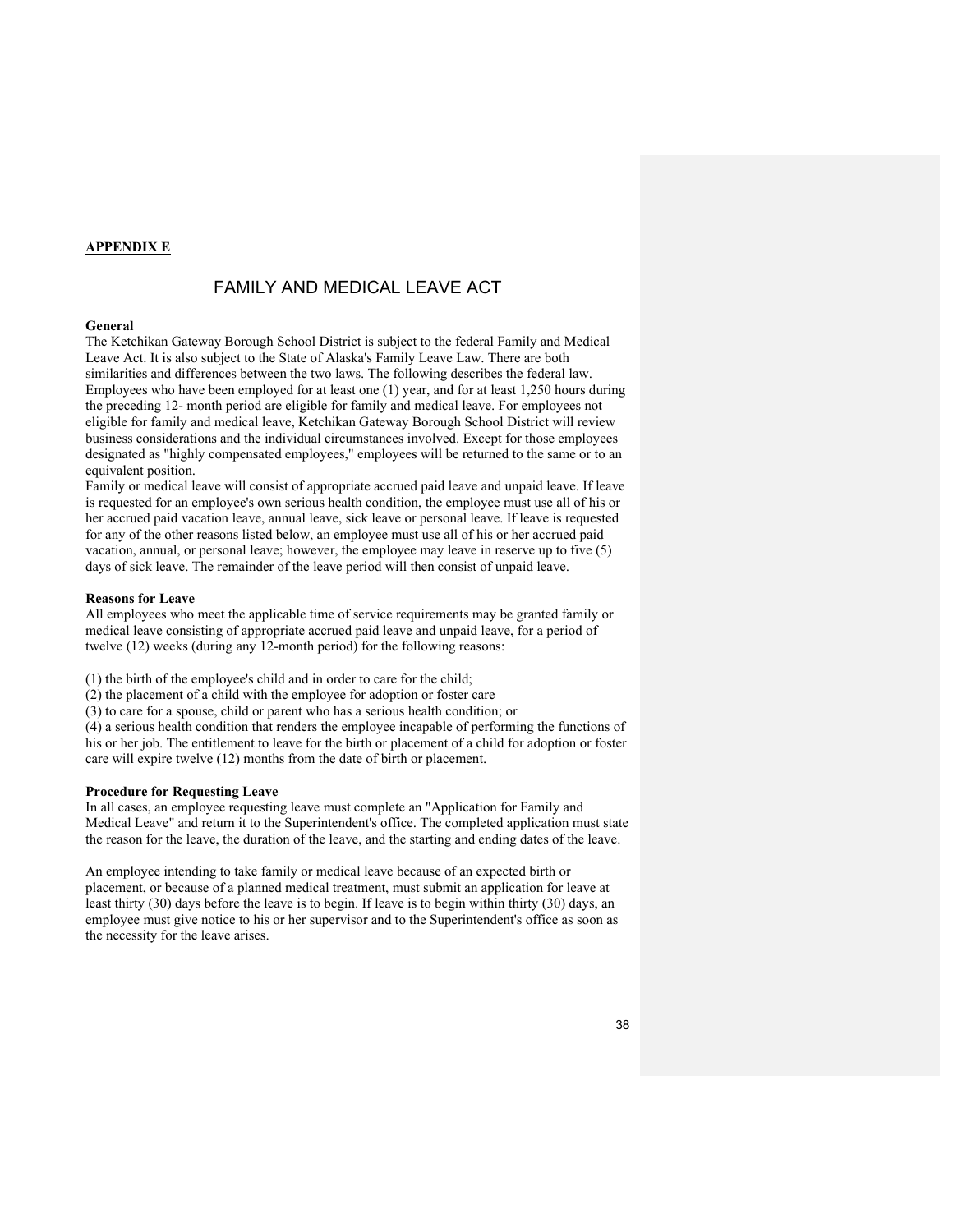#### **Medical Certification**

An application for leave based on the serious health condition of the employee or the employee's spouse, child or parent must also be accompanied by a "Medical Certification Statement" completed by a healthcare provider. The certification must state the date on which the health condition commenced, the probable duration of the condition, and the appropriate medical facts regarding the condition.

If the employee is needed to care for a spouse, child or parent, the certification must so state, along with an estimate of the amount of time the employee will be needed. If the employee has a serious health condition, the certification must state that the employee cannot perform the functions of his or her job.

An employee is not entitled to the accrual of any seniority or employment benefits that would have occurred if not for the taking of leave. An employee who takes family or medical leave will not lose any employment benefits that accrued before the date leave began. 43

#### **Benefits Coverage During Leave**

During a period of family or medical leave, an employee will be retained on the Ketchikan Gateway Borough School District health plan under the same conditions that applied before the leave commenced. To continue health coverage, the employee must continue to make any contributions that he or she made to the plan before taking leave.

#### **Restoration to Employment Following Leave**

An employee eligible for family and medical leave --with the exception of those employees designated as "highly compensated employees" --will be restored to his or her old position or to a position with equivalent pay, benefits, and other terms and conditions of employment. The Ketchikan Gateway Borough School District cannot guarantee that an employee will be returned to his or her original job. A determination as to whether a position is an "equivalent position" will be made by the Ketchikan Gateway Borough School District.

#### **Alaska's State Employees' Family Leave**

Alaska's State Employees' Family Leave Law requires public employers with more than 20 employees to grant eligible employees up to 18 weeks of paid or unpaid family leave in a 24 month period to care for the employee's child, spouse or parent who has a serious health condition, or because of the employee's own serious health condition. In addition, the law requires employers to provide employees with up to 18 weeks' leave in a 12-month period because of pregnancy, childbirth or adoption.

An eligible employee is one who has been employed by the employer for at least 35 hours a week for at least six consecutive months or for at least 17.5 hours a week for at least 12 consecutive months immediately preceding the leave.

Under the law, employers must maintain coverage under any group health plan for employees on leave; however, the employee will be required to pay all or part of the cost of the coverage during a period of unpaid leave. Employees returning from leave are entitled to reinstatement in the same or a "substantially similar position" unless the employer's business circumstances have changed to make a restoration impossible of unreasonable.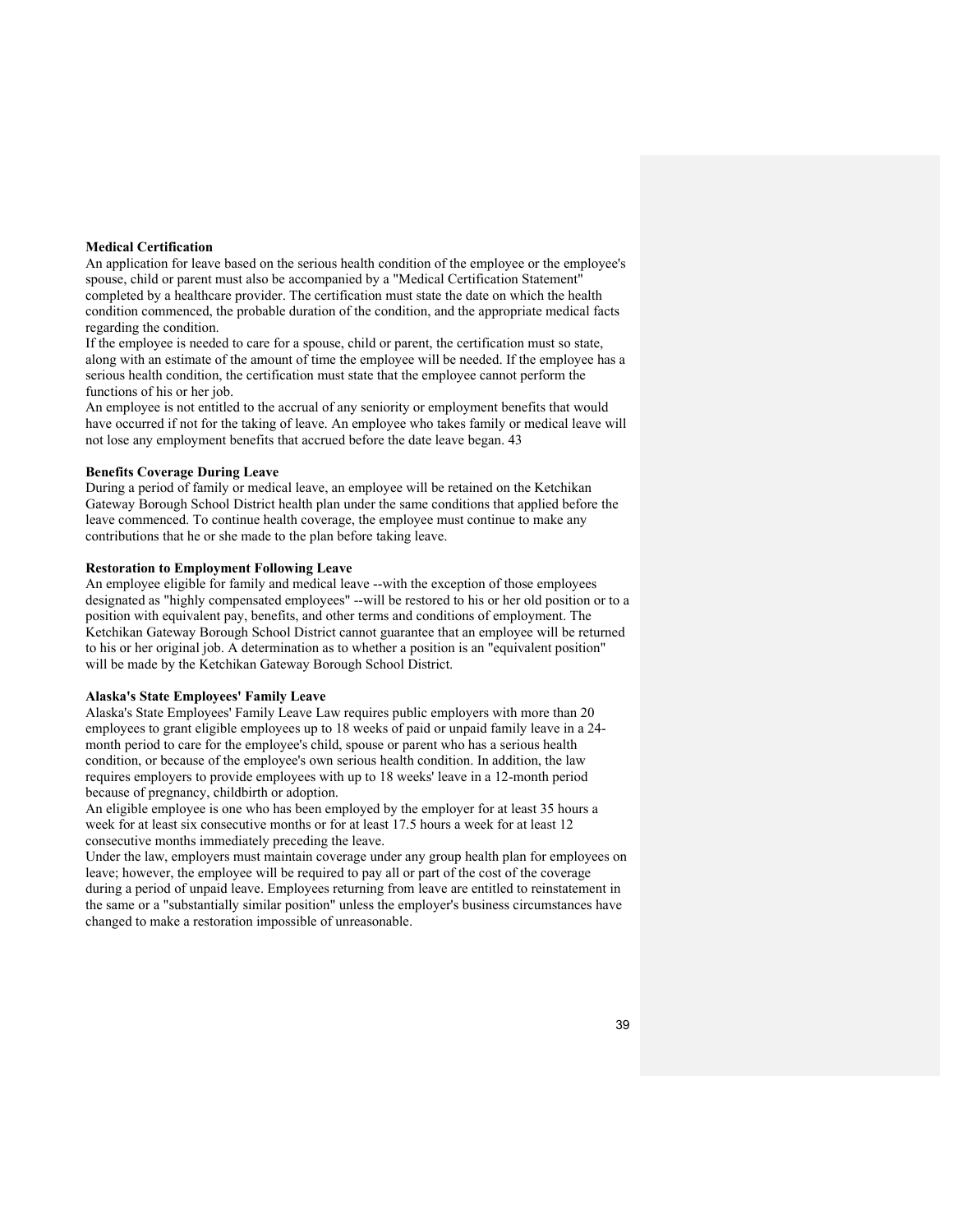# **APPENDIX F**

# KETCHIKAN GATEWAY BOROUGH SCHOOL DISTRICT GRIEVANCE PROCEDURE -SSPK NEGOTIATED AGREEMENT

KETCHIKAN EDUCATION ASSOCIATION FORM 1 Grievance by the Aggrieved Person(s)

Name: Contract Date of Formal Presentation:

School:\_\_\_\_\_\_\_\_\_\_\_\_\_\_\_\_\_\_\_\_ Phone:\_\_\_\_\_\_\_\_\_\_\_Yrs. in School System:\_\_\_\_\_\_\_\_\_\_\_\_

P.R.& R. Building Representative:

Statement of Grievance: (Use additional pages, if necessary)

Signature of aggrieved: Date: Date:

Original to principal Copies to: Association Superintendent Aggrieved Person

40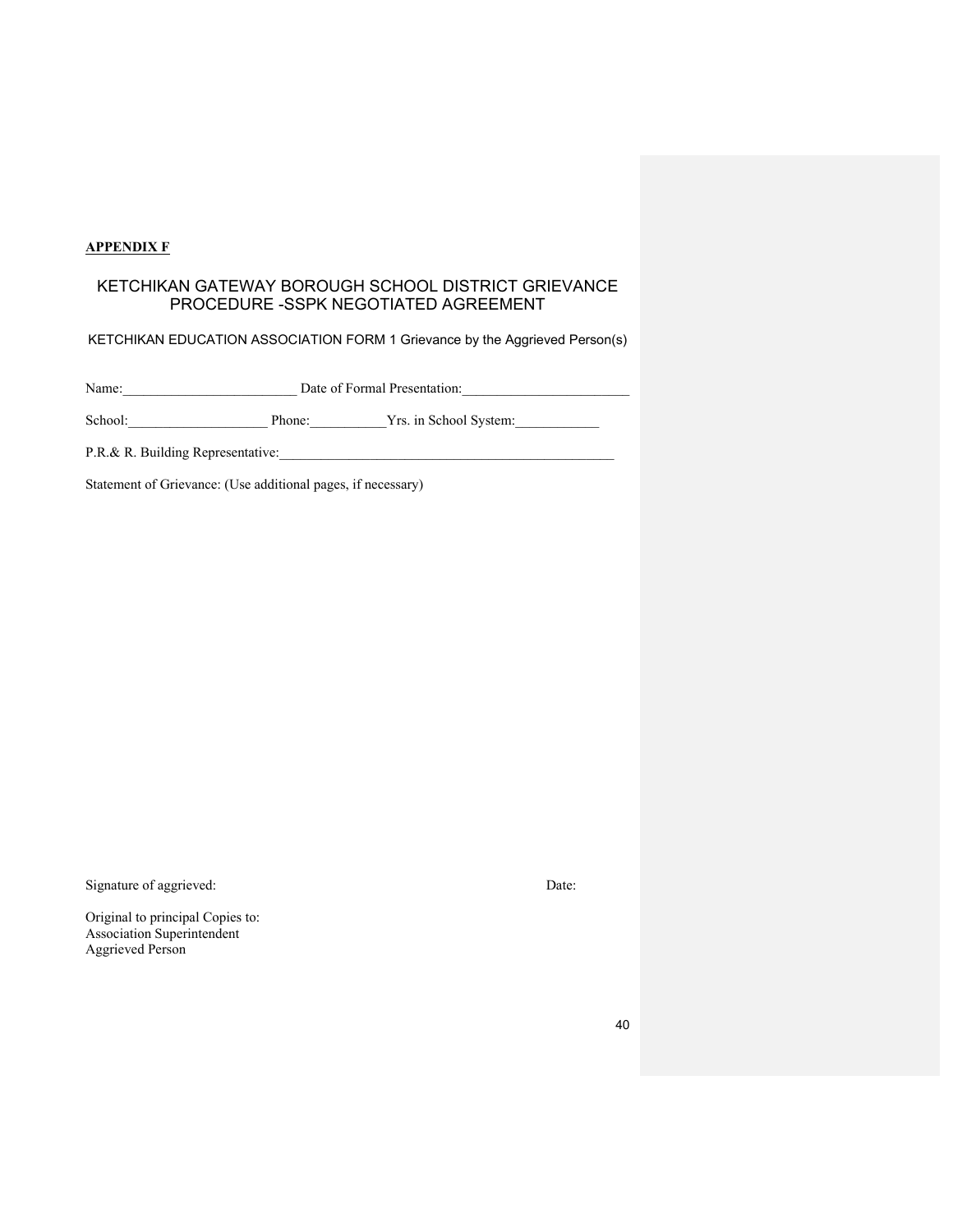# KETCHIKAN GATEWAY BOROUGH SCHOOL DISTRICT GRIEVANCE PROCEDURE –SSPK NEGOTIATED AGREEMENT

#### ADMINISTRATOR'S REPORT FORM II

Name of Aggrieved Person(s):

Date of Formal Presentation:

Names of persons officially present at prior hearing:

DECISION OF ADMINISTRATOR: (Attach additional pages, if necessary)

Signature of administrator: Date of decision:

Response of Aggrieved:

I accept the above decision

I hereby refer the above decision to the Superintendent.

Reason for appeal:

Signature of aggrieved: Date:

Copies to: Association Superintendent Aggrieved Person(s) Persons at prior hearing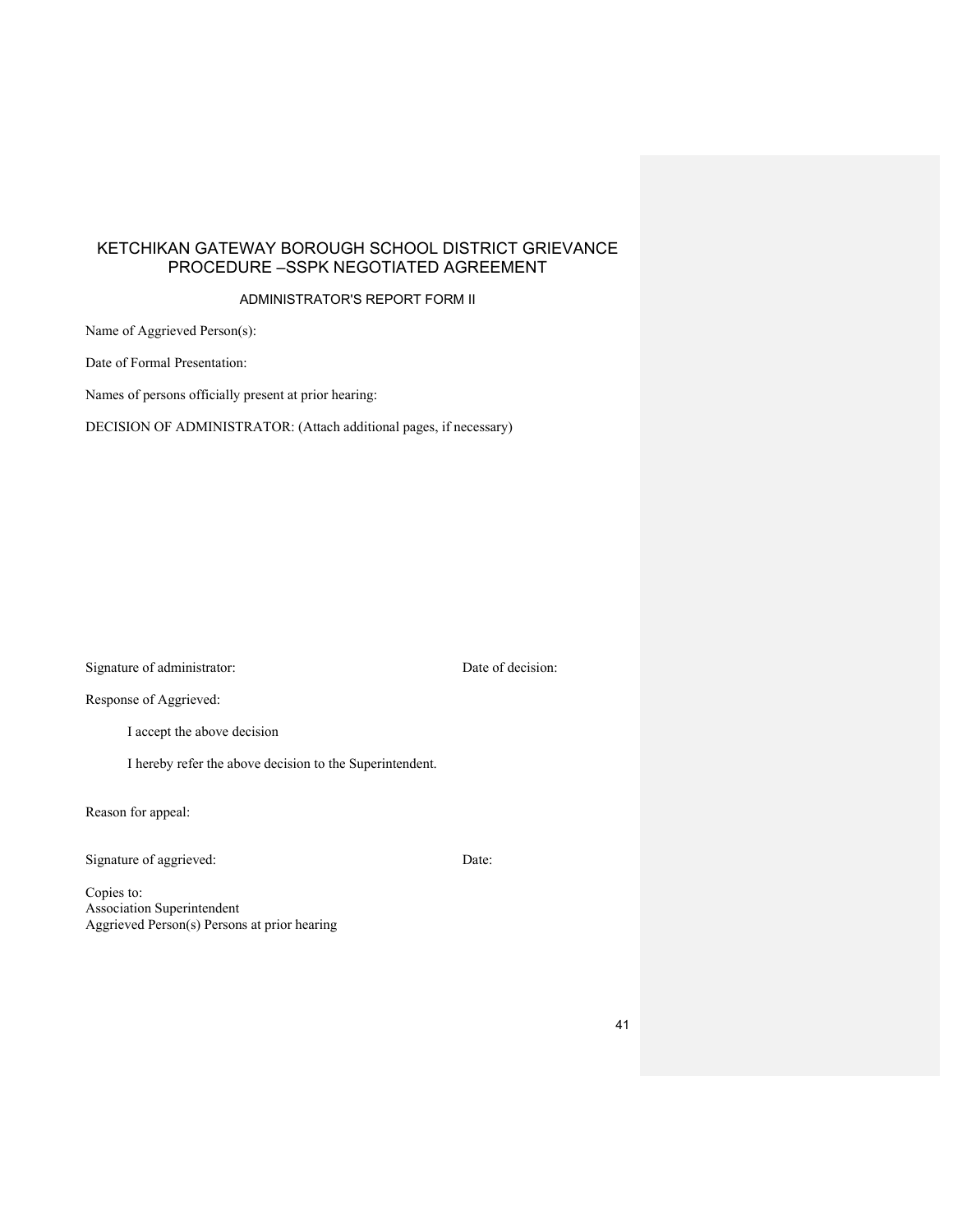# KETCHIKAN GATEWAY BOROUGH SCHOOL DISTRICT GRIEVANCE PROCEDURE –SSPK NEGOTIATED AGREEMENT

# SUPERINTENDENT'S REPORT FORM III

Name of Aggrieved Person(s):

Date of Formal Presentation:

Names of persons officially present at prior hearing:

DECISION OF SUPERINTENDENT: (Attach additional pages, if necessary)

Signature of Superintendent: Date of decision:

Response of Aggrieved: I accept the above decision.

I hereby refer the above decision to the KGBSD Board of Education.

Reason for appeal:

Signature of aggrieved: Date:

Copies to: Association Superintendent Aggrieved Person(s) Persons at prior hearing